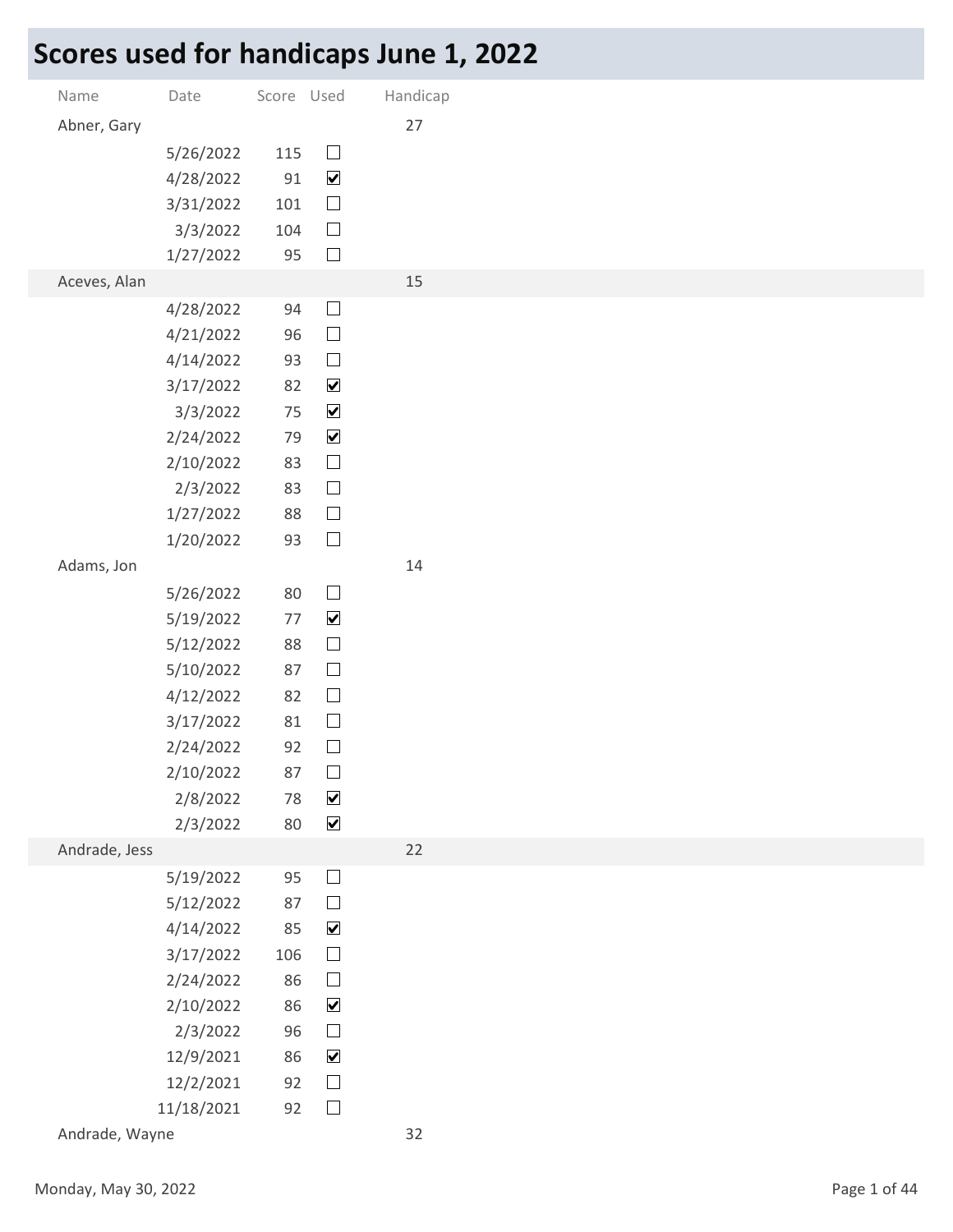| Name                 | Date                   | Score Used<br>114 | $\Box$                         | Handicap |              |
|----------------------|------------------------|-------------------|--------------------------------|----------|--------------|
|                      | 5/26/2022<br>5/5/2022  | 104               | $\Box$                         |          |              |
|                      | 4/28/2022              | 105               | $\Box$                         |          |              |
|                      | 3/31/2022              | 98                | $\blacktriangledown$           |          |              |
|                      | 3/17/2022              | 89                | $\blacktriangledown$           |          |              |
|                      | 3/3/2022               | 98                | $\blacktriangledown$           |          |              |
|                      | 2/24/2022              | 118               | $\Box$                         |          |              |
|                      | 2/10/2022<br>2/3/2022  | 105<br>108        | $\Box$<br>$\Box$               |          |              |
|                      | 1/27/2022              | 99                | $\Box$                         |          |              |
| Archer, Jim          |                        |                   |                                | $17$     |              |
|                      | 5/26/2022              | 83                | $\Box$                         |          |              |
|                      | 5/19/2022              | 83                | $\Box$                         |          |              |
|                      | 5/12/2022              | 83                | $\Box$                         |          |              |
|                      | 5/10/2022              | 82                | $\Box$                         |          |              |
|                      | 4/28/2022              | 80                | $\blacktriangledown$<br>$\Box$ |          |              |
|                      | 4/21/2022<br>4/12/2022 | 83<br>83          | $\Box$                         |          |              |
|                      | 4/7/2022               | 84                | $\Box$                         |          |              |
|                      | 3/31/2022              | 78                | $\blacktriangledown$           |          |              |
|                      | 3/22/2022              | 82                | $\blacktriangledown$           |          |              |
| Arthur, Ron          |                        |                   |                                | $20\,$   |              |
|                      | 12/2/2021              | $91\,$            | $\Box$                         |          |              |
|                      | 11/18/2021             | 91                | $\Box$                         |          |              |
|                      | 11/11/2021             | 89<br>94          | $\Box$<br>$\Box$               |          |              |
|                      | 11/4/2021<br>8/12/2021 | 85                | $\Box$                         |          |              |
|                      | 8/5/2021               | 85                | $\blacktriangledown$           |          |              |
|                      | 7/29/2021              | $91\,$            | $\Box$                         |          |              |
|                      | 7/22/2021              | 85                | $\blacktriangledown$           |          |              |
|                      | 7/15/2021              | 86                | $\Box$                         |          |              |
|                      | 7/8/2021               | 81                | $\blacktriangledown$           |          |              |
| Avalos, Carlos       | 5/26/2022              | 69                | $\blacktriangledown$           | 6        |              |
|                      | 5/19/2022              | 73                | $\Box$                         |          |              |
|                      | 5/12/2022              | 69                | $\blacktriangledown$           |          |              |
|                      | 4/28/2022              | 72                | $\Box$                         |          |              |
|                      | 4/21/2022              | 77                | $\Box$                         |          |              |
|                      | 4/14/2022              | 78                | $\Box$                         |          |              |
|                      | 3/31/2022              | 70                | $\blacktriangledown$           |          |              |
|                      | 3/17/2022              |                   | 73 $\Box$<br>77 $\square$      |          |              |
|                      | 3/3/2022               |                   |                                |          |              |
| Monday, May 30, 2022 |                        |                   |                                |          | Page 2 of 44 |
|                      |                        |                   |                                |          |              |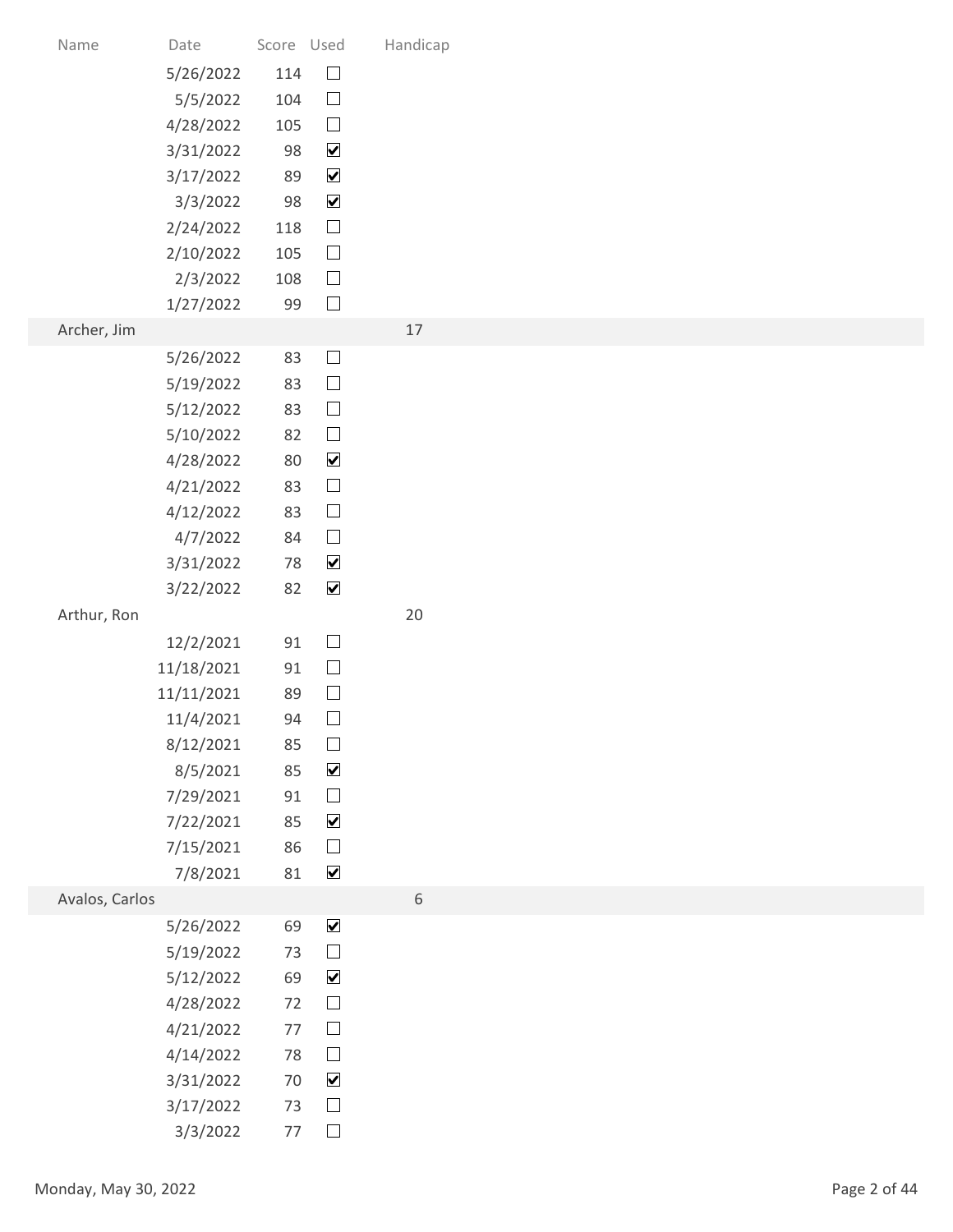| Name                 | Date                   | Score Used   |                                              | Handicap |
|----------------------|------------------------|--------------|----------------------------------------------|----------|
|                      | 2/24/2022              | 77           | $\Box$                                       |          |
| Bailey, Andan        | 5/19/2022              | 91           | $\Box$                                       | 19       |
|                      | 5/12/2022              | 83           | $\Box$                                       |          |
|                      | 4/28/2022              | 89           | $\Box$                                       |          |
| Barbosa, Juan        | 4/21/2022              | 83           | $\blacktriangledown$                         | 28       |
|                      | 5/26/2022              | 89           | $\blacktriangledown$                         |          |
|                      | 5/12/2022              | 97           | $\Box$                                       |          |
|                      | 4/28/2022              | 97           | $\Box$<br>$\Box$                             |          |
|                      | 4/21/2022<br>4/14/2022 | 100<br>96    | $\overline{\phantom{a}}$                     |          |
|                      | 3/31/2022              | 97           | $\Box$                                       |          |
|                      | 3/17/2022              | 96           | $\blacktriangledown$                         |          |
|                      | 3/3/2022<br>2/24/2022  | $94\,$<br>98 | $\blacktriangledown$<br>$\Box$               |          |
|                      | 2/10/2022              | 107          | $\Box$                                       |          |
| Barclift, Don        |                        |              |                                              | 27       |
|                      | 5/19/2022              | 97           | $\Box$                                       |          |
|                      | 3/17/2022<br>2/24/2022 | 95<br>99     | $\Box$<br>$\Box$                             |          |
|                      | 2/10/2022              | 100          | $\Box$                                       |          |
|                      | 1/13/2022              | 104          | $\Box$                                       |          |
|                      | 11/18/2021             | 98           | $\Box$                                       |          |
|                      | 9/30/2021<br>9/23/2021 | 95<br>$90\,$ | $\blacktriangledown$<br>$\blacktriangledown$ |          |
|                      | 9/16/2021              | 95           | $\blacktriangledown$                         |          |
|                      | 9/9/2021               | 97           | $\Box$                                       |          |
| Barragan, Bruce      |                        |              |                                              | 14       |
|                      | 5/19/2022<br>5/12/2022 | 81<br>83     | $\Box$<br>$\Box$                             |          |
|                      | 3/17/2022              | 82           | $\Box$                                       |          |
|                      | 3/3/2022               | $80\,$       | $\Box$                                       |          |
|                      | 2/10/2022<br>2/3/2022  | 81<br>$80\,$ | $\Box$<br>$\blacktriangledown$               |          |
|                      | 1/27/2022              | 75           | $\blacktriangledown$                         |          |
|                      | 1/20/2022              | 84           | $\Box$                                       |          |
|                      | 11/4/2021              | 86           | $\Box$                                       |          |
| Beasley, Bob         | 10/28/2021             | 80           | $\blacktriangledown$                         | 21       |
|                      | 5/26/2022              | 85           | $\blacktriangledown$                         |          |
|                      | 5/19/2022              | 89           | $\Box$                                       |          |
| Monday, May 30, 2022 |                        |              |                                              |          |
|                      |                        |              |                                              |          |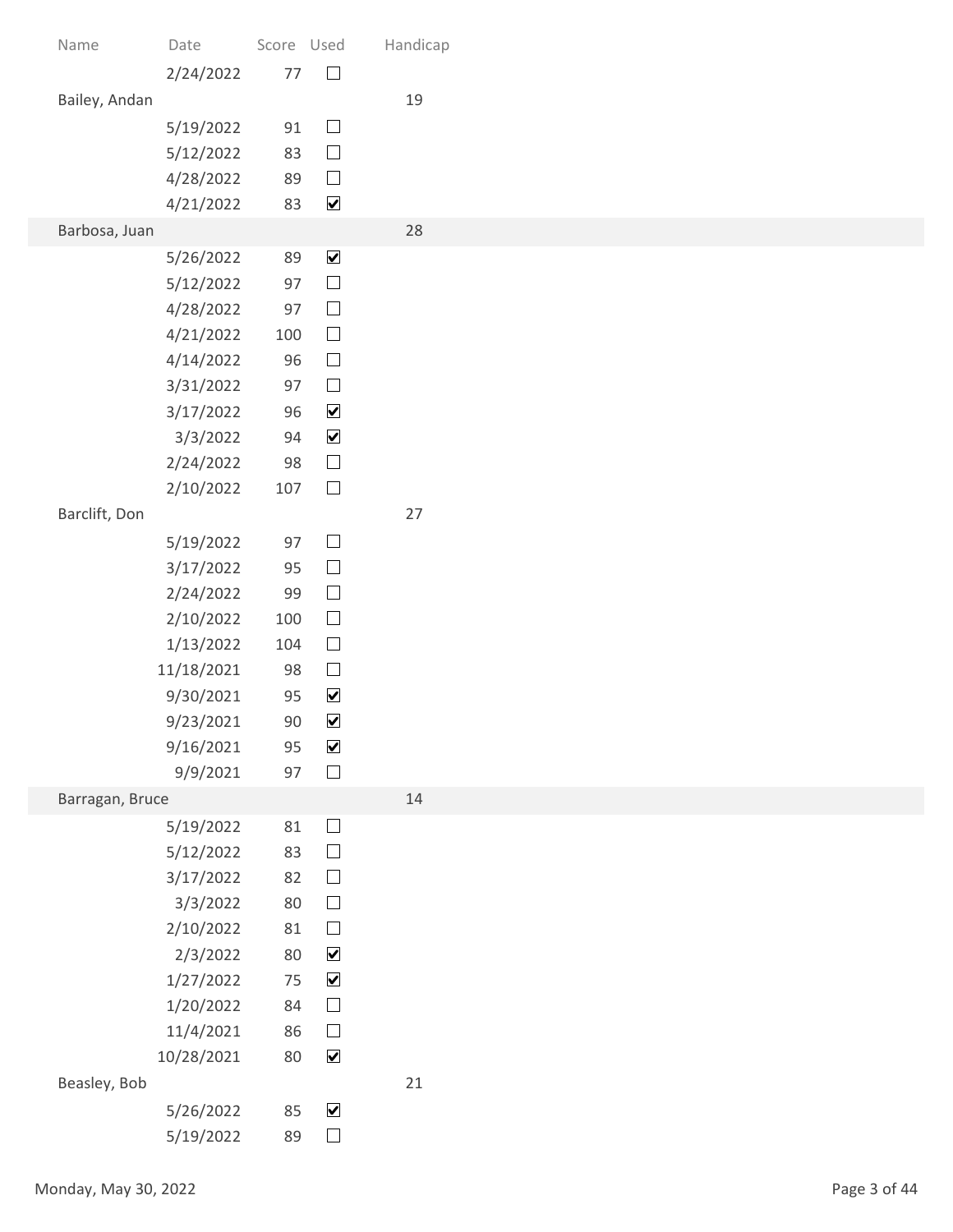| Date<br>Name<br>5/12/2022<br>4/21/2022<br>4/14/2022<br>3/31/2022<br>3/17/2022<br>3/3/2022<br>2/24/2022<br>2/3/2022<br>Beaumont, Doug<br>4/28/2022<br>3/31/2022<br>3/3/2022<br>2/10/2022<br>2/3/2022<br>1/27/2022<br>12/9/2021<br>12/2/2021<br>11/4/2021<br>9/23/2021<br>Bechtold, Steve<br>2/10/2022<br>1/27/2022<br>1/20/2022<br>1/13/2022<br>12/2/2021<br>11/4/2021<br>10/28/2021<br>2/4/2021<br>12/31/2020<br>12/24/2020<br>Blakeslee, Bob<br>12/2/2021<br>11/4/2021<br>1/23/2020<br>1/2/2020<br>9/26/2019<br>8/15/2019<br>5/30/2019<br>4/18/2019<br>8/30/2018<br>7/5/2018<br>Booth, Earl |  |            |                                                 |          |
|----------------------------------------------------------------------------------------------------------------------------------------------------------------------------------------------------------------------------------------------------------------------------------------------------------------------------------------------------------------------------------------------------------------------------------------------------------------------------------------------------------------------------------------------------------------------------------------------|--|------------|-------------------------------------------------|----------|
|                                                                                                                                                                                                                                                                                                                                                                                                                                                                                                                                                                                              |  |            |                                                 |          |
|                                                                                                                                                                                                                                                                                                                                                                                                                                                                                                                                                                                              |  |            |                                                 |          |
|                                                                                                                                                                                                                                                                                                                                                                                                                                                                                                                                                                                              |  |            |                                                 |          |
|                                                                                                                                                                                                                                                                                                                                                                                                                                                                                                                                                                                              |  |            |                                                 |          |
|                                                                                                                                                                                                                                                                                                                                                                                                                                                                                                                                                                                              |  |            |                                                 |          |
|                                                                                                                                                                                                                                                                                                                                                                                                                                                                                                                                                                                              |  | Score Used |                                                 | Handicap |
|                                                                                                                                                                                                                                                                                                                                                                                                                                                                                                                                                                                              |  | 88         | $\Box$                                          |          |
|                                                                                                                                                                                                                                                                                                                                                                                                                                                                                                                                                                                              |  | 92         | $\Box$<br>$\Box$                                |          |
|                                                                                                                                                                                                                                                                                                                                                                                                                                                                                                                                                                                              |  | 88<br>93   | $\Box$                                          |          |
|                                                                                                                                                                                                                                                                                                                                                                                                                                                                                                                                                                                              |  | 87         | $\Box$                                          |          |
|                                                                                                                                                                                                                                                                                                                                                                                                                                                                                                                                                                                              |  | 85         | $\blacktriangledown$                            |          |
|                                                                                                                                                                                                                                                                                                                                                                                                                                                                                                                                                                                              |  | 88<br>86   | $\Box$<br>$\blacktriangledown$                  |          |
|                                                                                                                                                                                                                                                                                                                                                                                                                                                                                                                                                                                              |  |            |                                                 | 14       |
|                                                                                                                                                                                                                                                                                                                                                                                                                                                                                                                                                                                              |  | 84         | $\Box$                                          |          |
|                                                                                                                                                                                                                                                                                                                                                                                                                                                                                                                                                                                              |  | 77<br>79   | $\blacktriangledown$<br>$\blacktriangledown$    |          |
|                                                                                                                                                                                                                                                                                                                                                                                                                                                                                                                                                                                              |  | 80         | $\Box$                                          |          |
|                                                                                                                                                                                                                                                                                                                                                                                                                                                                                                                                                                                              |  | 76         | $\blacktriangledown$                            |          |
|                                                                                                                                                                                                                                                                                                                                                                                                                                                                                                                                                                                              |  | 92<br>82   | $\Box$<br>$\Box$                                |          |
|                                                                                                                                                                                                                                                                                                                                                                                                                                                                                                                                                                                              |  | 87         | $\Box$                                          |          |
|                                                                                                                                                                                                                                                                                                                                                                                                                                                                                                                                                                                              |  | 82         | $\Box$                                          |          |
|                                                                                                                                                                                                                                                                                                                                                                                                                                                                                                                                                                                              |  | 81         | $\Box$                                          |          |
|                                                                                                                                                                                                                                                                                                                                                                                                                                                                                                                                                                                              |  | 79         | $\Box$                                          | $10\,$   |
|                                                                                                                                                                                                                                                                                                                                                                                                                                                                                                                                                                                              |  | 80         | $\Box$                                          |          |
|                                                                                                                                                                                                                                                                                                                                                                                                                                                                                                                                                                                              |  | 84         | $\Box$                                          |          |
|                                                                                                                                                                                                                                                                                                                                                                                                                                                                                                                                                                                              |  | 82         | $\Box$                                          |          |
|                                                                                                                                                                                                                                                                                                                                                                                                                                                                                                                                                                                              |  | 80<br>83   | $\Box$<br>$\Box$                                |          |
|                                                                                                                                                                                                                                                                                                                                                                                                                                                                                                                                                                                              |  | 77         | $\blacktriangledown$                            |          |
|                                                                                                                                                                                                                                                                                                                                                                                                                                                                                                                                                                                              |  | 89         | $\hfill \square$                                |          |
|                                                                                                                                                                                                                                                                                                                                                                                                                                                                                                                                                                                              |  | 74         | $\blacktriangledown$<br>$\overline{\mathbf{v}}$ |          |
|                                                                                                                                                                                                                                                                                                                                                                                                                                                                                                                                                                                              |  | 71         |                                                 | $11$     |
|                                                                                                                                                                                                                                                                                                                                                                                                                                                                                                                                                                                              |  | $77\,$     | $\Box$                                          |          |
|                                                                                                                                                                                                                                                                                                                                                                                                                                                                                                                                                                                              |  | 82         | $\Box$                                          |          |
|                                                                                                                                                                                                                                                                                                                                                                                                                                                                                                                                                                                              |  | 78<br>77   | $\Box$<br>$\blacktriangledown$                  |          |
|                                                                                                                                                                                                                                                                                                                                                                                                                                                                                                                                                                                              |  | $81\,$     | $\Box$                                          |          |
|                                                                                                                                                                                                                                                                                                                                                                                                                                                                                                                                                                                              |  | 71         | $\blacktriangledown$                            |          |
|                                                                                                                                                                                                                                                                                                                                                                                                                                                                                                                                                                                              |  | 78         | $\Box$                                          |          |
|                                                                                                                                                                                                                                                                                                                                                                                                                                                                                                                                                                                              |  | 82<br>82   | $\Box$<br>$\Box$                                |          |
|                                                                                                                                                                                                                                                                                                                                                                                                                                                                                                                                                                                              |  | 77         | $\blacktriangledown$                            |          |
|                                                                                                                                                                                                                                                                                                                                                                                                                                                                                                                                                                                              |  |            |                                                 | $17\,$   |
| Monday, May 30, 2022                                                                                                                                                                                                                                                                                                                                                                                                                                                                                                                                                                         |  |            |                                                 |          |
|                                                                                                                                                                                                                                                                                                                                                                                                                                                                                                                                                                                              |  |            |                                                 |          |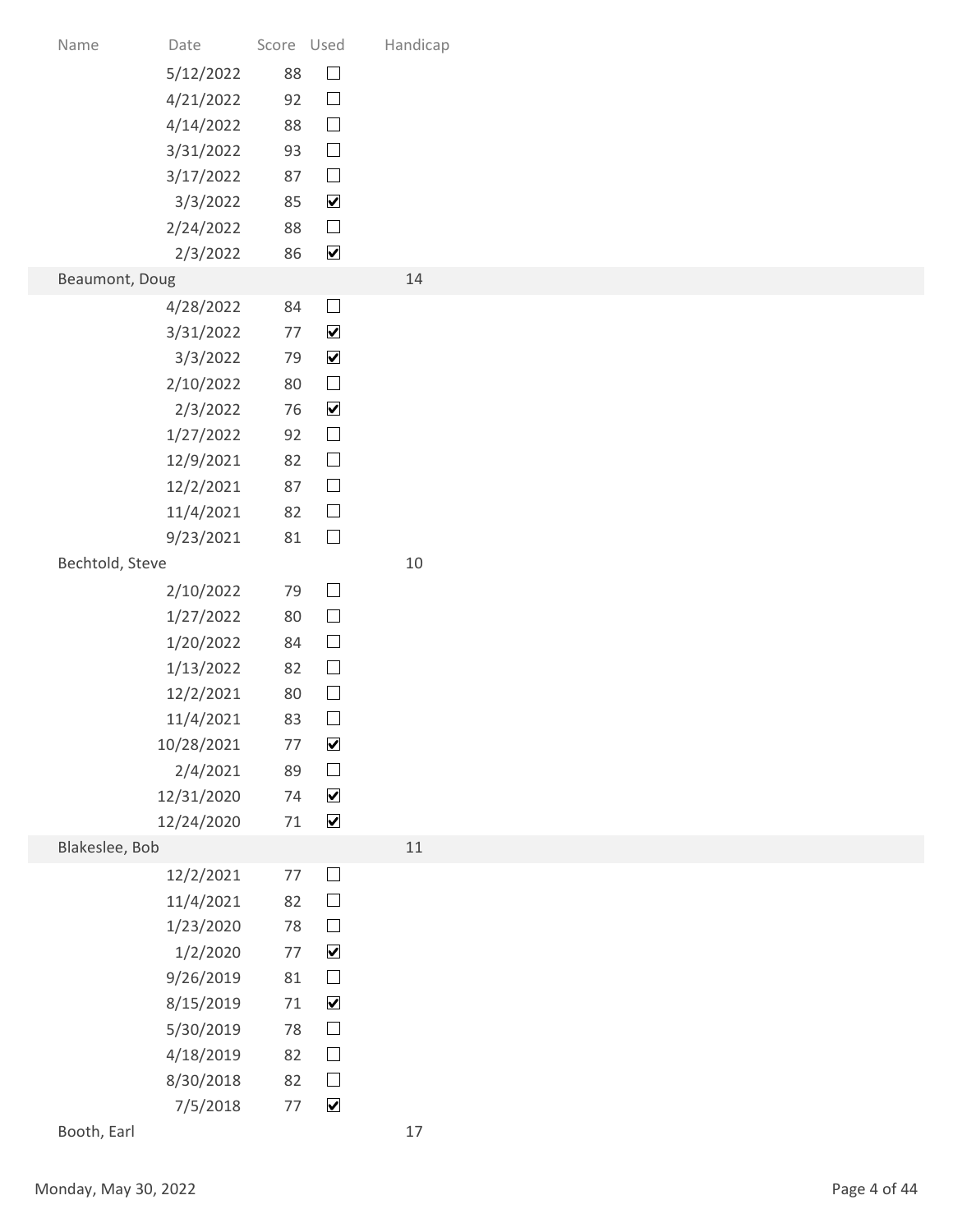| Name                 | Date                   | Score Used |                                | Handicap |              |
|----------------------|------------------------|------------|--------------------------------|----------|--------------|
|                      | 5/26/2022              | 81         | $\overline{\mathbf{v}}$        |          |              |
|                      | 5/19/2022              | 83         | $\Box$                         |          |              |
|                      | 5/12/2022              | 82         | $\blacktriangledown$           |          |              |
|                      | 4/28/2022              | 90         | $\hfill \square$               |          |              |
|                      | 4/21/2022<br>4/14/2022 | 81<br>85   | $\blacktriangledown$<br>$\Box$ |          |              |
|                      | 4/12/2022              | 85         | $\Box$                         |          |              |
|                      | 4/7/2022               | 88         | $\Box$                         |          |              |
|                      | 3/31/2022              | 84         | $\Box$                         |          |              |
|                      | 3/22/2022              | 85         | $\Box$                         |          |              |
| Bryant, Ken          |                        |            |                                | 13       |              |
|                      | 5/26/2022              | 81         | $\Box$                         |          |              |
|                      | 5/19/2022<br>5/12/2022 | 80<br>74   | $\Box$<br>$\blacktriangledown$ |          |              |
|                      | 4/28/2022              | $77\,$     | $\Box$                         |          |              |
|                      | 4/21/2022              | 84         | $\Box$                         |          |              |
|                      | 3/31/2022              | 76         | $\blacktriangledown$           |          |              |
|                      | 3/17/2022              | $77$       | $\Box$                         |          |              |
|                      | 3/3/2022               | 76         | $\blacktriangledown$           |          |              |
|                      | 2/24/2022              | 78         | $\Box$                         |          |              |
|                      | 2/3/2022               | 85         | $\Box$                         |          |              |
| Burgess, Jim         |                        |            |                                | $20\,$   |              |
|                      | 5/26/2022<br>4/14/2022 | 89<br>91   | $\Box$<br>$\Box$               |          |              |
|                      | 3/17/2022              | 96         | $\Box$                         |          |              |
|                      | 3/3/2022               | 96         | $\Box$                         |          |              |
|                      | 11/11/2021             | 93         | $\Box$                         |          |              |
|                      | 11/4/2021              | 93         | $\Box$                         |          |              |
|                      | 7/8/2021               | 79         | $\blacktriangledown$           |          |              |
|                      | 7/1/2021               | 87         | $\blacktriangledown$           |          |              |
|                      | 5/27/2021<br>5/20/2021 | 92<br>85   | $\Box$<br>$\blacktriangledown$ |          |              |
| Butler, Andy         |                        |            |                                | 13       |              |
|                      | 5/26/2022              | 83         | $\Box$                         |          |              |
|                      | 5/19/2022              | 75         | $\blacktriangledown$           |          |              |
|                      | 5/12/2022              | 85         | $\Box$                         |          |              |
|                      | 9/2/2021               | 88         | $\Box$                         |          |              |
|                      | 8/12/2021              | 78         | $\blacktriangledown$           |          |              |
|                      | 7/22/2021              | 79         | $\Box$                         |          |              |
|                      | 7/15/2021              | 79         | $\Box$                         |          |              |
|                      | 6/24/2021<br>6/17/2021 | 81<br>79   | $\Box$<br>$\blacktriangledown$ |          |              |
|                      |                        |            |                                |          |              |
| Monday, May 30, 2022 |                        |            |                                |          | Page 5 of 44 |
|                      |                        |            |                                |          |              |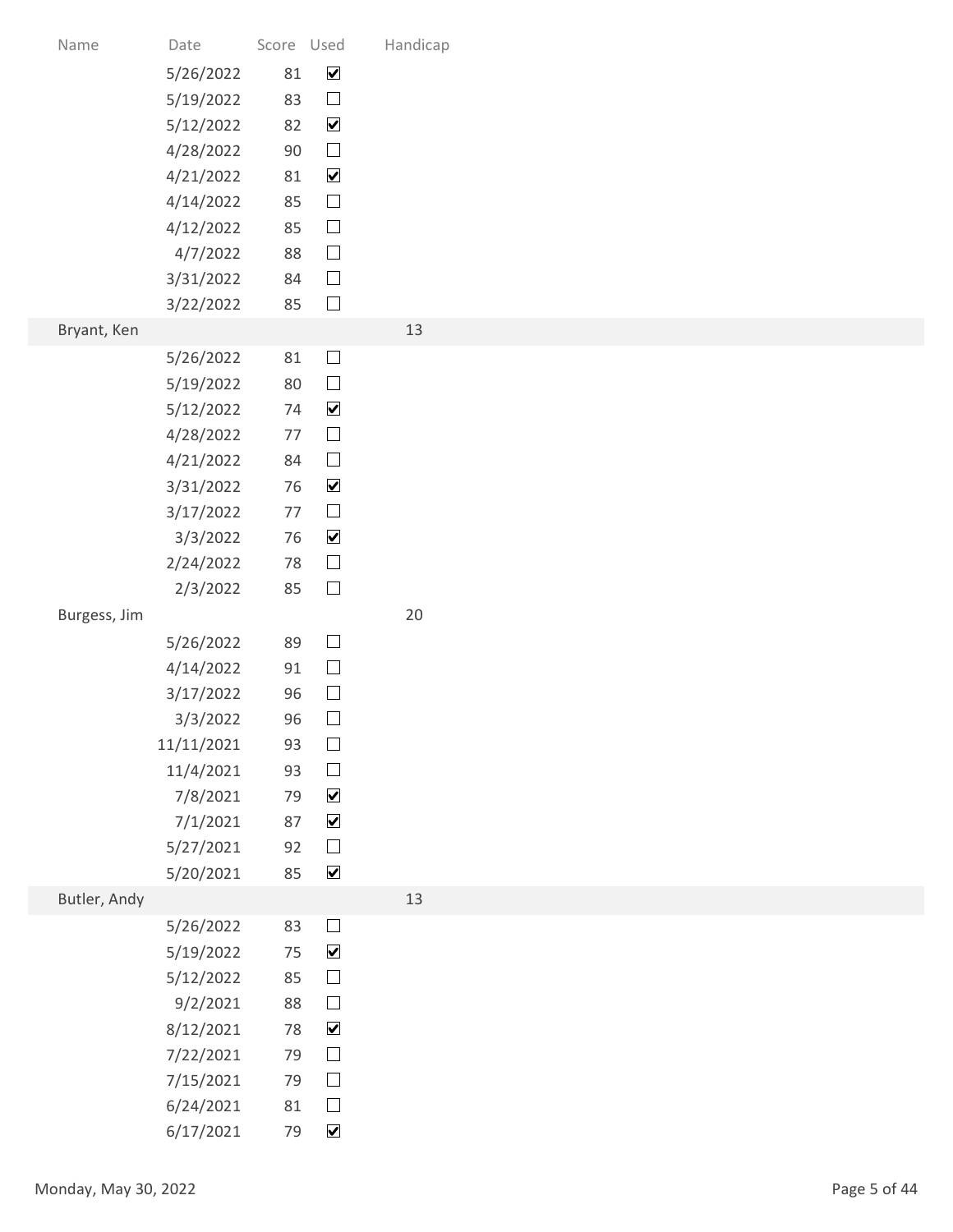| Name                 | Date<br>6/10/2021      | Score Used<br>81 | $\Box$                         | Handicap |
|----------------------|------------------------|------------------|--------------------------------|----------|
| Campbell, George     |                        |                  |                                | 22       |
|                      | 5/26/2022              | $90\,$           | $\Box$                         |          |
|                      | 5/19/2022              | 87               | $\Box$                         |          |
|                      | 4/28/2022<br>4/21/2022 | 94<br>92         | $\Box$<br>$\Box$               |          |
|                      | 4/14/2022              | 91               | $\Box$                         |          |
|                      | 4/12/2022              | 95               | $\Box$                         |          |
|                      | 3/31/2022              | 83               | $\blacktriangledown$           |          |
|                      | 3/17/2022<br>3/3/2022  | 94<br>87         | $\Box$<br>$\blacktriangledown$ |          |
|                      | 2/10/2022              | 85               | $\blacktriangledown$           |          |
| Carter, Woodrow      |                        |                  |                                | 15       |
|                      | 5/26/2022              | 81               | $\Box$                         |          |
|                      | 5/19/2022<br>5/12/2022 | 83<br>82         | $\Box$<br>$\Box$               |          |
|                      | 5/10/2022              | 83               | $\Box$                         |          |
|                      | 4/28/2022              | 77               | $\blacktriangledown$           |          |
|                      | 4/21/2022              | 79               | $\blacktriangledown$           |          |
|                      | 4/14/2022<br>3/31/2022 | 84<br>89         | $\hfill \square$<br>$\Box$     |          |
|                      | 3/17/2022              | 77               | $\blacktriangledown$           |          |
|                      | 3/3/2022               | 85               | $\Box$                         |          |
| Chase, Terry         |                        |                  |                                | 14       |
|                      | 5/26/2022<br>5/19/2022 | 79<br>85         | $\blacktriangledown$<br>$\Box$ |          |
|                      | 5/12/2022              | 81               | $\Box$                         |          |
|                      | 4/28/2022              | 87               | $\Box$                         |          |
|                      | 4/21/2022              | 83               | $\Box$                         |          |
|                      | 4/14/2022<br>3/31/2022 | 89<br>$77$       | $\Box$<br>$\blacktriangledown$ |          |
|                      | 3/17/2022              | 89               | $\Box$                         |          |
|                      | 3/3/2022               | 74               | $\blacktriangledown$           |          |
|                      | 2/24/2022              | 81               | $\Box$                         |          |
| Chavez, Jim          | 5/26/2022              | 83               | $\Box$                         | 17       |
|                      | 5/19/2022              | 81               | $\blacktriangledown$           |          |
|                      | 5/12/2022              | 82               | $\Box$                         |          |
|                      | 4/28/2022              | 85               | $\Box$                         |          |
|                      | 4/14/2022<br>4/12/2022 | $90\,$<br>88     | $\Box$<br>$\Box$               |          |
|                      | 3/17/2022              | 82               | $\blacktriangledown$           |          |
|                      |                        |                  |                                |          |
| Monday, May 30, 2022 |                        |                  |                                |          |
|                      |                        |                  |                                |          |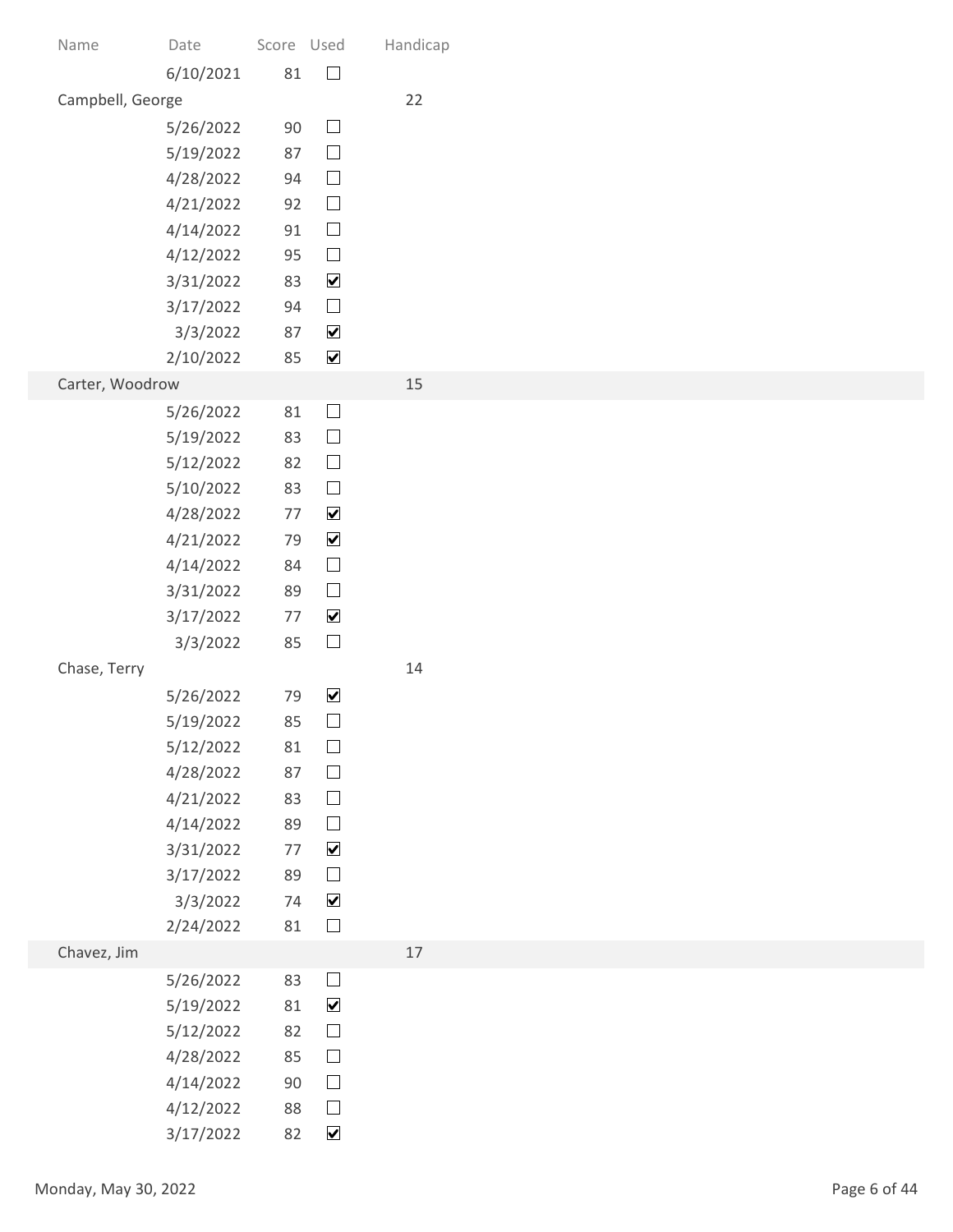| Date       |                                                                                                                                                                                                                                                                                                                     |                      | Handicap                                                                                                                                                                                                                                                                                                                                                                                                                                                                                                                                                         |
|------------|---------------------------------------------------------------------------------------------------------------------------------------------------------------------------------------------------------------------------------------------------------------------------------------------------------------------|----------------------|------------------------------------------------------------------------------------------------------------------------------------------------------------------------------------------------------------------------------------------------------------------------------------------------------------------------------------------------------------------------------------------------------------------------------------------------------------------------------------------------------------------------------------------------------------------|
|            |                                                                                                                                                                                                                                                                                                                     |                      |                                                                                                                                                                                                                                                                                                                                                                                                                                                                                                                                                                  |
| 2/10/2022  |                                                                                                                                                                                                                                                                                                                     | $\Box$               |                                                                                                                                                                                                                                                                                                                                                                                                                                                                                                                                                                  |
|            |                                                                                                                                                                                                                                                                                                                     |                      | 14                                                                                                                                                                                                                                                                                                                                                                                                                                                                                                                                                               |
| 5/26/2022  |                                                                                                                                                                                                                                                                                                                     |                      |                                                                                                                                                                                                                                                                                                                                                                                                                                                                                                                                                                  |
|            |                                                                                                                                                                                                                                                                                                                     |                      |                                                                                                                                                                                                                                                                                                                                                                                                                                                                                                                                                                  |
| 5/10/2022  |                                                                                                                                                                                                                                                                                                                     | $\Box$               |                                                                                                                                                                                                                                                                                                                                                                                                                                                                                                                                                                  |
| 5/5/2022   |                                                                                                                                                                                                                                                                                                                     | $\blacktriangledown$ |                                                                                                                                                                                                                                                                                                                                                                                                                                                                                                                                                                  |
|            |                                                                                                                                                                                                                                                                                                                     |                      |                                                                                                                                                                                                                                                                                                                                                                                                                                                                                                                                                                  |
| 3/17/2022  | 81                                                                                                                                                                                                                                                                                                                  | $\Box$               |                                                                                                                                                                                                                                                                                                                                                                                                                                                                                                                                                                  |
| 3/3/2022   |                                                                                                                                                                                                                                                                                                                     | $\Box$               |                                                                                                                                                                                                                                                                                                                                                                                                                                                                                                                                                                  |
| 2/10/2022  |                                                                                                                                                                                                                                                                                                                     |                      |                                                                                                                                                                                                                                                                                                                                                                                                                                                                                                                                                                  |
|            |                                                                                                                                                                                                                                                                                                                     |                      | 23                                                                                                                                                                                                                                                                                                                                                                                                                                                                                                                                                               |
| 3/5/2020   |                                                                                                                                                                                                                                                                                                                     | $\Box$               |                                                                                                                                                                                                                                                                                                                                                                                                                                                                                                                                                                  |
| 12/26/2019 |                                                                                                                                                                                                                                                                                                                     | $\Box$               |                                                                                                                                                                                                                                                                                                                                                                                                                                                                                                                                                                  |
| 4/19/2018  |                                                                                                                                                                                                                                                                                                                     |                      |                                                                                                                                                                                                                                                                                                                                                                                                                                                                                                                                                                  |
|            |                                                                                                                                                                                                                                                                                                                     |                      |                                                                                                                                                                                                                                                                                                                                                                                                                                                                                                                                                                  |
| 6/1/2017   |                                                                                                                                                                                                                                                                                                                     | $\blacktriangledown$ |                                                                                                                                                                                                                                                                                                                                                                                                                                                                                                                                                                  |
| 4/27/2017  |                                                                                                                                                                                                                                                                                                                     | $\blacktriangledown$ |                                                                                                                                                                                                                                                                                                                                                                                                                                                                                                                                                                  |
|            |                                                                                                                                                                                                                                                                                                                     |                      | $10\,$                                                                                                                                                                                                                                                                                                                                                                                                                                                                                                                                                           |
|            |                                                                                                                                                                                                                                                                                                                     |                      |                                                                                                                                                                                                                                                                                                                                                                                                                                                                                                                                                                  |
| 1/13/2022  | 87                                                                                                                                                                                                                                                                                                                  | $\Box$               |                                                                                                                                                                                                                                                                                                                                                                                                                                                                                                                                                                  |
| 12/2/2021  |                                                                                                                                                                                                                                                                                                                     | $\Box$               |                                                                                                                                                                                                                                                                                                                                                                                                                                                                                                                                                                  |
| 10/28/2021 |                                                                                                                                                                                                                                                                                                                     |                      |                                                                                                                                                                                                                                                                                                                                                                                                                                                                                                                                                                  |
|            |                                                                                                                                                                                                                                                                                                                     |                      |                                                                                                                                                                                                                                                                                                                                                                                                                                                                                                                                                                  |
| 8/12/2021  | $77\,$                                                                                                                                                                                                                                                                                                              | $\Box$               |                                                                                                                                                                                                                                                                                                                                                                                                                                                                                                                                                                  |
| 5/20/2021  |                                                                                                                                                                                                                                                                                                                     | $\Box$               |                                                                                                                                                                                                                                                                                                                                                                                                                                                                                                                                                                  |
|            |                                                                                                                                                                                                                                                                                                                     |                      | 12                                                                                                                                                                                                                                                                                                                                                                                                                                                                                                                                                               |
|            |                                                                                                                                                                                                                                                                                                                     |                      |                                                                                                                                                                                                                                                                                                                                                                                                                                                                                                                                                                  |
| 5/19/2022  | 79                                                                                                                                                                                                                                                                                                                  | $\Box$               |                                                                                                                                                                                                                                                                                                                                                                                                                                                                                                                                                                  |
| 5/12/2022  |                                                                                                                                                                                                                                                                                                                     | $\blacktriangledown$ |                                                                                                                                                                                                                                                                                                                                                                                                                                                                                                                                                                  |
| 5/10/2022  | 82                                                                                                                                                                                                                                                                                                                  |                      |                                                                                                                                                                                                                                                                                                                                                                                                                                                                                                                                                                  |
|            |                                                                                                                                                                                                                                                                                                                     | $\Box$               |                                                                                                                                                                                                                                                                                                                                                                                                                                                                                                                                                                  |
| 3/31/2022  |                                                                                                                                                                                                                                                                                                                     | $\blacktriangledown$ |                                                                                                                                                                                                                                                                                                                                                                                                                                                                                                                                                                  |
|            |                                                                                                                                                                                                                                                                                                                     |                      |                                                                                                                                                                                                                                                                                                                                                                                                                                                                                                                                                                  |
|            |                                                                                                                                                                                                                                                                                                                     |                      |                                                                                                                                                                                                                                                                                                                                                                                                                                                                                                                                                                  |
|            | 3/3/2022<br>2/24/2022<br>Cheechov, Walt<br>5/19/2022<br>5/12/2022<br>4/21/2022<br>3/31/2022<br>Clark, Ulysses<br>4/22/2021<br>1/25/2018<br>12/21/2017<br>Conner, Randy<br>2/3/2022<br>1/27/2022<br>9/9/2021<br>9/2/2021<br>3/4/2021<br>Connolly, Joe<br>5/26/2022<br>4/28/2022<br>4/12/2022<br>Monday, May 30, 2022 |                      | Score Used<br>$\overline{\mathbf{v}}$<br>81<br>$\Box$<br>92<br>87<br>$\Box$<br>83<br>$\Box$<br>79<br>$\Box$<br>80<br>86<br>78<br>$\Box$<br>80<br>$\blacktriangledown$<br>76<br>80<br>$\blacktriangledown$<br>77<br>$\Box$<br>93<br>103<br>101<br>$\Box$<br>92<br>$\Box$<br>109<br>$\Box$<br>92<br>84<br>$90\,$<br>$\Box$<br>83<br>$\blacktriangledown$<br>72<br>$80\,$<br>$\hfill \square$<br>83<br>$\Box$<br>80<br>$\blacktriangledown$<br>72<br>85<br>$\blacktriangledown$<br>76<br>$\blacktriangledown$<br>74<br>76<br>$\Box$<br>$\Box$<br>$77\,$<br>91<br>76 |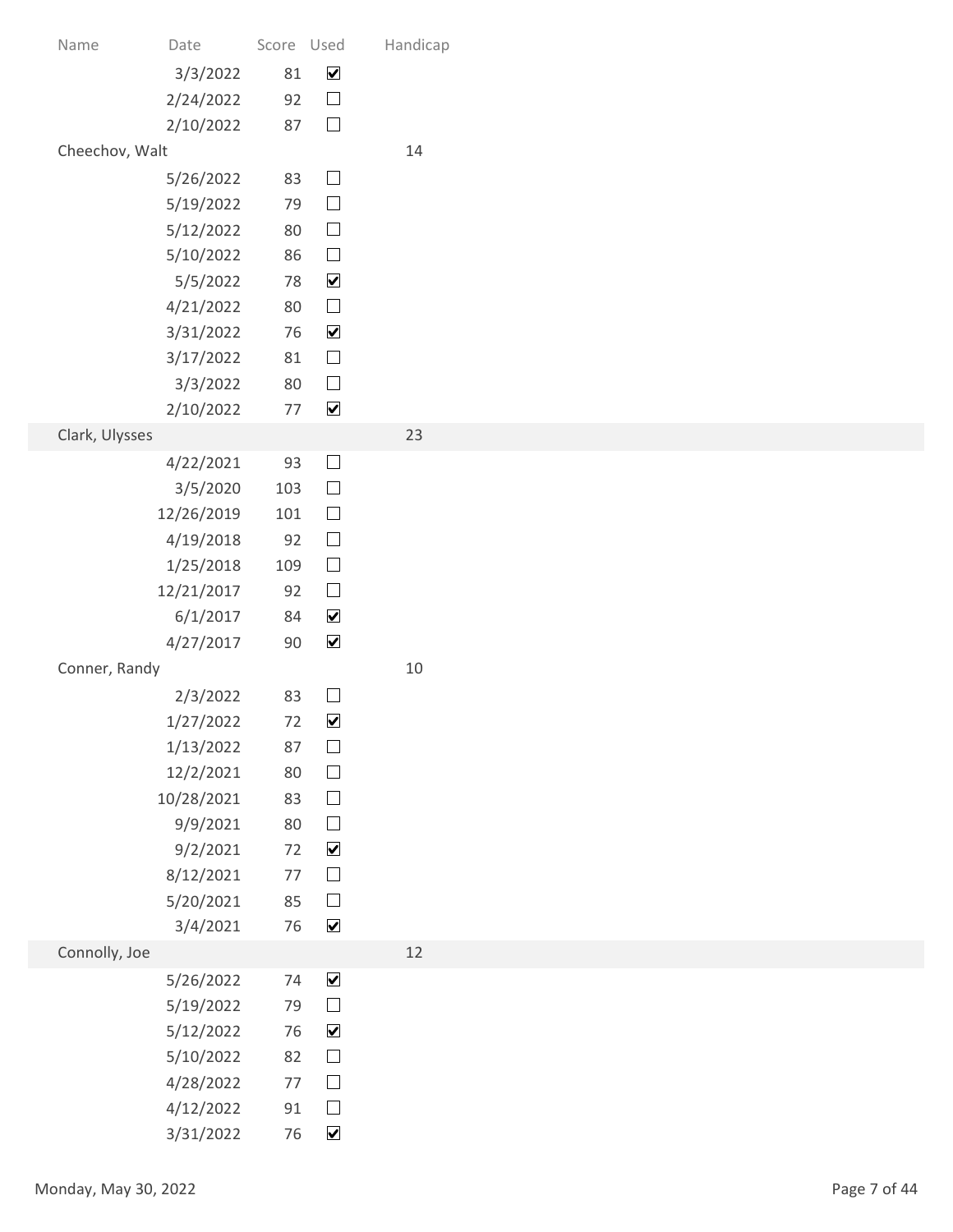| Name           | Date                    | Score Used   | $\Box$                         | Handicap |
|----------------|-------------------------|--------------|--------------------------------|----------|
|                | 3/22/2022<br>3/17/2022  | 86<br>92     | $\Box$                         |          |
|                | 3/3/2022                | 79           | $\Box$                         |          |
| Corbett, Jim   |                         |              |                                | 14       |
|                | 5/26/2022               | 77           | $\blacktriangledown$           |          |
|                | 5/12/2022<br>4/21/2022  | 83<br>82     | $\Box$<br>$\Box$               |          |
|                | 4/14/2022               | 77           | $\blacktriangledown$           |          |
|                | 3/17/2022               | 82           | $\Box$                         |          |
|                | 2/10/2022               | 86           | $\Box$                         |          |
|                | 1/20/2022<br>1/6/2022   | 84<br>81     | $\Box$<br>$\Box$               |          |
|                | 12/2/2021               | 81           | $\Box$                         |          |
|                | 11/4/2021               | 80           | $\blacktriangledown$           |          |
| Cornish, Chris |                         |              |                                | $22$     |
|                | 5/26/2022<br>5/19/2022  | 94<br>91     | $\Box$<br>$\Box$               |          |
|                | 3/31/2022               | 83           | $\blacktriangledown$           |          |
|                | 3/17/2022               | 97           | $\Box$                         |          |
|                | 3/3/2022                | 89           | $\blacktriangledown$           |          |
|                | 2/3/2022                | 84           | $\blacktriangledown$<br>$\Box$ |          |
|                | 1/27/2022<br>12/16/2021 | 105<br>93    | $\Box$                         |          |
|                | 12/9/2021               | 93           | $\Box$                         |          |
|                | 11/11/2021              | 98           | $\Box$                         |          |
| Crain, Rick    |                         |              |                                | 14       |
|                | 5/26/2022<br>5/19/2022  | 85<br>87     | $\Box$<br>$\Box$               |          |
|                | 5/12/2022               | 85           | $\Box$                         |          |
|                | 5/10/2022               | 80           | $\Box$                         |          |
|                | 4/28/2022               | 82           | $\Box$                         |          |
|                | 4/12/2022<br>3/22/2022  | 79<br>$81\,$ | $\blacktriangledown$<br>$\Box$ |          |
|                | 3/17/2022               | 77           | $\blacktriangledown$           |          |
|                | 3/3/2022                | 77           | $\blacktriangledown$           |          |
|                | 2/10/2022               | 82           | $\Box$                         |          |
| Cristian, Ron  | 4/28/2022               | $117\,$      | $\Box$                         | 37       |
|                | 1/6/2022                | 111          | $\Box$                         |          |
|                | 12/9/2021               | 115          | $\Box$                         |          |
|                | 4/29/2021               | 113          | $\Box$                         |          |
|                | 4/22/2021               | 102          | $\blacktriangledown$           |          |
|                | Monday, May 30, 2022    |              |                                |          |
|                |                         |              |                                |          |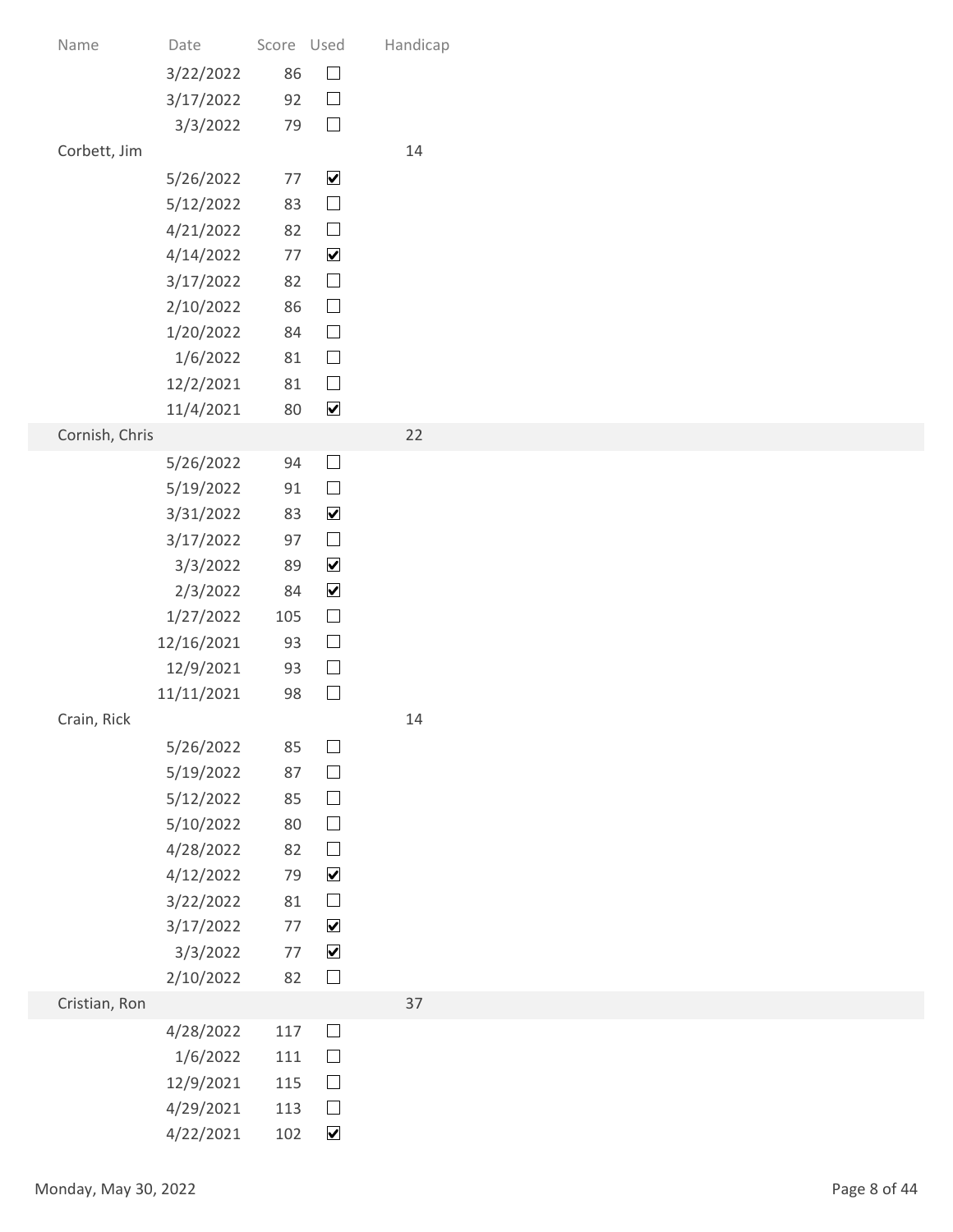| Name           | Date                    | Score Used |                                              | Handicap |
|----------------|-------------------------|------------|----------------------------------------------|----------|
| DaPrato, Steve |                         |            |                                              | 26       |
|                | 5/19/2022               | 108        | $\Box$<br>$\blacktriangledown$               |          |
|                | 4/28/2022<br>4/12/2022  | 91<br>98   | $\Box$                                       |          |
|                | 3/31/2022               | 84         | $\blacktriangledown$                         |          |
|                | 3/17/2022               | 96         | $\Box$                                       |          |
|                | 2/8/2022                | 101        | $\Box$                                       |          |
|                | 2/3/2022<br>1/27/2022   | 93<br>99   | $\blacktriangledown$<br>$\Box$               |          |
|                | 1/20/2022               | 98         | $\Box$                                       |          |
|                | 1/13/2022               | 99         | $\Box$                                       |          |
|                | Davidson, Gordon        |            |                                              | 14       |
|                | 5/26/2022<br>5/19/2022  | 79<br>85   | $\blacktriangledown$<br>$\Box$               |          |
|                | 3/17/2022               | 80         | $\Box$                                       |          |
|                | 2/24/2022               | 80         | $\Box$                                       |          |
|                | 1/27/2022               | 78         | $\blacktriangledown$                         |          |
|                | 1/13/2022               | 87         | $\hfill \square$<br>$\blacktriangledown$     |          |
|                | 12/16/2021<br>12/2/2021 | 76<br>83   | $\Box$                                       |          |
|                | 11/18/2021              | 84         | $\Box$                                       |          |
|                | 11/4/2021               | 82         | $\Box$                                       |          |
| Donald, Jim    |                         |            |                                              | 18       |
|                | 5/19/2022               | 92         | $\Box$<br>$\Box$                             |          |
|                | 5/12/2022<br>4/28/2022  | 87<br>87   | $\Box$                                       |          |
|                | 4/21/2022               | 88         | $\Box$                                       |          |
|                | 4/14/2022               | 88         | $\Box$                                       |          |
|                | 3/31/2022               | 87         | $\hfill \square$                             |          |
|                | 3/17/2022<br>3/3/2022   | 77<br>82   | $\blacktriangledown$<br>$\blacktriangledown$ |          |
|                | 2/24/2022               | 86         | $\blacktriangledown$                         |          |
|                | 2/17/2022               | 94         | $\hfill \square$                             |          |
|                | Donaldson, Jack         |            |                                              | 21       |
|                | 5/26/2022               | 89         | $\Box$                                       |          |
|                | 4/28/2022<br>4/14/2022  | 89<br>98   | $\Box$<br>$\Box$                             |          |
|                | 3/31/2022               | 91         | $\Box$                                       |          |
|                | 3/17/2022               | 96         | $\Box$                                       |          |
|                | 3/3/2022                | 89         | $\blacktriangledown$                         |          |
|                | 2/24/2022<br>2/10/2022  | 82<br>91   | $\blacktriangledown$<br>$\hfill\Box$         |          |
|                |                         |            |                                              |          |
|                | Monday, May 30, 2022    |            |                                              |          |
|                |                         |            |                                              |          |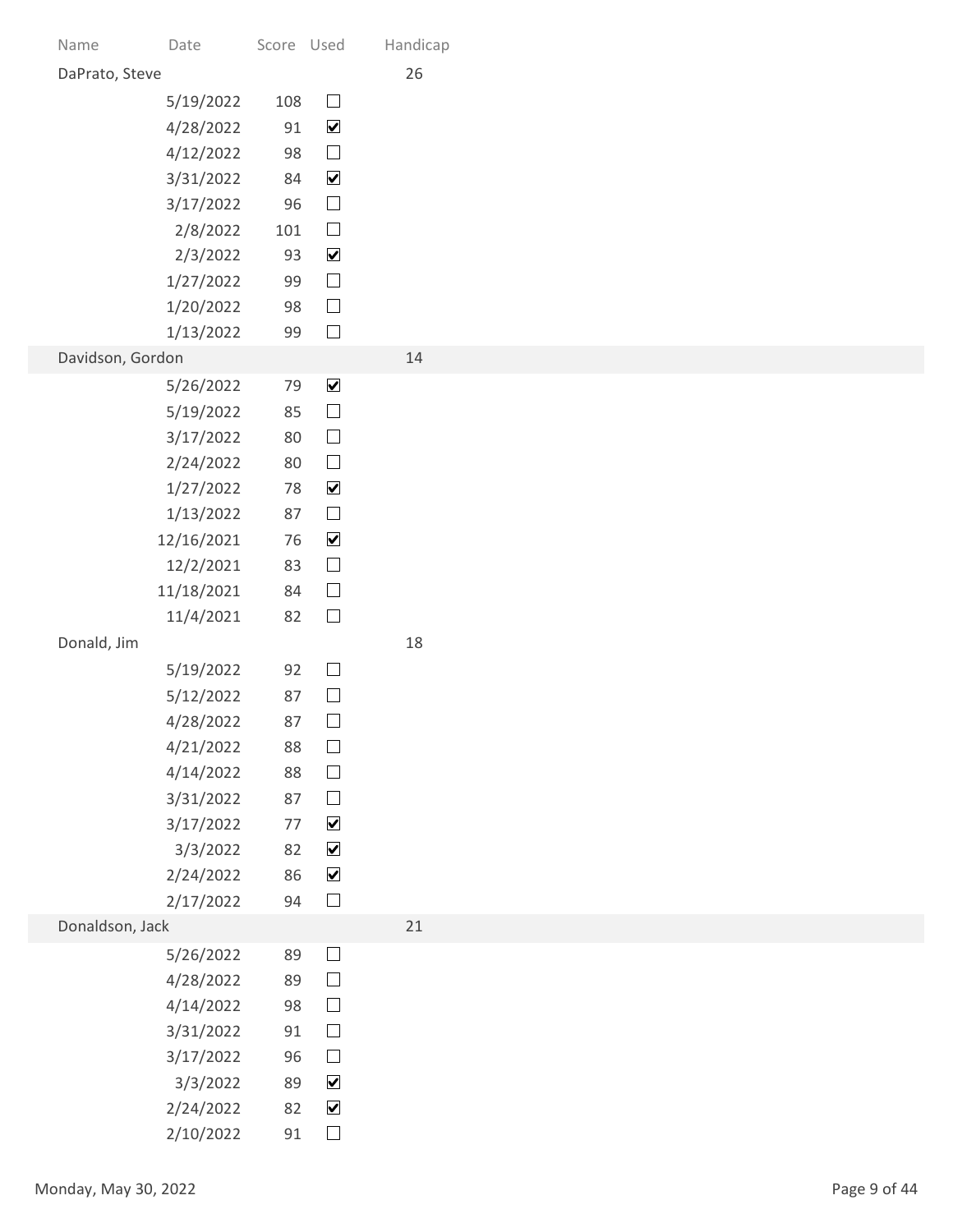|           |                                                                                                                                                                                                                                            |                                                                | Handicap                                                                                                                                                                                                                                                                                                                                                                                                                                                      |
|-----------|--------------------------------------------------------------------------------------------------------------------------------------------------------------------------------------------------------------------------------------------|----------------------------------------------------------------|---------------------------------------------------------------------------------------------------------------------------------------------------------------------------------------------------------------------------------------------------------------------------------------------------------------------------------------------------------------------------------------------------------------------------------------------------------------|
| 2/3/2022  | 86                                                                                                                                                                                                                                         | $\blacktriangledown$                                           |                                                                                                                                                                                                                                                                                                                                                                                                                                                               |
| 1/27/2022 | $91\,$                                                                                                                                                                                                                                     | $\Box$                                                         |                                                                                                                                                                                                                                                                                                                                                                                                                                                               |
|           |                                                                                                                                                                                                                                            |                                                                | 35                                                                                                                                                                                                                                                                                                                                                                                                                                                            |
| 5/19/2022 |                                                                                                                                                                                                                                            | $\blacktriangledown$                                           |                                                                                                                                                                                                                                                                                                                                                                                                                                                               |
| 5/12/2022 |                                                                                                                                                                                                                                            | $\blacktriangledown$                                           |                                                                                                                                                                                                                                                                                                                                                                                                                                                               |
|           |                                                                                                                                                                                                                                            |                                                                |                                                                                                                                                                                                                                                                                                                                                                                                                                                               |
| 3/3/2022  |                                                                                                                                                                                                                                            | $\Box$                                                         |                                                                                                                                                                                                                                                                                                                                                                                                                                                               |
| 2/3/2022  |                                                                                                                                                                                                                                            | $\hfill \square$                                               |                                                                                                                                                                                                                                                                                                                                                                                                                                                               |
|           |                                                                                                                                                                                                                                            |                                                                |                                                                                                                                                                                                                                                                                                                                                                                                                                                               |
| 1/6/2022  |                                                                                                                                                                                                                                            | $\Box$                                                         |                                                                                                                                                                                                                                                                                                                                                                                                                                                               |
|           |                                                                                                                                                                                                                                            |                                                                | 22                                                                                                                                                                                                                                                                                                                                                                                                                                                            |
|           |                                                                                                                                                                                                                                            |                                                                |                                                                                                                                                                                                                                                                                                                                                                                                                                                               |
| 4/21/2022 | 98                                                                                                                                                                                                                                         | $\Box$                                                         |                                                                                                                                                                                                                                                                                                                                                                                                                                                               |
| 4/14/2022 | 87                                                                                                                                                                                                                                         | $\blacktriangledown$                                           |                                                                                                                                                                                                                                                                                                                                                                                                                                                               |
|           |                                                                                                                                                                                                                                            |                                                                |                                                                                                                                                                                                                                                                                                                                                                                                                                                               |
| 3/3/2022  | 83                                                                                                                                                                                                                                         | $\blacktriangledown$                                           |                                                                                                                                                                                                                                                                                                                                                                                                                                                               |
| 2/10/2022 | 89                                                                                                                                                                                                                                         | $\hfill \square$                                               |                                                                                                                                                                                                                                                                                                                                                                                                                                                               |
| 1/27/2022 | $90\,$                                                                                                                                                                                                                                     |                                                                |                                                                                                                                                                                                                                                                                                                                                                                                                                                               |
|           |                                                                                                                                                                                                                                            |                                                                | 12                                                                                                                                                                                                                                                                                                                                                                                                                                                            |
| 5/26/2022 |                                                                                                                                                                                                                                            | $\Box$                                                         |                                                                                                                                                                                                                                                                                                                                                                                                                                                               |
| 5/19/2022 |                                                                                                                                                                                                                                            | $\blacktriangledown$                                           |                                                                                                                                                                                                                                                                                                                                                                                                                                                               |
|           |                                                                                                                                                                                                                                            |                                                                |                                                                                                                                                                                                                                                                                                                                                                                                                                                               |
| 4/28/2022 | 80                                                                                                                                                                                                                                         | $\hfill \square$                                               |                                                                                                                                                                                                                                                                                                                                                                                                                                                               |
| 4/14/2022 | 87                                                                                                                                                                                                                                         | $\Box$                                                         |                                                                                                                                                                                                                                                                                                                                                                                                                                                               |
|           |                                                                                                                                                                                                                                            |                                                                |                                                                                                                                                                                                                                                                                                                                                                                                                                                               |
| 3/31/2022 |                                                                                                                                                                                                                                            | $\blacktriangledown$                                           |                                                                                                                                                                                                                                                                                                                                                                                                                                                               |
| 3/17/2022 | $78\,$                                                                                                                                                                                                                                     | $\Box$                                                         |                                                                                                                                                                                                                                                                                                                                                                                                                                                               |
|           |                                                                                                                                                                                                                                            |                                                                | 22                                                                                                                                                                                                                                                                                                                                                                                                                                                            |
| 4/28/2022 | 97                                                                                                                                                                                                                                         | $\Box$                                                         |                                                                                                                                                                                                                                                                                                                                                                                                                                                               |
| 3/31/2022 | 94                                                                                                                                                                                                                                         | $\Box$                                                         |                                                                                                                                                                                                                                                                                                                                                                                                                                                               |
| 3/17/2022 |                                                                                                                                                                                                                                            |                                                                |                                                                                                                                                                                                                                                                                                                                                                                                                                                               |
| 2/24/2022 |                                                                                                                                                                                                                                            | $\hfill \square$                                               |                                                                                                                                                                                                                                                                                                                                                                                                                                                               |
|           |                                                                                                                                                                                                                                            |                                                                |                                                                                                                                                                                                                                                                                                                                                                                                                                                               |
|           |                                                                                                                                                                                                                                            |                                                                |                                                                                                                                                                                                                                                                                                                                                                                                                                                               |
|           | Date<br>5/26/2022<br>4/28/2022<br>3/17/2022<br>1/27/2022<br>1/20/2022<br>5/26/2022<br>5/19/2022<br>3/31/2022<br>3/17/2022<br>1/20/2022<br>5/12/2022<br>5/10/2022<br>4/12/2022<br>4/7/2022<br>5/12/2022<br>3/3/2022<br>Monday, May 30, 2022 | 106<br>96<br>103<br>88<br>96<br>94<br>$91\,$<br>89<br>80<br>78 | Score Used<br>$\Box$<br>105<br>101<br>101<br>$\hfill \square$<br>$\hfill \square$<br>110<br>102<br>103<br>$\blacktriangledown$<br>$\Box$<br>112<br>$\blacktriangledown$<br>$\hfill \square$<br>$\Box$<br>$\hfill \square$<br>$\hfill \square$<br>$\hfill \square$<br>76<br>75<br>$\Box$<br>$\hfill \square$<br>$\blacktriangledown$<br>76<br>$\hfill \square$<br>$77$<br>73<br>$\blacktriangledown$<br>86<br>$\Box$<br>92<br>$\blacktriangledown$<br>76<br>96 |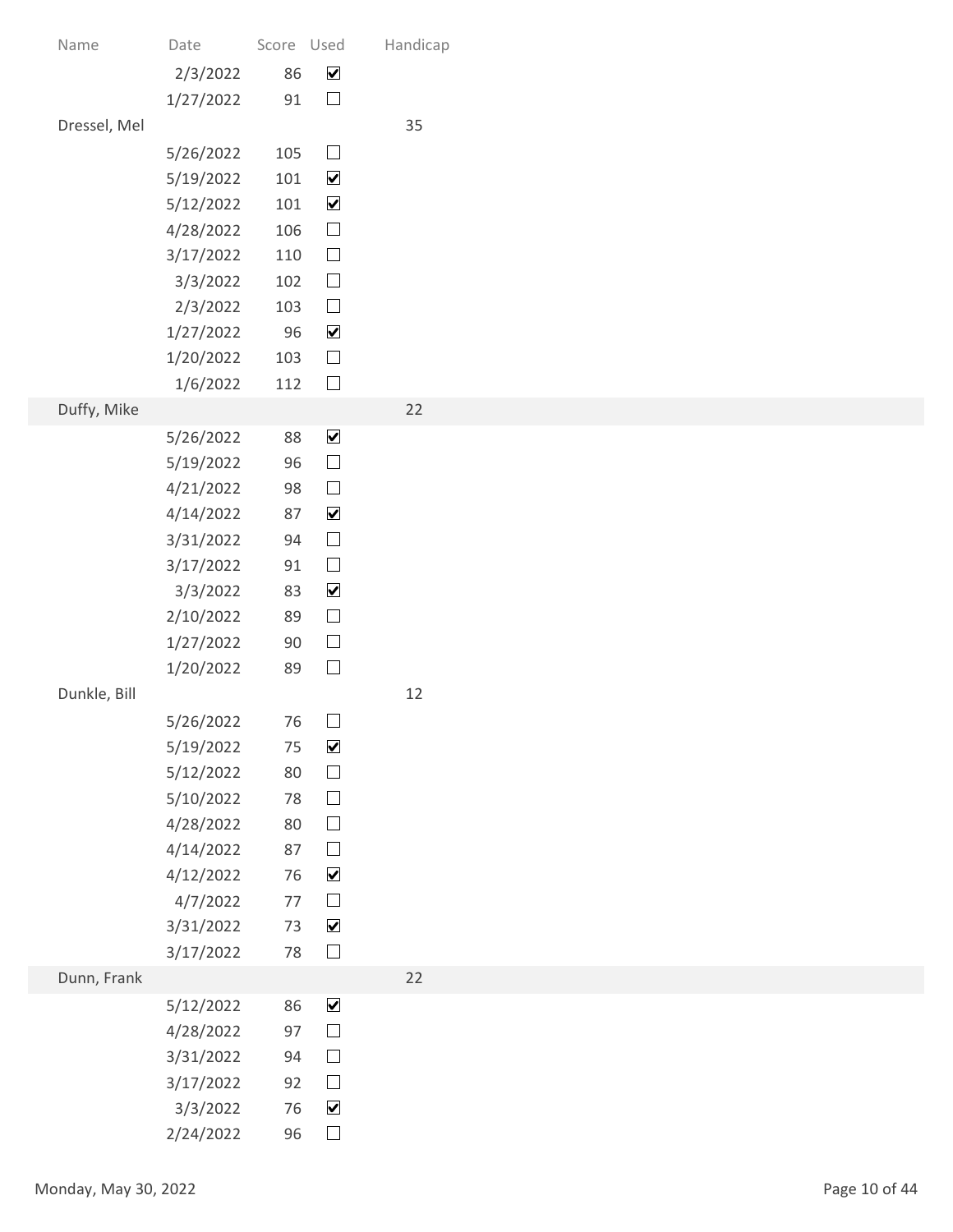| Name                 | Date                   | Score Used |                                              | Handicap |               |
|----------------------|------------------------|------------|----------------------------------------------|----------|---------------|
|                      | 2/10/2022              | 93         | $\hfill \square$                             |          |               |
|                      | 2/3/2022               | 97         | $\Box$                                       |          |               |
|                      | 1/27/2022              | 92         | $\blacktriangledown$                         |          |               |
|                      | 1/20/2022              | 98         | $\Box$                                       |          |               |
| Durst, Jon           |                        | 85         | $\blacktriangledown$                         | 22       |               |
|                      | 5/26/2022<br>5/19/2022 | 89         | $\hfill \square$                             |          |               |
|                      | 5/12/2022              | 86         | $\blacktriangledown$                         |          |               |
|                      | 4/28/2022              | 90         | $\Box$                                       |          |               |
|                      | 4/21/2022              | 87         | $\blacktriangledown$                         |          |               |
|                      | 3/31/2022              | 91         | $\Box$                                       |          |               |
|                      | 3/3/2022               | 91         | $\Box$                                       |          |               |
|                      | 2/24/2022              | 92         | $\hfill \square$                             |          |               |
|                      | 2/17/2022<br>2/10/2022 | 93<br>93   | $\hfill \square$<br>$\hfill \square$         |          |               |
| Dyer, John           |                        |            |                                              | 27       |               |
|                      | 5/26/2022              | $90\,$     | $\blacktriangledown$                         |          |               |
|                      | 5/19/2022              | 92         | $\blacktriangledown$                         |          |               |
|                      | 5/12/2022              | 100        | $\hfill \square$                             |          |               |
|                      | 4/28/2022              | 95         | $\hfill \square$                             |          |               |
|                      | 3/31/2022              | 93         | $\hfill \square$                             |          |               |
|                      | 3/17/2022              | 94         | $\Box$                                       |          |               |
|                      | 2/24/2022<br>2/10/2022 | 102<br>88  | $\hfill \square$<br>$\blacktriangledown$     |          |               |
|                      | 2/3/2022               | 93         | $\hfill \square$                             |          |               |
|                      | 1/27/2022              | 102        | $\Box$                                       |          |               |
| Eagleton, Gary       |                        |            |                                              | 16       |               |
|                      | 5/26/2022              | 83         | $\hfill \square$                             |          |               |
|                      | 5/19/2022              | 93         | $\hfill \square$                             |          |               |
|                      | 4/21/2022              | 85         | $\hfill \square$                             |          |               |
|                      | 4/7/2022               | 93         | $\hfill \square$                             |          |               |
|                      | 3/31/2022<br>3/17/2022 | 80<br>84   | $\blacktriangledown$<br>$\hfill \square$     |          |               |
|                      | 3/3/2022               | 79         | $\blacktriangledown$                         |          |               |
|                      | 2/17/2022              | 84         | $\hfill \square$                             |          |               |
|                      | 2/10/2022              | 86         | $\hfill \square$                             |          |               |
|                      | 2/3/2022               | 79         | $\blacktriangledown$                         |          |               |
| Echols, Tom          |                        |            |                                              | $17$     |               |
|                      | 5/26/2022              | 88         | $\begin{array}{c} \hline \end{array}$        |          |               |
|                      | 5/19/2022              | 82         | $\blacktriangledown$<br>$\blacktriangledown$ |          |               |
|                      | 5/12/2022<br>4/28/2022 | 82<br>83   | $\Box$                                       |          |               |
|                      |                        |            |                                              |          |               |
| Monday, May 30, 2022 |                        |            |                                              |          | Page 11 of 44 |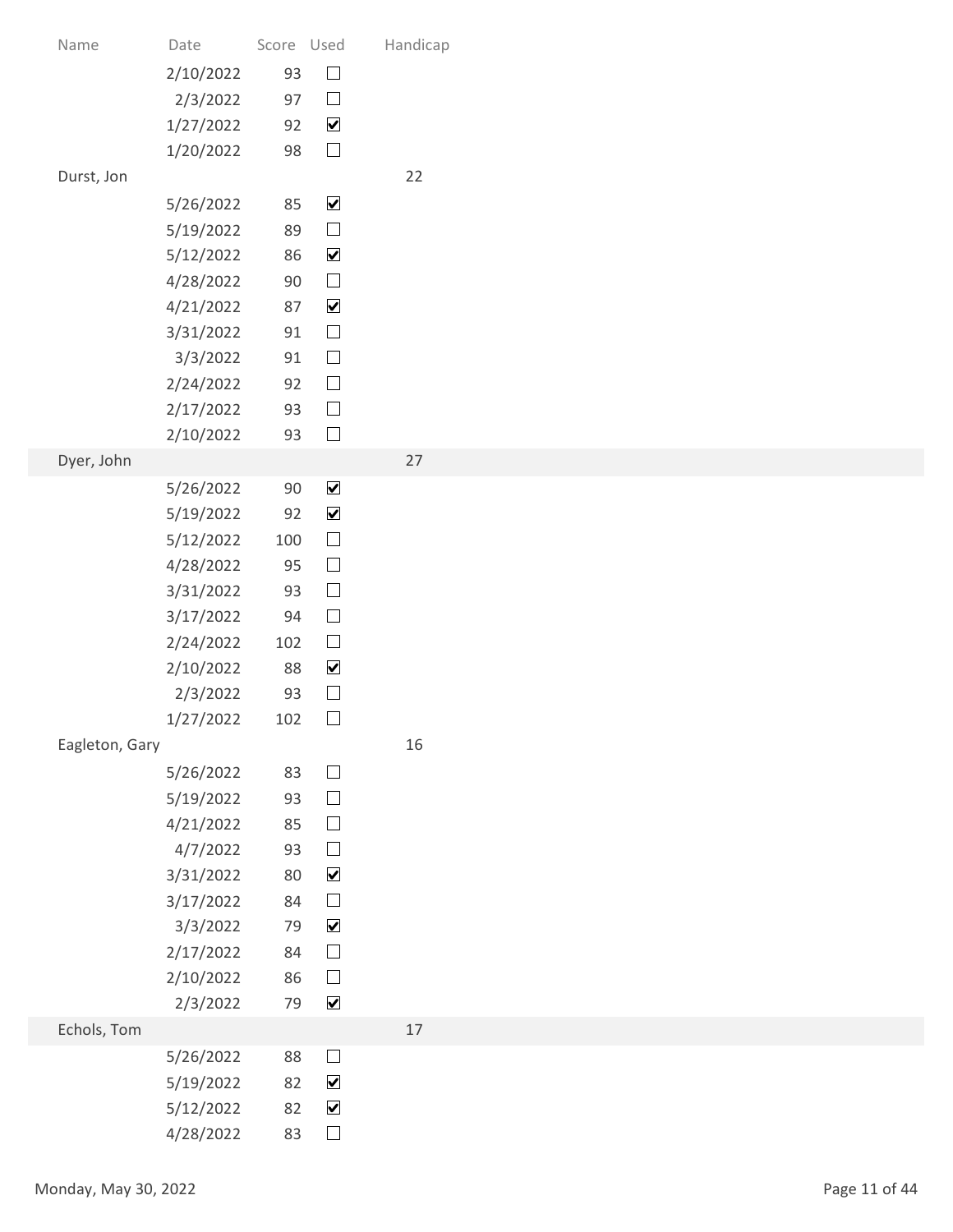| Name                 | Date                   | Score Used |                      | Handicap    |               |
|----------------------|------------------------|------------|----------------------|-------------|---------------|
|                      | 4/21/2022              | 83         | $\hfill \square$     |             |               |
|                      | 4/14/2022              | 79         | $\blacktriangledown$ |             |               |
|                      | 3/31/2022              | 87         | $\hfill \square$     |             |               |
|                      | 3/17/2022              | 88         | $\hfill \square$     |             |               |
|                      | 3/3/2022               | 83         | $\hfill \square$     |             |               |
|                      | 2/24/2022              | 94         | $\hfill \square$     |             |               |
| Ely, Dwight          |                        |            |                      | 42          |               |
|                      | 5/26/2022              | 108        | $\Box$<br>$\Box$     |             |               |
|                      | 5/12/2022<br>4/28/2022 | 109<br>115 | $\hfill \square$     |             |               |
|                      | 3/17/2022              | 106        | $\blacktriangledown$ |             |               |
|                      | 2/10/2022              | 110        | $\Box$               |             |               |
|                      | 2/3/2022               | 109        | $\hfill \square$     |             |               |
|                      | 1/27/2022              | 116        | $\hfill \square$     |             |               |
|                      | 1/20/2022              | 104        | $\blacktriangledown$ |             |               |
|                      | 1/13/2022              | 124        | $\hfill \square$     |             |               |
|                      | 1/6/2022               | 107        | $\blacktriangledown$ |             |               |
| Emmons, Frank        |                        | 81         | $\Box$               | $\mathsf 9$ |               |
|                      | 5/26/2022<br>5/19/2022 | 74         | $\hfill \square$     |             |               |
|                      | 1/20/2022              | 76         | $\hfill \square$     |             |               |
|                      | 12/2/2021              | 80         | $\hfill \square$     |             |               |
|                      | 11/4/2021              | 79         | $\hfill \square$     |             |               |
|                      | 8/12/2021              | 71         | $\blacktriangledown$ |             |               |
|                      | 7/15/2021              | 73         | $\blacktriangledown$ |             |               |
|                      | 6/3/2021               | 76         | $\Box$               |             |               |
|                      | 4/22/2021              | 74         | $\blacktriangledown$ |             |               |
|                      | 3/11/2021              | 77         | $\hfill \square$     |             |               |
| Fagan, Jim           |                        | 76         | $\Box$               | 12          |               |
|                      | 5/26/2022<br>5/19/2022 | 75         | $\blacktriangledown$ |             |               |
|                      | 5/12/2022              | 74         | $\blacktriangledown$ |             |               |
|                      | 5/5/2022               | 82         | $\hfill \square$     |             |               |
|                      | 4/28/2022              | 85         | $\hfill \square$     |             |               |
|                      | 4/12/2022              | 80         | $\hfill \square$     |             |               |
|                      | 4/7/2022               | 76         | $\hfill \square$     |             |               |
|                      | 3/31/2022              | 76         | $\blacktriangledown$ |             |               |
|                      | 3/17/2022              | 79         | $\hfill \square$     |             |               |
| Finlay, Alex         | 3/3/2022               | 80         | $\Box$               | 13          |               |
|                      | 5/26/2022              | 84         | $\Box$               |             |               |
|                      | 5/19/2022              | 85         | $\Box$               |             |               |
|                      |                        |            |                      |             |               |
| Monday, May 30, 2022 |                        |            |                      |             | Page 12 of 44 |
|                      |                        |            |                      |             |               |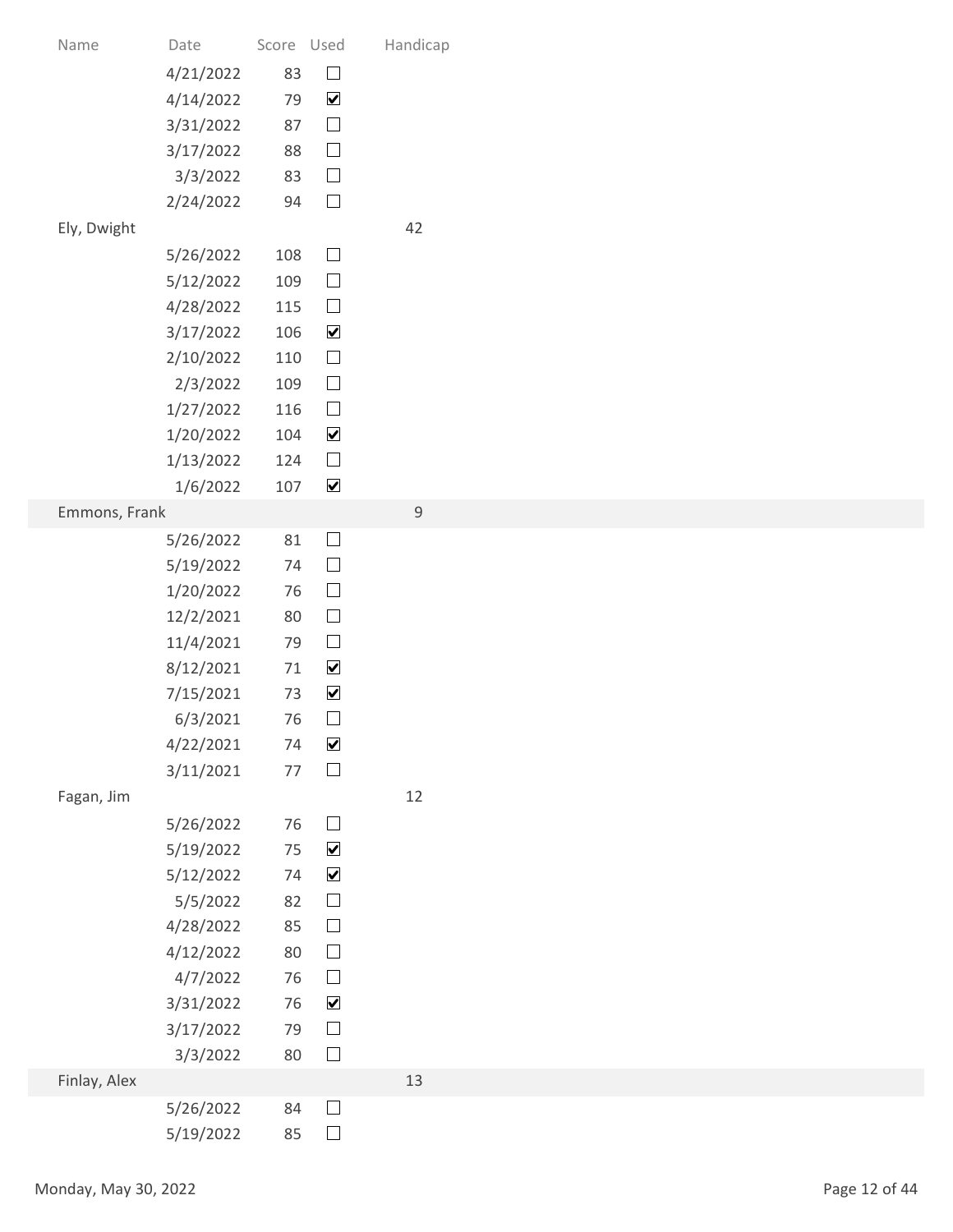| Name         | Date                   | Score Used   |                                          | Handicap |               |
|--------------|------------------------|--------------|------------------------------------------|----------|---------------|
|              | 3/17/2022              | 79           | $\blacktriangledown$                     |          |               |
|              | 3/3/2022               | 80           | $\Box$                                   |          |               |
|              | 2/10/2022<br>2/8/2022  | 74<br>91     | $\blacktriangledown$<br>$\hfill \square$ |          |               |
|              | 2/3/2022               | 88           | $\hfill \square$                         |          |               |
|              | 1/27/2022              | $77$         | $\blacktriangledown$                     |          |               |
|              | 1/13/2022              | 89           | $\hfill \square$                         |          |               |
|              | 1/6/2022               | 87           | $\hfill \square$                         |          |               |
| Fritz, Brad  |                        |              |                                          | 13       |               |
|              | 5/26/2022              | 88           | $\Box$                                   |          |               |
|              | 5/19/2022              | 83           | $\Box$                                   |          |               |
|              | 5/12/2022              | 81           | $\Box$<br>$\hfill \square$               |          |               |
|              | 4/28/2022<br>4/21/2022 | 83<br>74     | $\blacktriangledown$                     |          |               |
|              | 4/14/2022              | 80           | $\hfill \square$                         |          |               |
|              | 3/31/2022              | 80           | $\hfill \square$                         |          |               |
|              | 3/3/2022               | 77           | $\blacktriangledown$                     |          |               |
|              | 2/24/2022              | 84           | $\hfill \square$                         |          |               |
|              | 2/10/2022              | $78\,$       | $\blacktriangledown$                     |          |               |
| Fuqua, Peter |                        |              |                                          | 19       |               |
|              | 5/26/2022              | 84           | $\Box$<br>$\hfill \square$               |          |               |
|              | 5/19/2022<br>5/12/2022 | 91<br>$90\,$ | $\hfill \square$                         |          |               |
|              | 4/28/2022              | 84           | $\hfill \square$                         |          |               |
|              | 4/21/2022              | 88           | $\hfill \square$                         |          |               |
|              | 4/14/2022              | 83           | $\blacktriangledown$                     |          |               |
|              | 3/31/2022              | $81\,$       | $\blacktriangledown$                     |          |               |
|              | 3/22/2022              | 82           | $\blacktriangledown$                     |          |               |
|              | 3/17/2022              | 85           | $\hfill \square$                         |          |               |
| Gidney, Lee  | 3/3/2022               | 91           | $\hfill \square$                         | $10\,$   |               |
|              | 5/26/2022              | 80           | $\hfill \square$                         |          |               |
|              | 5/19/2022              | 74           | $\blacktriangledown$                     |          |               |
|              | 5/12/2022              | 75           | $\blacktriangledown$                     |          |               |
|              | 4/28/2022              | 82           | $\hfill \square$                         |          |               |
|              | 4/21/2022              | 78           | $\hfill \square$                         |          |               |
|              | 4/14/2022              | 76           | $\hfill \square$                         |          |               |
|              | 4/12/2022              | 82           | $\Box$                                   |          |               |
|              | 4/7/2022<br>3/31/2022  | 83<br>76     | $\Box$<br>$\Box$                         |          |               |
|              | 3/17/2022              | 71           | $\blacktriangledown$                     |          |               |
| Glynn, Bob   |                        |              |                                          | 20       |               |
|              |                        |              |                                          |          |               |
|              | Monday, May 30, 2022   |              |                                          |          | Page 13 of 44 |
|              |                        |              |                                          |          |               |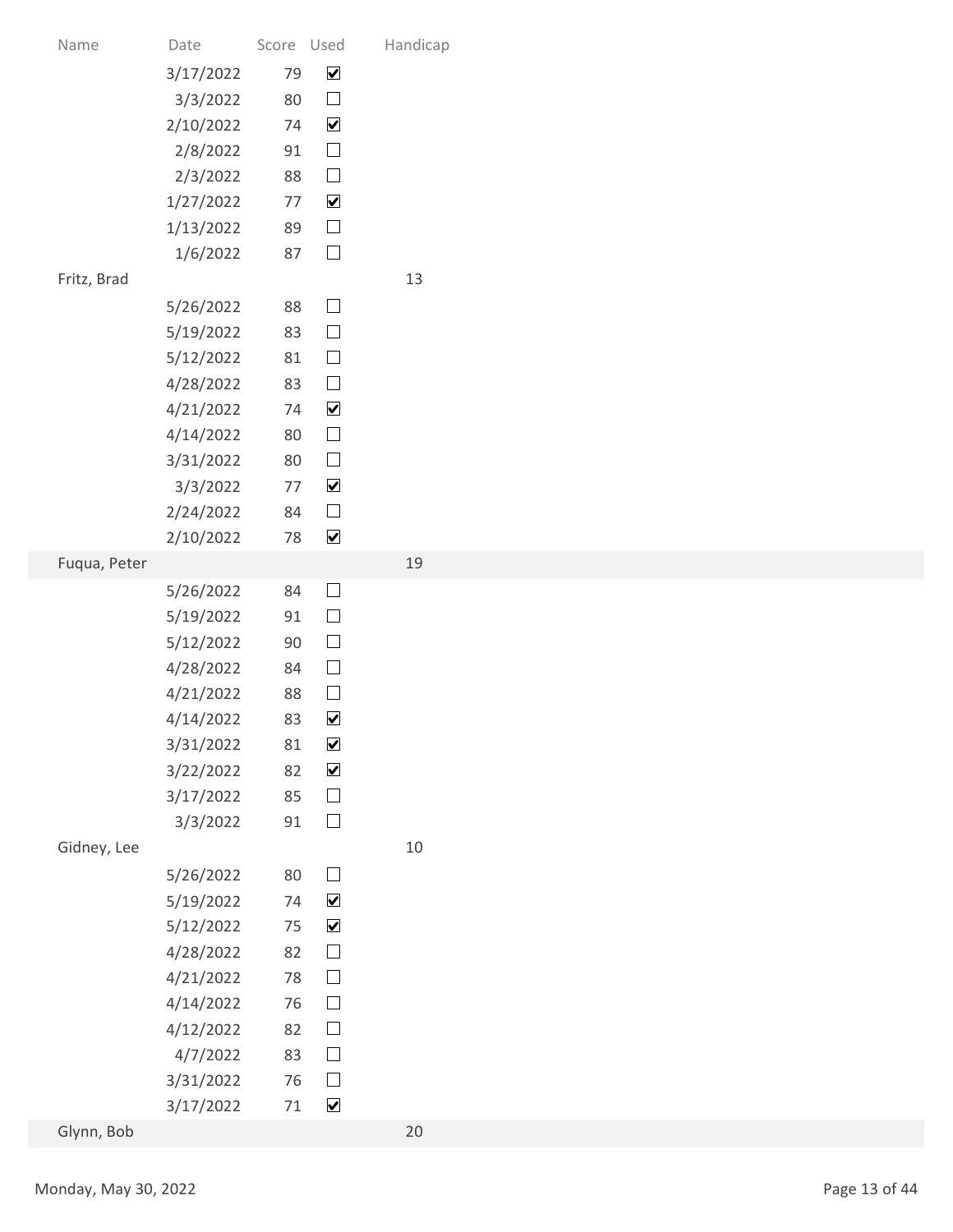| Score Used<br>Handicap<br>Date<br>Name<br>$\hfill \square$<br>94<br>4/21/2022<br>$\blacktriangledown$<br>4/12/2022<br>84<br>$\hfill \square$<br>3/31/2022<br>$90\,$<br>$\hfill \square$<br>3/17/2022<br>88<br>$\blacktriangledown$<br>2/3/2022<br>79<br>$\blacktriangledown$<br>86<br>1/13/2022<br>$\hfill \square$<br>92<br>1/6/2022<br>$\hfill \square$<br>96<br>12/16/2021<br>$\hfill \square$<br>97<br>9/9/2021<br>$\hfill \square$<br>9/2/2021<br>94<br>32<br>Green, Dave<br>$\Box$<br>1/27/2022<br>108<br>$\blacktriangledown$<br>12/2/2021<br>97<br>$\blacktriangledown$<br>6/10/2021<br>98<br>$\blacktriangledown$<br>6/3/2021<br>95<br>$\hfill \square$<br>3/11/2021<br>103<br>$\Box$<br>2/25/2021<br>100<br>$\hfill \square$<br>2/11/2021<br>102<br>$\hfill \square$<br>2/4/2021<br>103<br>$\hfill \square$<br>2/27/2020<br>114<br>$\Box$<br>1/30/2020<br>108<br>Green, Norm<br>19<br>$\blacktriangledown$<br>84<br>5/26/2022<br>$\blacktriangledown$<br>5/19/2022<br>83<br>$\Box$<br>5/12/2022<br>92<br>$\hfill \square$<br>87<br>4/28/2022<br>$\hfill \square$<br>4/21/2022<br>88<br>$\hfill \square$<br>3/31/2022<br>88<br>$\hfill \square$<br>3/17/2022<br>85<br>$\hfill \square$<br>85<br>3/3/2022<br>$\blacktriangledown$<br>2/24/2022<br>$81\,$<br>$\hfill \square$<br>2/10/2022<br>96<br>Grunert, Rick<br>14<br>$\blacktriangledown$<br>78<br>5/26/2022<br>$\blacktriangledown$<br>5/19/2022<br>76<br>$\hfill \square$<br>5/12/2022<br>86<br>$\hfill \square$<br>4/28/2022<br>82<br>$\Box$<br>83<br>4/21/2022<br>$\Box$<br>4/14/2022<br>83<br>$\Box$<br>12/9/2021<br>79<br>$\hfill \square$<br>12/2/2021<br>84<br>$\blacktriangledown$<br>79<br>11/18/2021<br>Page 14 of 44<br>Monday, May 30, 2022 |  |  |  |
|-----------------------------------------------------------------------------------------------------------------------------------------------------------------------------------------------------------------------------------------------------------------------------------------------------------------------------------------------------------------------------------------------------------------------------------------------------------------------------------------------------------------------------------------------------------------------------------------------------------------------------------------------------------------------------------------------------------------------------------------------------------------------------------------------------------------------------------------------------------------------------------------------------------------------------------------------------------------------------------------------------------------------------------------------------------------------------------------------------------------------------------------------------------------------------------------------------------------------------------------------------------------------------------------------------------------------------------------------------------------------------------------------------------------------------------------------------------------------------------------------------------------------------------------------------------------------------------------------------------------------------------------------------------------------------------------------------------------------|--|--|--|
|                                                                                                                                                                                                                                                                                                                                                                                                                                                                                                                                                                                                                                                                                                                                                                                                                                                                                                                                                                                                                                                                                                                                                                                                                                                                                                                                                                                                                                                                                                                                                                                                                                                                                                                       |  |  |  |
|                                                                                                                                                                                                                                                                                                                                                                                                                                                                                                                                                                                                                                                                                                                                                                                                                                                                                                                                                                                                                                                                                                                                                                                                                                                                                                                                                                                                                                                                                                                                                                                                                                                                                                                       |  |  |  |
|                                                                                                                                                                                                                                                                                                                                                                                                                                                                                                                                                                                                                                                                                                                                                                                                                                                                                                                                                                                                                                                                                                                                                                                                                                                                                                                                                                                                                                                                                                                                                                                                                                                                                                                       |  |  |  |
|                                                                                                                                                                                                                                                                                                                                                                                                                                                                                                                                                                                                                                                                                                                                                                                                                                                                                                                                                                                                                                                                                                                                                                                                                                                                                                                                                                                                                                                                                                                                                                                                                                                                                                                       |  |  |  |
|                                                                                                                                                                                                                                                                                                                                                                                                                                                                                                                                                                                                                                                                                                                                                                                                                                                                                                                                                                                                                                                                                                                                                                                                                                                                                                                                                                                                                                                                                                                                                                                                                                                                                                                       |  |  |  |
|                                                                                                                                                                                                                                                                                                                                                                                                                                                                                                                                                                                                                                                                                                                                                                                                                                                                                                                                                                                                                                                                                                                                                                                                                                                                                                                                                                                                                                                                                                                                                                                                                                                                                                                       |  |  |  |
|                                                                                                                                                                                                                                                                                                                                                                                                                                                                                                                                                                                                                                                                                                                                                                                                                                                                                                                                                                                                                                                                                                                                                                                                                                                                                                                                                                                                                                                                                                                                                                                                                                                                                                                       |  |  |  |
|                                                                                                                                                                                                                                                                                                                                                                                                                                                                                                                                                                                                                                                                                                                                                                                                                                                                                                                                                                                                                                                                                                                                                                                                                                                                                                                                                                                                                                                                                                                                                                                                                                                                                                                       |  |  |  |
|                                                                                                                                                                                                                                                                                                                                                                                                                                                                                                                                                                                                                                                                                                                                                                                                                                                                                                                                                                                                                                                                                                                                                                                                                                                                                                                                                                                                                                                                                                                                                                                                                                                                                                                       |  |  |  |
|                                                                                                                                                                                                                                                                                                                                                                                                                                                                                                                                                                                                                                                                                                                                                                                                                                                                                                                                                                                                                                                                                                                                                                                                                                                                                                                                                                                                                                                                                                                                                                                                                                                                                                                       |  |  |  |
|                                                                                                                                                                                                                                                                                                                                                                                                                                                                                                                                                                                                                                                                                                                                                                                                                                                                                                                                                                                                                                                                                                                                                                                                                                                                                                                                                                                                                                                                                                                                                                                                                                                                                                                       |  |  |  |
|                                                                                                                                                                                                                                                                                                                                                                                                                                                                                                                                                                                                                                                                                                                                                                                                                                                                                                                                                                                                                                                                                                                                                                                                                                                                                                                                                                                                                                                                                                                                                                                                                                                                                                                       |  |  |  |
|                                                                                                                                                                                                                                                                                                                                                                                                                                                                                                                                                                                                                                                                                                                                                                                                                                                                                                                                                                                                                                                                                                                                                                                                                                                                                                                                                                                                                                                                                                                                                                                                                                                                                                                       |  |  |  |
|                                                                                                                                                                                                                                                                                                                                                                                                                                                                                                                                                                                                                                                                                                                                                                                                                                                                                                                                                                                                                                                                                                                                                                                                                                                                                                                                                                                                                                                                                                                                                                                                                                                                                                                       |  |  |  |
|                                                                                                                                                                                                                                                                                                                                                                                                                                                                                                                                                                                                                                                                                                                                                                                                                                                                                                                                                                                                                                                                                                                                                                                                                                                                                                                                                                                                                                                                                                                                                                                                                                                                                                                       |  |  |  |
|                                                                                                                                                                                                                                                                                                                                                                                                                                                                                                                                                                                                                                                                                                                                                                                                                                                                                                                                                                                                                                                                                                                                                                                                                                                                                                                                                                                                                                                                                                                                                                                                                                                                                                                       |  |  |  |
|                                                                                                                                                                                                                                                                                                                                                                                                                                                                                                                                                                                                                                                                                                                                                                                                                                                                                                                                                                                                                                                                                                                                                                                                                                                                                                                                                                                                                                                                                                                                                                                                                                                                                                                       |  |  |  |
|                                                                                                                                                                                                                                                                                                                                                                                                                                                                                                                                                                                                                                                                                                                                                                                                                                                                                                                                                                                                                                                                                                                                                                                                                                                                                                                                                                                                                                                                                                                                                                                                                                                                                                                       |  |  |  |
|                                                                                                                                                                                                                                                                                                                                                                                                                                                                                                                                                                                                                                                                                                                                                                                                                                                                                                                                                                                                                                                                                                                                                                                                                                                                                                                                                                                                                                                                                                                                                                                                                                                                                                                       |  |  |  |
|                                                                                                                                                                                                                                                                                                                                                                                                                                                                                                                                                                                                                                                                                                                                                                                                                                                                                                                                                                                                                                                                                                                                                                                                                                                                                                                                                                                                                                                                                                                                                                                                                                                                                                                       |  |  |  |
|                                                                                                                                                                                                                                                                                                                                                                                                                                                                                                                                                                                                                                                                                                                                                                                                                                                                                                                                                                                                                                                                                                                                                                                                                                                                                                                                                                                                                                                                                                                                                                                                                                                                                                                       |  |  |  |
|                                                                                                                                                                                                                                                                                                                                                                                                                                                                                                                                                                                                                                                                                                                                                                                                                                                                                                                                                                                                                                                                                                                                                                                                                                                                                                                                                                                                                                                                                                                                                                                                                                                                                                                       |  |  |  |
|                                                                                                                                                                                                                                                                                                                                                                                                                                                                                                                                                                                                                                                                                                                                                                                                                                                                                                                                                                                                                                                                                                                                                                                                                                                                                                                                                                                                                                                                                                                                                                                                                                                                                                                       |  |  |  |
|                                                                                                                                                                                                                                                                                                                                                                                                                                                                                                                                                                                                                                                                                                                                                                                                                                                                                                                                                                                                                                                                                                                                                                                                                                                                                                                                                                                                                                                                                                                                                                                                                                                                                                                       |  |  |  |
|                                                                                                                                                                                                                                                                                                                                                                                                                                                                                                                                                                                                                                                                                                                                                                                                                                                                                                                                                                                                                                                                                                                                                                                                                                                                                                                                                                                                                                                                                                                                                                                                                                                                                                                       |  |  |  |
|                                                                                                                                                                                                                                                                                                                                                                                                                                                                                                                                                                                                                                                                                                                                                                                                                                                                                                                                                                                                                                                                                                                                                                                                                                                                                                                                                                                                                                                                                                                                                                                                                                                                                                                       |  |  |  |
|                                                                                                                                                                                                                                                                                                                                                                                                                                                                                                                                                                                                                                                                                                                                                                                                                                                                                                                                                                                                                                                                                                                                                                                                                                                                                                                                                                                                                                                                                                                                                                                                                                                                                                                       |  |  |  |
|                                                                                                                                                                                                                                                                                                                                                                                                                                                                                                                                                                                                                                                                                                                                                                                                                                                                                                                                                                                                                                                                                                                                                                                                                                                                                                                                                                                                                                                                                                                                                                                                                                                                                                                       |  |  |  |
|                                                                                                                                                                                                                                                                                                                                                                                                                                                                                                                                                                                                                                                                                                                                                                                                                                                                                                                                                                                                                                                                                                                                                                                                                                                                                                                                                                                                                                                                                                                                                                                                                                                                                                                       |  |  |  |
|                                                                                                                                                                                                                                                                                                                                                                                                                                                                                                                                                                                                                                                                                                                                                                                                                                                                                                                                                                                                                                                                                                                                                                                                                                                                                                                                                                                                                                                                                                                                                                                                                                                                                                                       |  |  |  |
|                                                                                                                                                                                                                                                                                                                                                                                                                                                                                                                                                                                                                                                                                                                                                                                                                                                                                                                                                                                                                                                                                                                                                                                                                                                                                                                                                                                                                                                                                                                                                                                                                                                                                                                       |  |  |  |
|                                                                                                                                                                                                                                                                                                                                                                                                                                                                                                                                                                                                                                                                                                                                                                                                                                                                                                                                                                                                                                                                                                                                                                                                                                                                                                                                                                                                                                                                                                                                                                                                                                                                                                                       |  |  |  |
|                                                                                                                                                                                                                                                                                                                                                                                                                                                                                                                                                                                                                                                                                                                                                                                                                                                                                                                                                                                                                                                                                                                                                                                                                                                                                                                                                                                                                                                                                                                                                                                                                                                                                                                       |  |  |  |
|                                                                                                                                                                                                                                                                                                                                                                                                                                                                                                                                                                                                                                                                                                                                                                                                                                                                                                                                                                                                                                                                                                                                                                                                                                                                                                                                                                                                                                                                                                                                                                                                                                                                                                                       |  |  |  |
|                                                                                                                                                                                                                                                                                                                                                                                                                                                                                                                                                                                                                                                                                                                                                                                                                                                                                                                                                                                                                                                                                                                                                                                                                                                                                                                                                                                                                                                                                                                                                                                                                                                                                                                       |  |  |  |
|                                                                                                                                                                                                                                                                                                                                                                                                                                                                                                                                                                                                                                                                                                                                                                                                                                                                                                                                                                                                                                                                                                                                                                                                                                                                                                                                                                                                                                                                                                                                                                                                                                                                                                                       |  |  |  |
|                                                                                                                                                                                                                                                                                                                                                                                                                                                                                                                                                                                                                                                                                                                                                                                                                                                                                                                                                                                                                                                                                                                                                                                                                                                                                                                                                                                                                                                                                                                                                                                                                                                                                                                       |  |  |  |
|                                                                                                                                                                                                                                                                                                                                                                                                                                                                                                                                                                                                                                                                                                                                                                                                                                                                                                                                                                                                                                                                                                                                                                                                                                                                                                                                                                                                                                                                                                                                                                                                                                                                                                                       |  |  |  |
|                                                                                                                                                                                                                                                                                                                                                                                                                                                                                                                                                                                                                                                                                                                                                                                                                                                                                                                                                                                                                                                                                                                                                                                                                                                                                                                                                                                                                                                                                                                                                                                                                                                                                                                       |  |  |  |
|                                                                                                                                                                                                                                                                                                                                                                                                                                                                                                                                                                                                                                                                                                                                                                                                                                                                                                                                                                                                                                                                                                                                                                                                                                                                                                                                                                                                                                                                                                                                                                                                                                                                                                                       |  |  |  |
|                                                                                                                                                                                                                                                                                                                                                                                                                                                                                                                                                                                                                                                                                                                                                                                                                                                                                                                                                                                                                                                                                                                                                                                                                                                                                                                                                                                                                                                                                                                                                                                                                                                                                                                       |  |  |  |
|                                                                                                                                                                                                                                                                                                                                                                                                                                                                                                                                                                                                                                                                                                                                                                                                                                                                                                                                                                                                                                                                                                                                                                                                                                                                                                                                                                                                                                                                                                                                                                                                                                                                                                                       |  |  |  |
|                                                                                                                                                                                                                                                                                                                                                                                                                                                                                                                                                                                                                                                                                                                                                                                                                                                                                                                                                                                                                                                                                                                                                                                                                                                                                                                                                                                                                                                                                                                                                                                                                                                                                                                       |  |  |  |
|                                                                                                                                                                                                                                                                                                                                                                                                                                                                                                                                                                                                                                                                                                                                                                                                                                                                                                                                                                                                                                                                                                                                                                                                                                                                                                                                                                                                                                                                                                                                                                                                                                                                                                                       |  |  |  |
|                                                                                                                                                                                                                                                                                                                                                                                                                                                                                                                                                                                                                                                                                                                                                                                                                                                                                                                                                                                                                                                                                                                                                                                                                                                                                                                                                                                                                                                                                                                                                                                                                                                                                                                       |  |  |  |
|                                                                                                                                                                                                                                                                                                                                                                                                                                                                                                                                                                                                                                                                                                                                                                                                                                                                                                                                                                                                                                                                                                                                                                                                                                                                                                                                                                                                                                                                                                                                                                                                                                                                                                                       |  |  |  |
|                                                                                                                                                                                                                                                                                                                                                                                                                                                                                                                                                                                                                                                                                                                                                                                                                                                                                                                                                                                                                                                                                                                                                                                                                                                                                                                                                                                                                                                                                                                                                                                                                                                                                                                       |  |  |  |
|                                                                                                                                                                                                                                                                                                                                                                                                                                                                                                                                                                                                                                                                                                                                                                                                                                                                                                                                                                                                                                                                                                                                                                                                                                                                                                                                                                                                                                                                                                                                                                                                                                                                                                                       |  |  |  |
|                                                                                                                                                                                                                                                                                                                                                                                                                                                                                                                                                                                                                                                                                                                                                                                                                                                                                                                                                                                                                                                                                                                                                                                                                                                                                                                                                                                                                                                                                                                                                                                                                                                                                                                       |  |  |  |
|                                                                                                                                                                                                                                                                                                                                                                                                                                                                                                                                                                                                                                                                                                                                                                                                                                                                                                                                                                                                                                                                                                                                                                                                                                                                                                                                                                                                                                                                                                                                                                                                                                                                                                                       |  |  |  |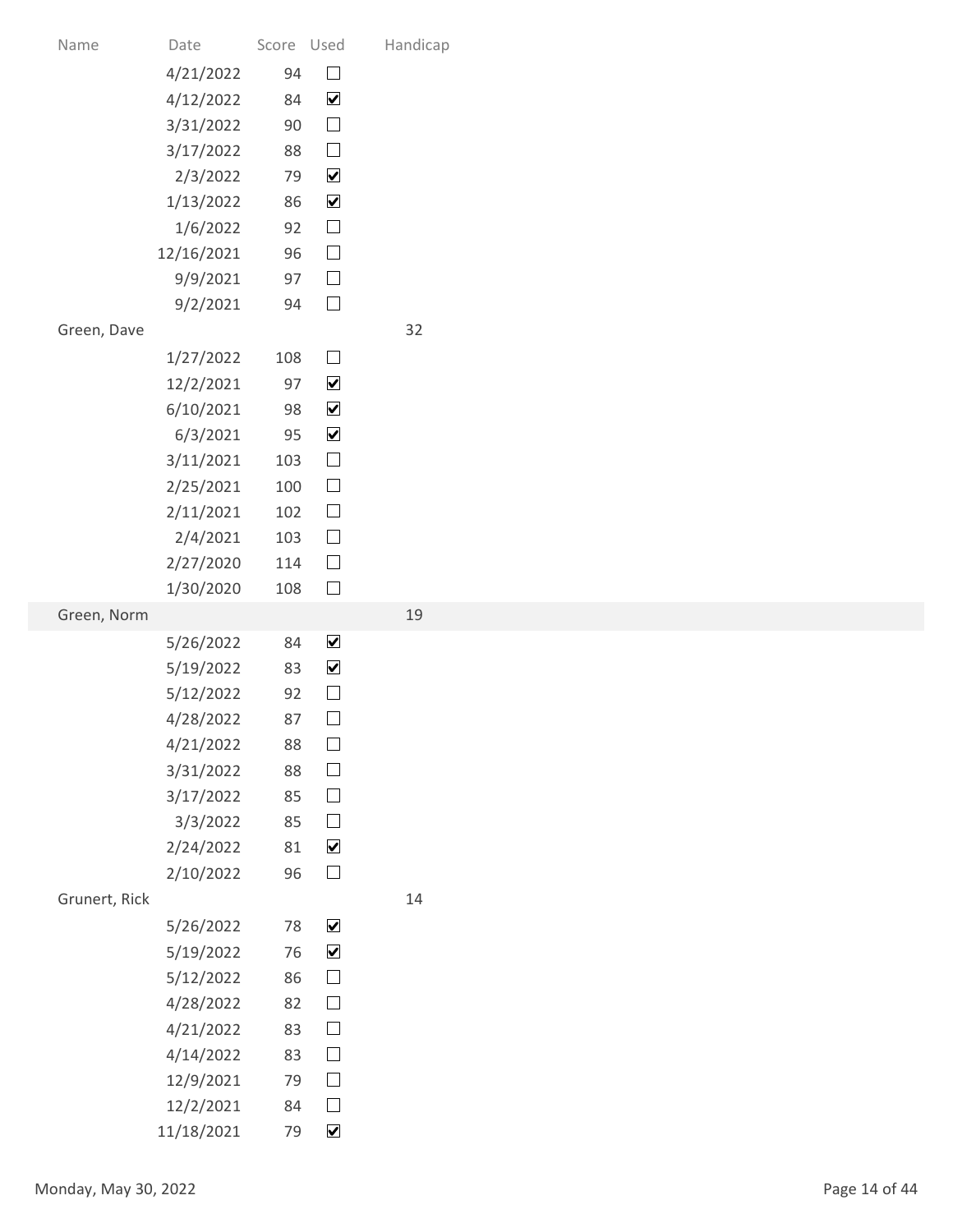| Name                 | Date                   | Score Used |                                          | Handicap |               |
|----------------------|------------------------|------------|------------------------------------------|----------|---------------|
| Gruwell, Bob         | 11/11/2021             | 82         | $\Box$                                   | 37       |               |
|                      | 3/12/2020              | 106        | $\Box$                                   |          |               |
|                      | 3/5/2020               | 110        | $\Box$                                   |          |               |
|                      | 2/27/2020              | 103        | $\hfill \square$                         |          |               |
|                      | 2/13/2020              | 108        | $\Box$                                   |          |               |
|                      | 2/6/2020               | 102        | $\blacktriangledown$                     |          |               |
|                      | 11/14/2019             | 114        | $\hfill \square$                         |          |               |
|                      | 10/3/2019              | 103        | $\blacktriangledown$                     |          |               |
|                      | 9/19/2019<br>9/12/2019 | 112<br>97  | $\hfill \square$<br>$\blacktriangledown$ |          |               |
|                      | 9/5/2019               | 104        | $\Box$                                   |          |               |
| Guerrero, Antonio    |                        |            |                                          | 37       |               |
|                      | 5/26/2022              | 117        | $\hfill \square$                         |          |               |
|                      | 5/19/2022              | 102        | $\blacktriangledown$                     |          |               |
|                      | 3/31/2022              | 107        | $\hfill \square$                         |          |               |
|                      | 3/3/2022               | 105        | $\hfill \square$                         |          |               |
|                      | 2/3/2022               | 101        | $\blacktriangledown$                     |          |               |
|                      | 1/27/2022              | 104        | $\hfill \square$                         |          |               |
|                      | 1/13/2022              | 103<br>106 | $\blacktriangledown$<br>$\hfill \square$ |          |               |
|                      | 1/6/2022<br>10/21/2021 | 110        | $\Box$                                   |          |               |
|                      | 9/16/2021              | 111        | $\hfill \square$                         |          |               |
| Hale, Dick           |                        |            |                                          | 19       |               |
|                      | 5/26/2022              | 91         | $\hfill \square$                         |          |               |
|                      | 5/19/2022              | 86         | $\hfill \square$                         |          |               |
|                      | 5/12/2022              | 82         | $\blacktriangledown$                     |          |               |
|                      | 4/28/2022              | 89         | $\Box$                                   |          |               |
|                      | 4/21/2022              | 82         | $\blacktriangledown$<br>$\hfill \square$ |          |               |
|                      | 4/14/2022<br>3/31/2022 | 84<br>82   | $\blacktriangledown$                     |          |               |
|                      | 3/17/2022              | 83         | $\hfill \square$                         |          |               |
|                      | 3/3/2022               | $91\,$     | $\hfill \square$                         |          |               |
|                      | 2/24/2022              | 85         | $\hfill \square$                         |          |               |
| Hallee, Jerry        |                        |            |                                          | 19       |               |
|                      | 5/26/2022              | 93         | $\hfill \square$                         |          |               |
|                      | 5/19/2022              | 94         | $\hfill \square$                         |          |               |
|                      | 5/12/2022              | 91         | $\Box$                                   |          |               |
|                      | 5/10/2022              | 95         | $\Box$                                   |          |               |
|                      | 4/28/2022              | 87         | $\Box$<br>$\blacktriangledown$           |          |               |
|                      | 4/21/2022<br>4/7/2022  | 83<br>88   | $\hfill \square$                         |          |               |
|                      |                        |            |                                          |          |               |
| Monday, May 30, 2022 |                        |            |                                          |          | Page 15 of 44 |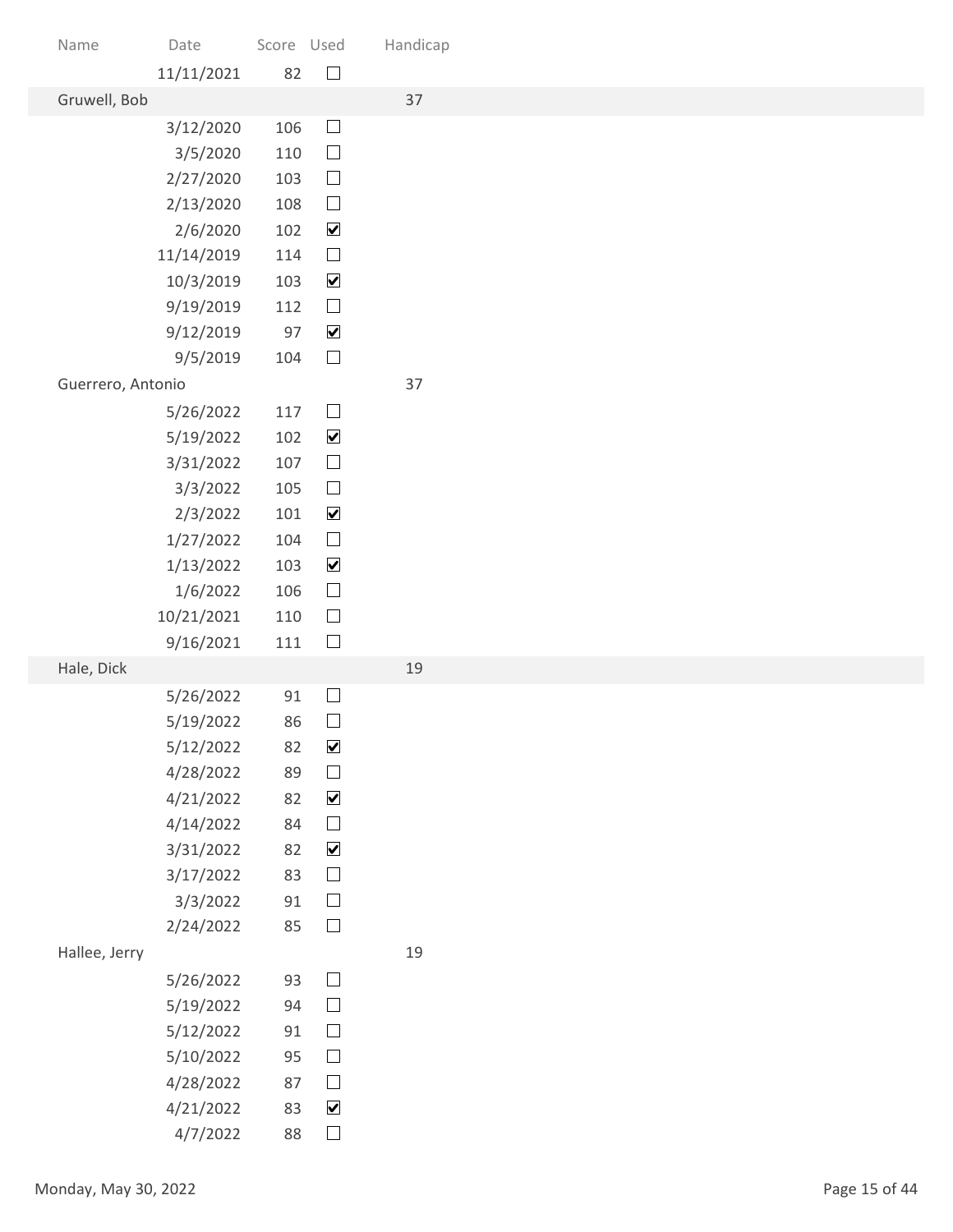| Name                 | Date                   | Score Used   |                                              | Handicap |               |
|----------------------|------------------------|--------------|----------------------------------------------|----------|---------------|
|                      | 3/31/2022              | 83           | $\blacktriangledown$                         |          |               |
|                      | 3/22/2022              | 81           | $\blacktriangledown$                         |          |               |
| Haney, Brad          | 3/17/2022              | 95           | $\Box$                                       | 29       |               |
|                      | 5/19/2022              | 91           | $\blacktriangledown$                         |          |               |
|                      | 4/28/2022              | 100          | $\hfill \square$                             |          |               |
|                      | 3/17/2022              | 93           | $\hfill \square$                             |          |               |
|                      | 3/3/2022               | 94           | $\hfill \square$                             |          |               |
|                      | 2/10/2022              | 93<br>103    | $\blacktriangledown$<br>$\hfill \square$     |          |               |
|                      | 2/3/2022<br>1/27/2022  | 95           | $\hfill \square$                             |          |               |
|                      | 11/18/2021             | 103          | $\Box$                                       |          |               |
|                      | 11/4/2021              | 97           | $\Box$                                       |          |               |
|                      | 10/28/2021             | 92           | $\blacktriangledown$                         |          |               |
| Hansen, Andy         |                        |              |                                              | 14       |               |
|                      | 5/19/2022<br>5/12/2022 | 82<br>87     | $\hfill \square$<br>$\hfill \square$         |          |               |
|                      | 4/28/2022              | 75           | $\blacktriangledown$                         |          |               |
|                      | 4/14/2022              | 89           | $\hfill \square$                             |          |               |
|                      | 3/31/2022              | 79           | $\blacktriangledown$                         |          |               |
|                      | 3/3/2022               | 81           | $\hfill \square$                             |          |               |
|                      | 2/10/2022              | 82           | $\hfill \square$<br>$\blacktriangledown$     |          |               |
|                      | 2/3/2022<br>1/27/2022  | $78\,$<br>89 | $\Box$                                       |          |               |
|                      | 1/20/2022              | $81\,$       | $\hfill \square$                             |          |               |
| Hawkins, Henry       |                        |              |                                              | 13       |               |
|                      | 5/26/2022              | 85           | $\hfill \square$                             |          |               |
|                      | 5/19/2022              | 85           | $\hfill \square$                             |          |               |
|                      | 3/31/2022<br>3/3/2022  | 75<br>77     | $\blacktriangledown$<br>$\blacktriangledown$ |          |               |
|                      | 2/10/2022              | 78           | $\hfill \square$                             |          |               |
|                      | 2/3/2022               | 79           | $\hfill \square$                             |          |               |
|                      | 1/27/2022              | 85           | $\hfill \square$                             |          |               |
|                      | 1/20/2022              | 76           | $\blacktriangledown$                         |          |               |
|                      | 1/13/2022<br>1/6/2022  | 79<br>78     | $\hfill \square$<br>$\hfill \square$         |          |               |
| Haynie, Walt         |                        |              |                                              | 19       |               |
|                      | 5/26/2022              | 82           | $\blacktriangledown$                         |          |               |
|                      | 5/12/2022              | 84           | $\blacktriangledown$                         |          |               |
|                      | 5/5/2022               | 88           | $\Box$                                       |          |               |
|                      | 4/28/2022              | 94           | $\Box$                                       |          |               |
|                      | 4/21/2022              | 92           | $\hfill \square$                             |          |               |
| Monday, May 30, 2022 |                        |              |                                              |          | Page 16 of 44 |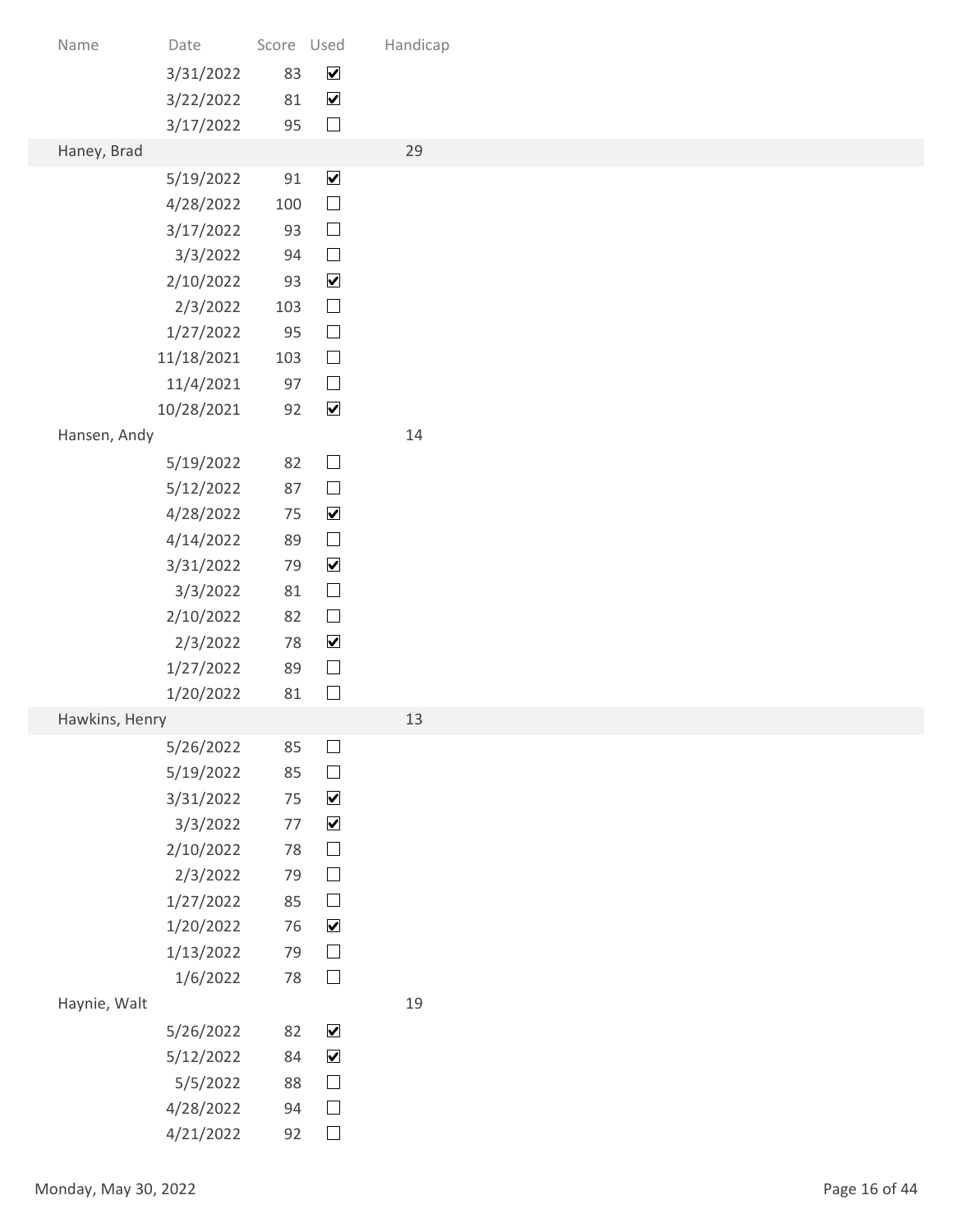| Score Used<br>Handicap<br>Date<br>Name<br>$\hfill \square$<br>93<br>4/14/2022<br>$\blacktriangledown$<br>3/31/2022<br>79<br>$\hfill \square$<br>85<br>3/3/2022<br>$\hfill \square$<br>2/24/2022<br>87<br>$\Box$<br>87<br>2/10/2022<br>Heal, Bill<br>21<br>$\Box$<br>5/26/2022<br>98<br>$\hfill \square$<br>89<br>5/12/2022<br>$\Box$<br>94<br>4/28/2022<br>$\Box$<br>92<br>3/31/2022<br>$\blacktriangledown$<br>84<br>9/23/2021<br>$\Box$<br>9/16/2021<br>98<br>$\blacktriangledown$<br>8/12/2021<br>84<br>$\hfill \square$<br>7/29/2021<br>89<br>$\hfill \square$<br>7/22/2021<br>88<br>$\blacktriangledown$<br>6/24/2021<br>83<br>11<br>Henton, Ed<br>$\hfill \square$<br>87<br>5/26/2022<br>$\Box$<br>5/19/2022<br>84<br>$\hfill \square$<br>5/12/2022<br>81<br>$\hfill \square$<br>3/17/2022<br>91<br>$\blacktriangledown$<br>6/24/2021<br>71<br>$\blacktriangledown$<br>6/10/2021<br>78<br>$\blacktriangledown$<br>6/3/2021<br>74<br>$\Box$<br>5/20/2021<br>83<br>$\hfill \square$<br>4/29/2021<br>83<br>$\Box$<br>4/15/2021<br>83<br>Herrin, Dan<br>14<br>$\hfill \square$<br>5/26/2022<br>92<br>$\hfill \square$<br>5/19/2022<br>83<br>$\hfill \square$<br>5/12/2022<br>84<br>$\hfill \square$<br>3/31/2022<br>82<br>$\blacktriangledown$<br>3/3/2022<br>$77$<br>$\blacktriangledown$<br>1/6/2022<br>78<br>$\hfill \square$<br>12/2/2021<br>90<br>$\hfill \square$<br>11/18/2021<br>83<br>$\blacktriangledown$<br>11/11/2021<br>79<br>$\Box$<br>83<br>10/28/2021<br>Hofstedt, Tom<br>16<br>$\Box$<br>81<br>4/28/2022<br>$\Box$<br>4/21/2022<br>88<br>$\hfill \square$<br>3/31/2022<br>82<br>Page 17 of 44 |  |  |  |  |
|------------------------------------------------------------------------------------------------------------------------------------------------------------------------------------------------------------------------------------------------------------------------------------------------------------------------------------------------------------------------------------------------------------------------------------------------------------------------------------------------------------------------------------------------------------------------------------------------------------------------------------------------------------------------------------------------------------------------------------------------------------------------------------------------------------------------------------------------------------------------------------------------------------------------------------------------------------------------------------------------------------------------------------------------------------------------------------------------------------------------------------------------------------------------------------------------------------------------------------------------------------------------------------------------------------------------------------------------------------------------------------------------------------------------------------------------------------------------------------------------------------------------------------------------------------------------------------------------------------------|--|--|--|--|
|                                                                                                                                                                                                                                                                                                                                                                                                                                                                                                                                                                                                                                                                                                                                                                                                                                                                                                                                                                                                                                                                                                                                                                                                                                                                                                                                                                                                                                                                                                                                                                                                                  |  |  |  |  |
|                                                                                                                                                                                                                                                                                                                                                                                                                                                                                                                                                                                                                                                                                                                                                                                                                                                                                                                                                                                                                                                                                                                                                                                                                                                                                                                                                                                                                                                                                                                                                                                                                  |  |  |  |  |
|                                                                                                                                                                                                                                                                                                                                                                                                                                                                                                                                                                                                                                                                                                                                                                                                                                                                                                                                                                                                                                                                                                                                                                                                                                                                                                                                                                                                                                                                                                                                                                                                                  |  |  |  |  |
|                                                                                                                                                                                                                                                                                                                                                                                                                                                                                                                                                                                                                                                                                                                                                                                                                                                                                                                                                                                                                                                                                                                                                                                                                                                                                                                                                                                                                                                                                                                                                                                                                  |  |  |  |  |
|                                                                                                                                                                                                                                                                                                                                                                                                                                                                                                                                                                                                                                                                                                                                                                                                                                                                                                                                                                                                                                                                                                                                                                                                                                                                                                                                                                                                                                                                                                                                                                                                                  |  |  |  |  |
| Monday, May 30, 2022                                                                                                                                                                                                                                                                                                                                                                                                                                                                                                                                                                                                                                                                                                                                                                                                                                                                                                                                                                                                                                                                                                                                                                                                                                                                                                                                                                                                                                                                                                                                                                                             |  |  |  |  |
|                                                                                                                                                                                                                                                                                                                                                                                                                                                                                                                                                                                                                                                                                                                                                                                                                                                                                                                                                                                                                                                                                                                                                                                                                                                                                                                                                                                                                                                                                                                                                                                                                  |  |  |  |  |
|                                                                                                                                                                                                                                                                                                                                                                                                                                                                                                                                                                                                                                                                                                                                                                                                                                                                                                                                                                                                                                                                                                                                                                                                                                                                                                                                                                                                                                                                                                                                                                                                                  |  |  |  |  |
|                                                                                                                                                                                                                                                                                                                                                                                                                                                                                                                                                                                                                                                                                                                                                                                                                                                                                                                                                                                                                                                                                                                                                                                                                                                                                                                                                                                                                                                                                                                                                                                                                  |  |  |  |  |
|                                                                                                                                                                                                                                                                                                                                                                                                                                                                                                                                                                                                                                                                                                                                                                                                                                                                                                                                                                                                                                                                                                                                                                                                                                                                                                                                                                                                                                                                                                                                                                                                                  |  |  |  |  |
|                                                                                                                                                                                                                                                                                                                                                                                                                                                                                                                                                                                                                                                                                                                                                                                                                                                                                                                                                                                                                                                                                                                                                                                                                                                                                                                                                                                                                                                                                                                                                                                                                  |  |  |  |  |
|                                                                                                                                                                                                                                                                                                                                                                                                                                                                                                                                                                                                                                                                                                                                                                                                                                                                                                                                                                                                                                                                                                                                                                                                                                                                                                                                                                                                                                                                                                                                                                                                                  |  |  |  |  |
|                                                                                                                                                                                                                                                                                                                                                                                                                                                                                                                                                                                                                                                                                                                                                                                                                                                                                                                                                                                                                                                                                                                                                                                                                                                                                                                                                                                                                                                                                                                                                                                                                  |  |  |  |  |
|                                                                                                                                                                                                                                                                                                                                                                                                                                                                                                                                                                                                                                                                                                                                                                                                                                                                                                                                                                                                                                                                                                                                                                                                                                                                                                                                                                                                                                                                                                                                                                                                                  |  |  |  |  |
|                                                                                                                                                                                                                                                                                                                                                                                                                                                                                                                                                                                                                                                                                                                                                                                                                                                                                                                                                                                                                                                                                                                                                                                                                                                                                                                                                                                                                                                                                                                                                                                                                  |  |  |  |  |
|                                                                                                                                                                                                                                                                                                                                                                                                                                                                                                                                                                                                                                                                                                                                                                                                                                                                                                                                                                                                                                                                                                                                                                                                                                                                                                                                                                                                                                                                                                                                                                                                                  |  |  |  |  |
|                                                                                                                                                                                                                                                                                                                                                                                                                                                                                                                                                                                                                                                                                                                                                                                                                                                                                                                                                                                                                                                                                                                                                                                                                                                                                                                                                                                                                                                                                                                                                                                                                  |  |  |  |  |
|                                                                                                                                                                                                                                                                                                                                                                                                                                                                                                                                                                                                                                                                                                                                                                                                                                                                                                                                                                                                                                                                                                                                                                                                                                                                                                                                                                                                                                                                                                                                                                                                                  |  |  |  |  |
|                                                                                                                                                                                                                                                                                                                                                                                                                                                                                                                                                                                                                                                                                                                                                                                                                                                                                                                                                                                                                                                                                                                                                                                                                                                                                                                                                                                                                                                                                                                                                                                                                  |  |  |  |  |
|                                                                                                                                                                                                                                                                                                                                                                                                                                                                                                                                                                                                                                                                                                                                                                                                                                                                                                                                                                                                                                                                                                                                                                                                                                                                                                                                                                                                                                                                                                                                                                                                                  |  |  |  |  |
|                                                                                                                                                                                                                                                                                                                                                                                                                                                                                                                                                                                                                                                                                                                                                                                                                                                                                                                                                                                                                                                                                                                                                                                                                                                                                                                                                                                                                                                                                                                                                                                                                  |  |  |  |  |
|                                                                                                                                                                                                                                                                                                                                                                                                                                                                                                                                                                                                                                                                                                                                                                                                                                                                                                                                                                                                                                                                                                                                                                                                                                                                                                                                                                                                                                                                                                                                                                                                                  |  |  |  |  |
|                                                                                                                                                                                                                                                                                                                                                                                                                                                                                                                                                                                                                                                                                                                                                                                                                                                                                                                                                                                                                                                                                                                                                                                                                                                                                                                                                                                                                                                                                                                                                                                                                  |  |  |  |  |
|                                                                                                                                                                                                                                                                                                                                                                                                                                                                                                                                                                                                                                                                                                                                                                                                                                                                                                                                                                                                                                                                                                                                                                                                                                                                                                                                                                                                                                                                                                                                                                                                                  |  |  |  |  |
|                                                                                                                                                                                                                                                                                                                                                                                                                                                                                                                                                                                                                                                                                                                                                                                                                                                                                                                                                                                                                                                                                                                                                                                                                                                                                                                                                                                                                                                                                                                                                                                                                  |  |  |  |  |
|                                                                                                                                                                                                                                                                                                                                                                                                                                                                                                                                                                                                                                                                                                                                                                                                                                                                                                                                                                                                                                                                                                                                                                                                                                                                                                                                                                                                                                                                                                                                                                                                                  |  |  |  |  |
|                                                                                                                                                                                                                                                                                                                                                                                                                                                                                                                                                                                                                                                                                                                                                                                                                                                                                                                                                                                                                                                                                                                                                                                                                                                                                                                                                                                                                                                                                                                                                                                                                  |  |  |  |  |
|                                                                                                                                                                                                                                                                                                                                                                                                                                                                                                                                                                                                                                                                                                                                                                                                                                                                                                                                                                                                                                                                                                                                                                                                                                                                                                                                                                                                                                                                                                                                                                                                                  |  |  |  |  |
|                                                                                                                                                                                                                                                                                                                                                                                                                                                                                                                                                                                                                                                                                                                                                                                                                                                                                                                                                                                                                                                                                                                                                                                                                                                                                                                                                                                                                                                                                                                                                                                                                  |  |  |  |  |
|                                                                                                                                                                                                                                                                                                                                                                                                                                                                                                                                                                                                                                                                                                                                                                                                                                                                                                                                                                                                                                                                                                                                                                                                                                                                                                                                                                                                                                                                                                                                                                                                                  |  |  |  |  |
|                                                                                                                                                                                                                                                                                                                                                                                                                                                                                                                                                                                                                                                                                                                                                                                                                                                                                                                                                                                                                                                                                                                                                                                                                                                                                                                                                                                                                                                                                                                                                                                                                  |  |  |  |  |
|                                                                                                                                                                                                                                                                                                                                                                                                                                                                                                                                                                                                                                                                                                                                                                                                                                                                                                                                                                                                                                                                                                                                                                                                                                                                                                                                                                                                                                                                                                                                                                                                                  |  |  |  |  |
|                                                                                                                                                                                                                                                                                                                                                                                                                                                                                                                                                                                                                                                                                                                                                                                                                                                                                                                                                                                                                                                                                                                                                                                                                                                                                                                                                                                                                                                                                                                                                                                                                  |  |  |  |  |
|                                                                                                                                                                                                                                                                                                                                                                                                                                                                                                                                                                                                                                                                                                                                                                                                                                                                                                                                                                                                                                                                                                                                                                                                                                                                                                                                                                                                                                                                                                                                                                                                                  |  |  |  |  |
|                                                                                                                                                                                                                                                                                                                                                                                                                                                                                                                                                                                                                                                                                                                                                                                                                                                                                                                                                                                                                                                                                                                                                                                                                                                                                                                                                                                                                                                                                                                                                                                                                  |  |  |  |  |
|                                                                                                                                                                                                                                                                                                                                                                                                                                                                                                                                                                                                                                                                                                                                                                                                                                                                                                                                                                                                                                                                                                                                                                                                                                                                                                                                                                                                                                                                                                                                                                                                                  |  |  |  |  |
|                                                                                                                                                                                                                                                                                                                                                                                                                                                                                                                                                                                                                                                                                                                                                                                                                                                                                                                                                                                                                                                                                                                                                                                                                                                                                                                                                                                                                                                                                                                                                                                                                  |  |  |  |  |
|                                                                                                                                                                                                                                                                                                                                                                                                                                                                                                                                                                                                                                                                                                                                                                                                                                                                                                                                                                                                                                                                                                                                                                                                                                                                                                                                                                                                                                                                                                                                                                                                                  |  |  |  |  |
|                                                                                                                                                                                                                                                                                                                                                                                                                                                                                                                                                                                                                                                                                                                                                                                                                                                                                                                                                                                                                                                                                                                                                                                                                                                                                                                                                                                                                                                                                                                                                                                                                  |  |  |  |  |
|                                                                                                                                                                                                                                                                                                                                                                                                                                                                                                                                                                                                                                                                                                                                                                                                                                                                                                                                                                                                                                                                                                                                                                                                                                                                                                                                                                                                                                                                                                                                                                                                                  |  |  |  |  |
|                                                                                                                                                                                                                                                                                                                                                                                                                                                                                                                                                                                                                                                                                                                                                                                                                                                                                                                                                                                                                                                                                                                                                                                                                                                                                                                                                                                                                                                                                                                                                                                                                  |  |  |  |  |
|                                                                                                                                                                                                                                                                                                                                                                                                                                                                                                                                                                                                                                                                                                                                                                                                                                                                                                                                                                                                                                                                                                                                                                                                                                                                                                                                                                                                                                                                                                                                                                                                                  |  |  |  |  |
|                                                                                                                                                                                                                                                                                                                                                                                                                                                                                                                                                                                                                                                                                                                                                                                                                                                                                                                                                                                                                                                                                                                                                                                                                                                                                                                                                                                                                                                                                                                                                                                                                  |  |  |  |  |
|                                                                                                                                                                                                                                                                                                                                                                                                                                                                                                                                                                                                                                                                                                                                                                                                                                                                                                                                                                                                                                                                                                                                                                                                                                                                                                                                                                                                                                                                                                                                                                                                                  |  |  |  |  |
|                                                                                                                                                                                                                                                                                                                                                                                                                                                                                                                                                                                                                                                                                                                                                                                                                                                                                                                                                                                                                                                                                                                                                                                                                                                                                                                                                                                                                                                                                                                                                                                                                  |  |  |  |  |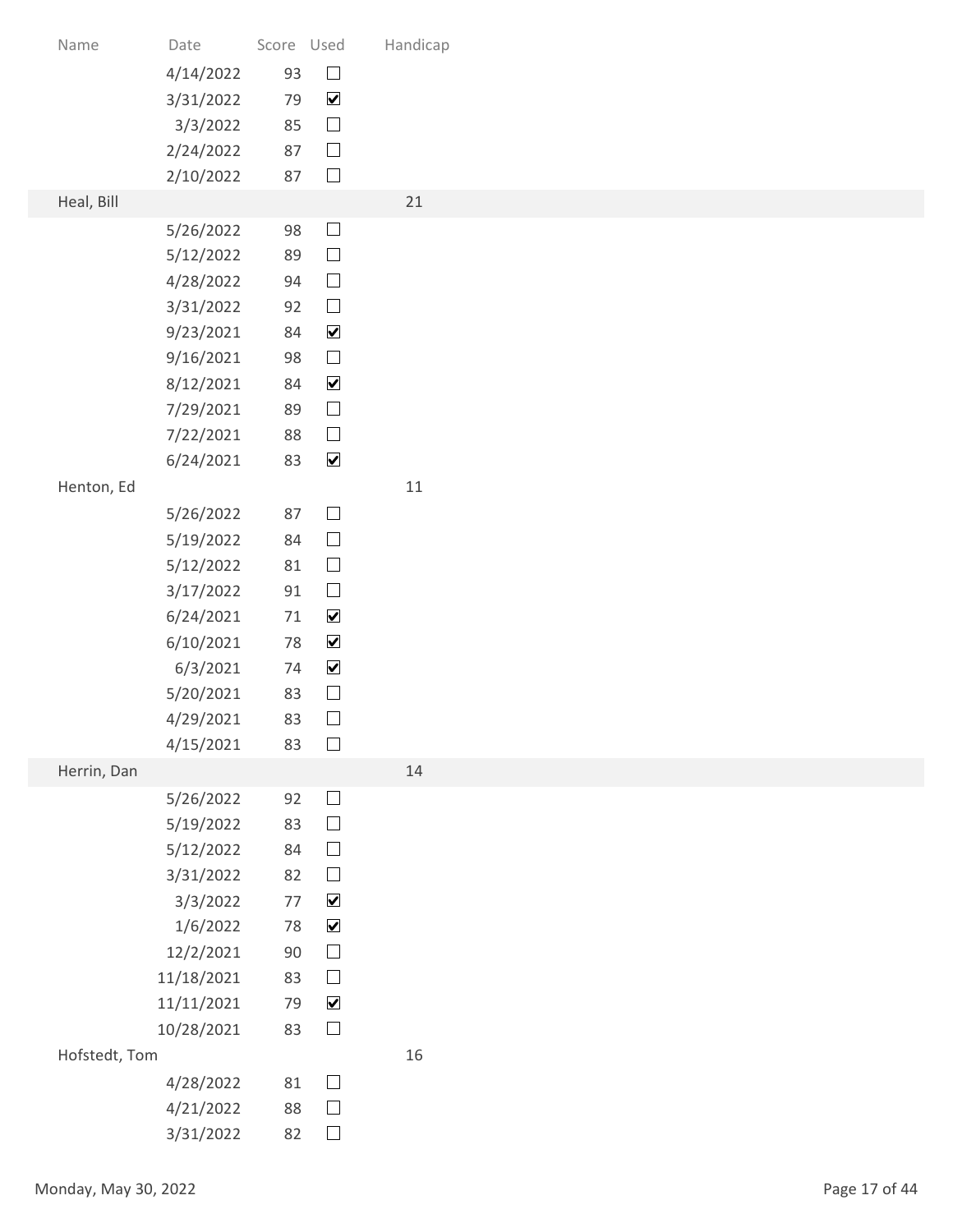| Name                 | Date                   | Score Used |                                              | Handicap |               |
|----------------------|------------------------|------------|----------------------------------------------|----------|---------------|
|                      | 3/17/2022<br>3/3/2022  | 81<br>79   | $\hfill \square$<br>$\blacktriangledown$     |          |               |
|                      | 2/10/2022              | 79         | $\blacktriangledown$                         |          |               |
|                      | 2/3/2022               | 84         | $\hfill \square$                             |          |               |
|                      | 1/20/2022              | 80         | $\hfill \square$                             |          |               |
|                      | 1/13/2022              | 77         | $\blacktriangledown$                         |          |               |
|                      | 1/6/2022               | 85         | $\Box$                                       |          |               |
| Hornbuckle, Marc     |                        |            |                                              | 10       |               |
|                      | 5/26/2022              | 79         | $\Box$                                       |          |               |
|                      | 5/19/2022              | 74<br>74   | $\blacktriangledown$<br>$\blacktriangledown$ |          |               |
|                      | 5/12/2022<br>4/28/2022 | 75         | $\Box$                                       |          |               |
|                      | 4/21/2022              | 80         | $\hfill \square$                             |          |               |
|                      | 4/14/2022              | 78         | $\hfill \square$                             |          |               |
|                      | 3/31/2022              | 71         | $\blacktriangledown$                         |          |               |
|                      | 3/22/2022              | 76         | $\hfill \square$                             |          |               |
|                      | 3/17/2022              | 85         | $\Box$                                       |          |               |
|                      | 3/3/2022               | 82         | $\Box$                                       |          |               |
| Irwin, Walt          |                        |            |                                              | 22       |               |
|                      | 5/19/2022<br>5/12/2022 | 87<br>92   | $\blacktriangledown$<br>$\hfill \square$     |          |               |
|                      | 4/28/2022              | 92         | $\hfill \square$                             |          |               |
|                      | 3/17/2022              | 89         | $\hfill \square$                             |          |               |
|                      | 2/10/2022              | 85         | $\blacktriangledown$                         |          |               |
|                      | 2/3/2022               | 89         | $\hfill \square$                             |          |               |
|                      | 12/9/2021              | 87         | $\blacktriangledown$                         |          |               |
|                      | 12/2/2021              | 89         | $\Box$                                       |          |               |
|                      | 11/18/2021             | 91         | $\hfill \square$<br>$\Box$                   |          |               |
| Johns, Gary          | 11/4/2021              | 91         |                                              | 10       |               |
|                      | 2/6/2020               | 94         | $\blacktriangledown$                         |          |               |
| Johnson, Ed          |                        |            |                                              | $12$     |               |
|                      | 5/26/2022              | 80         | $\hfill \square$                             |          |               |
|                      | 5/19/2022              | 77         | $\hfill \square$                             |          |               |
|                      | 4/28/2022              | 81         | $\hfill \square$                             |          |               |
|                      | 4/21/2022              | 76         | $\hfill \square$                             |          |               |
|                      | 4/14/2022              | 80         | $\Box$                                       |          |               |
|                      | 3/31/2022              | 78         | $\Box$<br>$\blacktriangledown$               |          |               |
|                      | 3/17/2022<br>2/24/2022 | 76<br>76   | $\blacktriangledown$                         |          |               |
|                      | 2/10/2022              | 75         | $\blacktriangledown$                         |          |               |
|                      | 2/3/2022               | 78         | $\hfill \square$                             |          |               |
|                      |                        |            |                                              |          |               |
| Monday, May 30, 2022 |                        |            |                                              |          | Page 18 of 44 |
|                      |                        |            |                                              |          |               |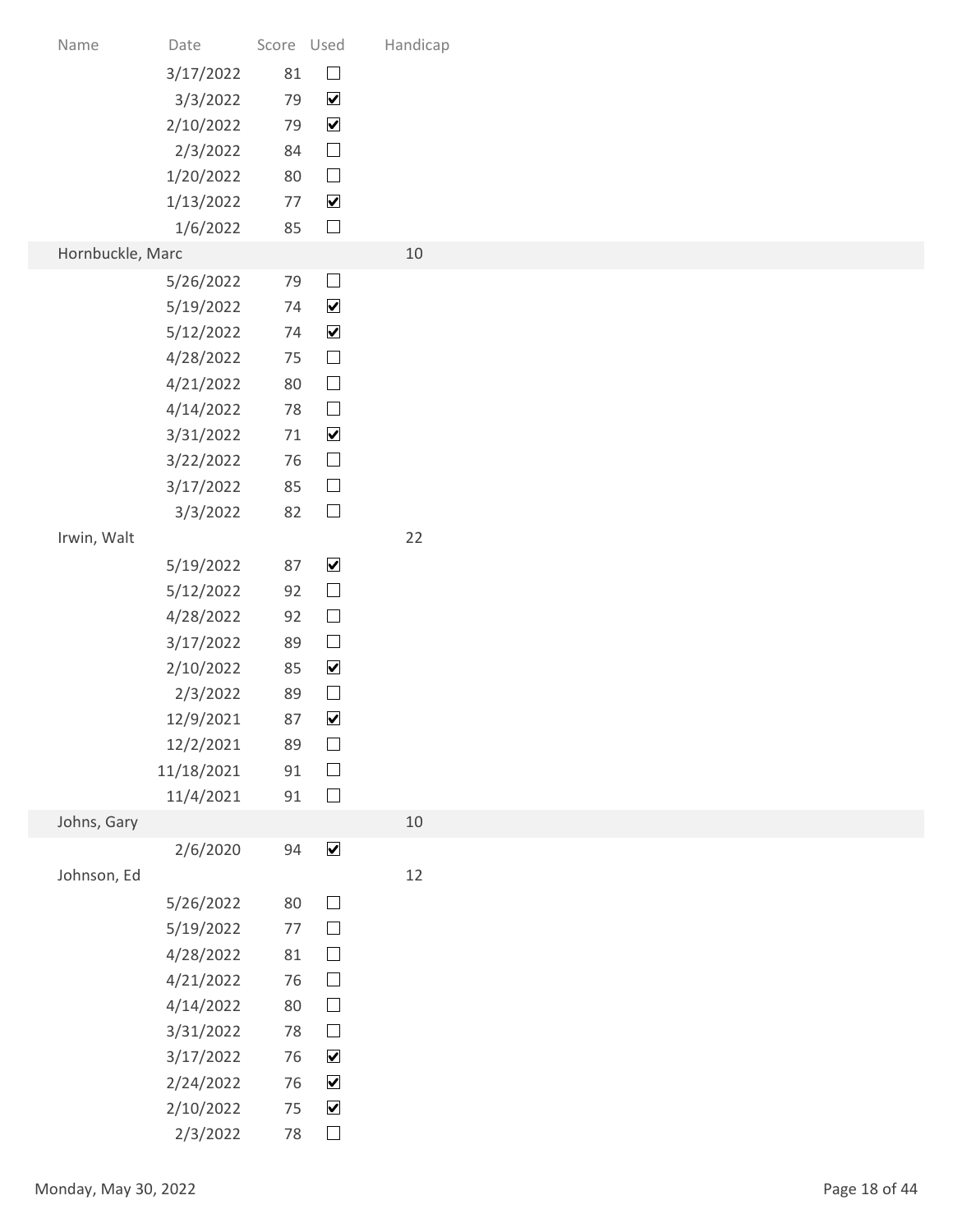| Name                 | Date                   | Score Used |                                      | Handicap |               |
|----------------------|------------------------|------------|--------------------------------------|----------|---------------|
| Johnson, Rick        |                        |            |                                      | 29       |               |
|                      | 4/28/2022<br>4/21/2022 | 99<br>99   | $\Box$<br>$\hfill \square$           |          |               |
|                      | 3/3/2022               | 99         | $\hfill \square$                     |          |               |
|                      | 1/27/2022              | 98         | $\hfill \square$                     |          |               |
|                      | 1/6/2022               | 96         | $\Box$                               |          |               |
|                      | 12/2/2021              | 91         | $\blacktriangledown$                 |          |               |
|                      | 11/18/2021             | 94         | $\blacktriangledown$                 |          |               |
|                      | 11/4/2021              | 96         | $\blacktriangledown$                 |          |               |
|                      | 9/30/2021              | 98         | $\hfill \square$<br>$\Box$           |          |               |
| Jones, Mark          | 9/9/2021               | 99         |                                      | 21       |               |
|                      | 5/12/2022              | 84         | $\blacktriangledown$                 |          |               |
|                      | 4/28/2022              | 87         | $\hfill \square$                     |          |               |
|                      | 4/21/2022              | 90         | $\hfill \square$                     |          |               |
|                      | 4/14/2022              | 86         | $\hfill \square$                     |          |               |
|                      | 3/31/2022              | 82         | $\blacktriangledown$                 |          |               |
|                      | 1/13/2022              | 89         | $\Box$                               |          |               |
|                      | 12/9/2021              | 86         | $\blacktriangledown$                 |          |               |
|                      | 12/2/2021              | 96         | $\hfill \square$                     |          |               |
|                      | 10/28/2021             | 92<br>91   | $\Box$<br>$\hfill \square$           |          |               |
| Jordan, Don          | 9/23/2021              |            |                                      | $17$     |               |
|                      | 5/26/2022              | $90\,$     | $\hfill \square$                     |          |               |
|                      | 5/12/2022              | 84         | $\Box$                               |          |               |
|                      | 5/5/2022               | 80         | $\blacktriangledown$                 |          |               |
|                      | 4/28/2022              | 86         | $\hfill \square$                     |          |               |
|                      | 4/21/2022              | 80         | $\blacktriangledown$                 |          |               |
|                      | 4/14/2022              | 85         | $\hfill \square$                     |          |               |
|                      | 3/31/2022              | 79         | $\blacktriangledown$                 |          |               |
|                      | 3/17/2022<br>3/3/2022  | 83<br>83   | $\hfill \square$<br>$\hfill \square$ |          |               |
|                      | 2/24/2022              | $81\,$     | $\hfill \square$                     |          |               |
| Kiesz, Jim           |                        |            |                                      | 15       |               |
|                      | 5/19/2022              | 90         | $\Box$                               |          |               |
|                      | 5/12/2022              | 88         | $\hfill \square$                     |          |               |
|                      | 5/10/2022              | 87         | $\Box$                               |          |               |
|                      | 4/28/2022              | 83         | $\Box$                               |          |               |
|                      | 4/21/2022              | 85         | $\Box$                               |          |               |
|                      | 4/14/2022              | 85         | $\Box$                               |          |               |
|                      | 4/12/2022              | 77         | $\blacktriangledown$                 |          |               |
|                      | 3/31/2022              | 81         | $\hfill \square$                     |          |               |
| Monday, May 30, 2022 |                        |            |                                      |          | Page 19 of 44 |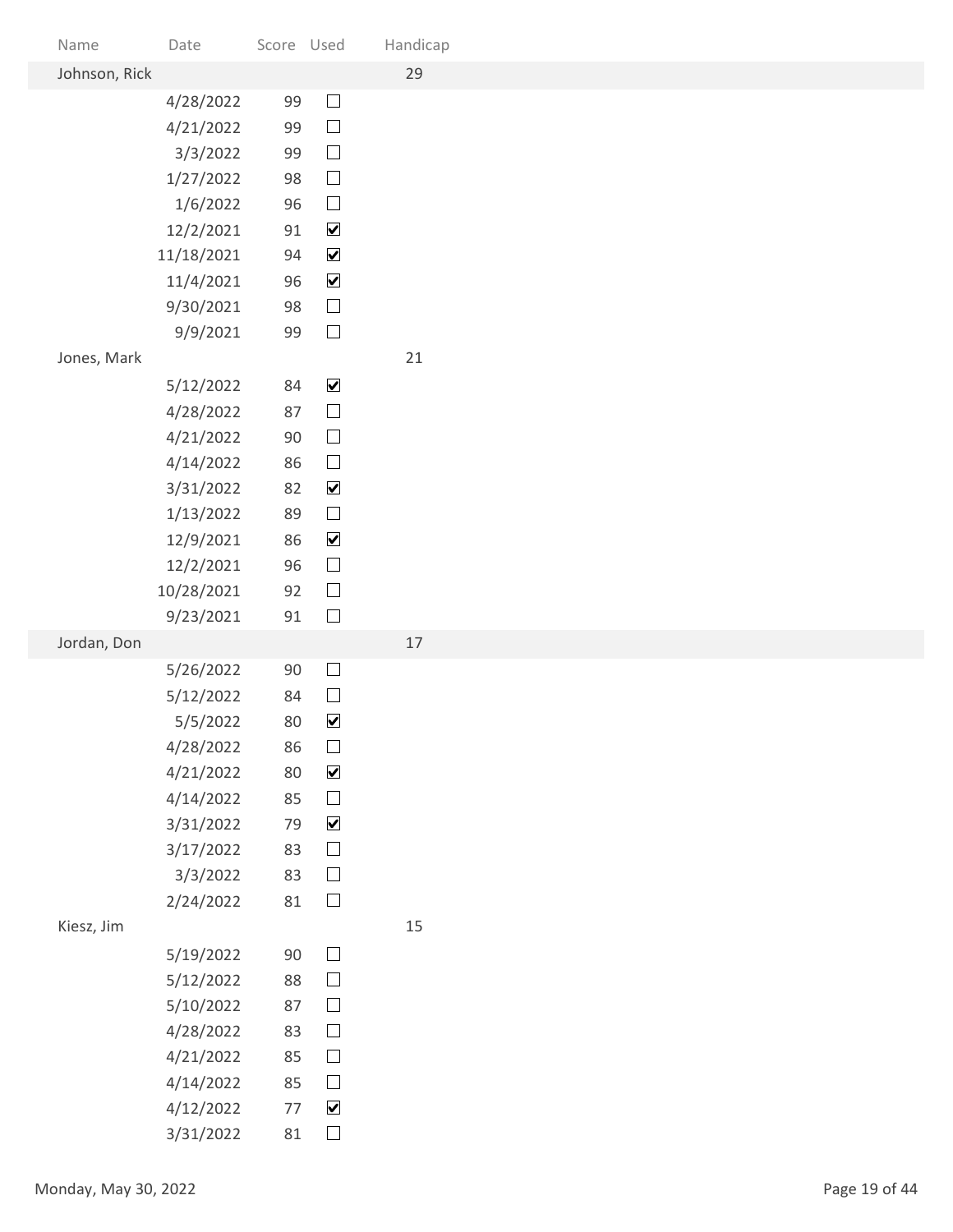| Name                 | Date                   | Score Used |                                              | Handicap |               |
|----------------------|------------------------|------------|----------------------------------------------|----------|---------------|
|                      | 3/17/2022              | 79         | $\blacktriangledown$                         |          |               |
| Kindelt, Dave        | 3/3/2022               | 80         | $\blacktriangledown$                         | 24       |               |
|                      | 5/26/2022              | 91         | $\blacktriangledown$                         |          |               |
|                      | 5/19/2022              | 98         | $\hfill \square$                             |          |               |
|                      | 5/12/2022              | 86         | $\blacktriangledown$                         |          |               |
|                      | 5/10/2022              | 106<br>89  | $\hfill \square$<br>$\blacktriangledown$     |          |               |
|                      | 4/14/2022<br>4/12/2022 | 92         | $\Box$                                       |          |               |
|                      | 3/17/2022              | 93         | $\hfill \square$                             |          |               |
|                      | 1/13/2022              | 99         | $\hfill \square$                             |          |               |
|                      | 1/11/2022              | 101        | $\Box$                                       |          |               |
| Knee, Rick           | 1/6/2022               | 108        | $\Box$                                       | 23       |               |
|                      | 5/12/2022              | $91\,$     | $\hfill \square$                             |          |               |
|                      | 4/28/2022              | 87         | $\blacktriangledown$                         |          |               |
|                      | 4/21/2022              | $91\,$     | $\hfill \square$                             |          |               |
|                      | 3/3/2022               | 84         | $\blacktriangledown$                         |          |               |
|                      | 2/24/2022              | 88         | $\hfill \square$<br>$\hfill \square$         |          |               |
|                      | 1/27/2022<br>1/20/2022 | 89<br>86   | $\blacktriangledown$                         |          |               |
|                      | 1/13/2022              | 91         | $\Box$                                       |          |               |
|                      | 1/6/2022               | 97         | $\Box$                                       |          |               |
|                      | 12/2/2021              | 88         | $\Box$                                       |          |               |
| Kocsis, James        | 5/26/2022              | 95         | $\blacktriangledown$                         | 32       |               |
|                      | 5/19/2022              | 97         | $\hfill \square$                             |          |               |
|                      | 3/31/2022              | 101        | $\hfill \square$                             |          |               |
|                      | 3/3/2022               | 102        | $\hfill \square$                             |          |               |
|                      | 2/10/2022              | 97<br>92   | $\blacktriangledown$<br>$\blacktriangledown$ |          |               |
|                      | 2/3/2022<br>1/20/2022  | 99         | $\hfill \square$                             |          |               |
|                      | 12/9/2021              | 113        | $\hfill \square$                             |          |               |
|                      | 11/11/2021             | 100        | $\Box$                                       |          |               |
|                      | 11/4/2021              | 106        | $\hfill \square$                             |          |               |
| Kunz, Jeff           | 11/11/2021             | 77         | $\blacktriangledown$                         | 13       |               |
|                      | 8/12/2021              | 81         | $\Box$                                       |          |               |
|                      | 8/20/2020              | 77         | $\blacktriangledown$                         |          |               |
|                      | 7/2/2020               | 83         | $\Box$                                       |          |               |
|                      | 6/18/2020              | 77         | $\blacktriangledown$                         |          |               |
|                      | 3/12/2020              | 79         | $\hfill \square$                             |          |               |
| Monday, May 30, 2022 |                        |            |                                              |          | Page 20 of 44 |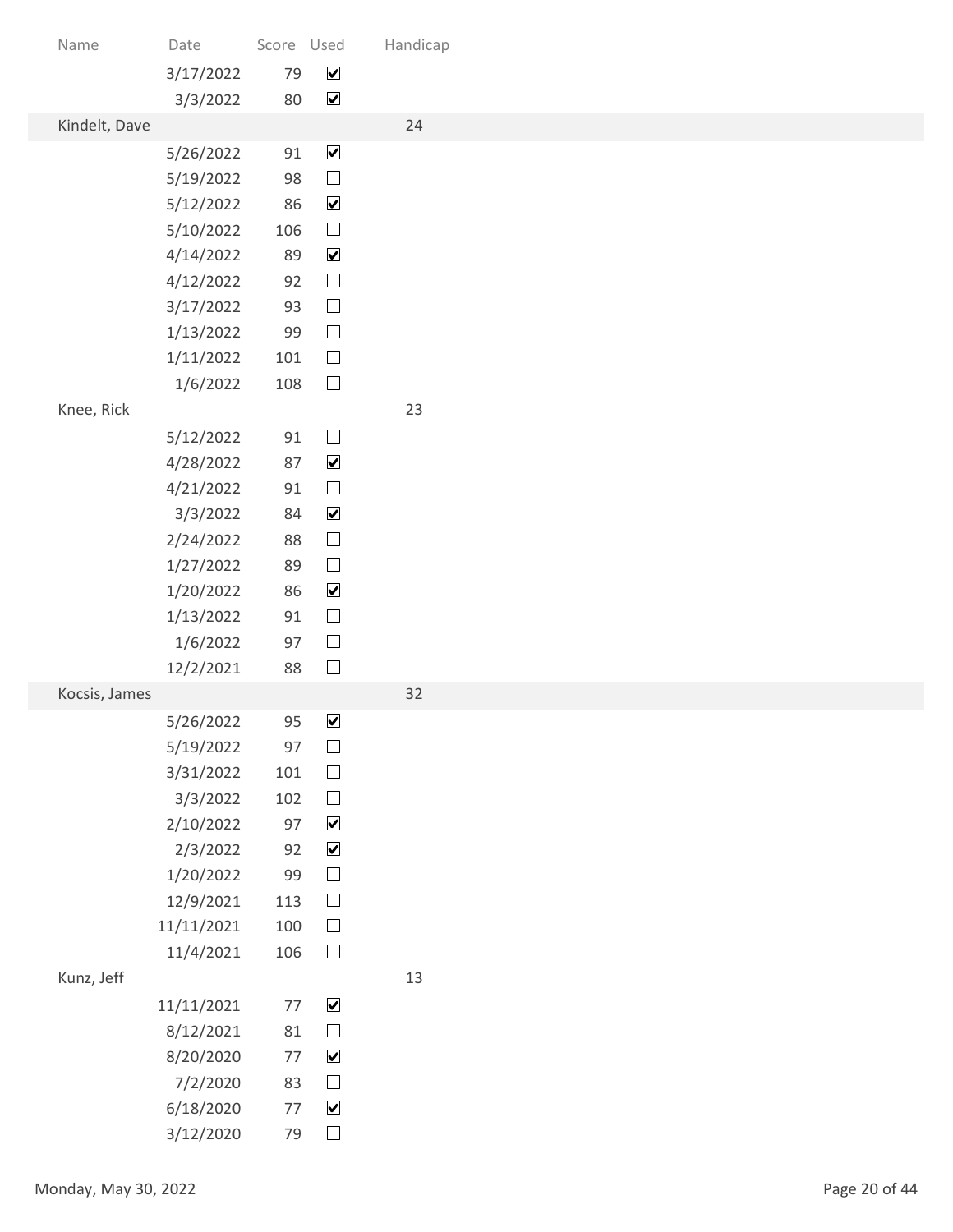| Name                 | Date                   | Score Used |                                          | Handicap |               |
|----------------------|------------------------|------------|------------------------------------------|----------|---------------|
|                      | 5/2/2019               | 84         | $\hfill \square$                         |          |               |
|                      | 4/18/2019              | 87         | $\Box$                                   |          |               |
|                      | 3/21/2019              | 80         | $\Box$                                   |          |               |
|                      | 12/13/2018             | 85         | $\Box$                                   |          |               |
| Lafferty, Mike       |                        |            |                                          | 24       |               |
|                      | 5/26/2022<br>5/19/2022 | 89<br>90   | $\blacktriangledown$<br>$\hfill \square$ |          |               |
|                      | 5/12/2022              | 93         | $\Box$                                   |          |               |
|                      | 4/28/2022              | 95         | $\Box$                                   |          |               |
|                      | 3/31/2022              | 83         | $\blacktriangledown$                     |          |               |
|                      | 3/17/2022              | 94         | $\hfill \square$                         |          |               |
|                      | 2/10/2022              | 90         | $\blacktriangledown$                     |          |               |
|                      | 2/3/2022<br>1/27/2022  | 91<br>93   | $\hfill \square$<br>$\hfill \square$     |          |               |
|                      | 1/20/2022              | 91         | $\hfill \square$                         |          |               |
| Landeros, Mario      |                        |            |                                          | 28       |               |
|                      | 5/26/2022              | 100        | $\hfill \square$                         |          |               |
|                      | 5/19/2022              | 92         | $\blacktriangledown$                     |          |               |
|                      | 5/12/2022              | 112        | $\Box$                                   |          |               |
|                      | 4/21/2022              | 107        | $\hfill \square$                         |          |               |
|                      | 4/14/2022              | 92         | $\blacktriangledown$                     |          |               |
|                      | 3/31/2022              | 93         | $\hfill \square$                         |          |               |
|                      | 3/17/2022<br>3/3/2022  | 92<br>98   | $\blacktriangledown$<br>$\Box$           |          |               |
|                      | 2/24/2022              | 100        | $\hfill \square$                         |          |               |
|                      | 12/16/2021             | 94         | $\Box$                                   |          |               |
| Lauer, Jack          |                        |            |                                          | 23       |               |
|                      | 5/26/2022              | 95         | $\hfill \square$                         |          |               |
|                      | 5/19/2022              | 92         | $\hfill \square$                         |          |               |
|                      | 3/31/2022              | 85         | $\blacktriangledown$                     |          |               |
|                      | 3/17/2022<br>3/3/2022  | 86<br>94   | $\blacktriangledown$<br>$\hfill \square$ |          |               |
|                      | 2/10/2022              | $90\,$     | $\hfill \square$                         |          |               |
|                      | 2/3/2022               | 87         | $\blacktriangledown$                     |          |               |
|                      | 1/27/2022              | 89         | $\hfill \square$                         |          |               |
|                      | 1/20/2022              | 89         | $\hfill \square$                         |          |               |
|                      | 1/13/2022              | 94         | $\hfill \square$                         |          |               |
| Lavorico, Eddie      |                        |            |                                          | $17$     |               |
|                      | 5/26/2022              | 84<br>92   | $\Box$<br>$\Box$                         |          |               |
|                      | 5/19/2022<br>5/12/2022 | 92         | $\Box$                                   |          |               |
|                      | 4/21/2022              | 87         | $\hfill \square$                         |          |               |
|                      |                        |            |                                          |          |               |
| Monday, May 30, 2022 |                        |            |                                          |          | Page 21 of 44 |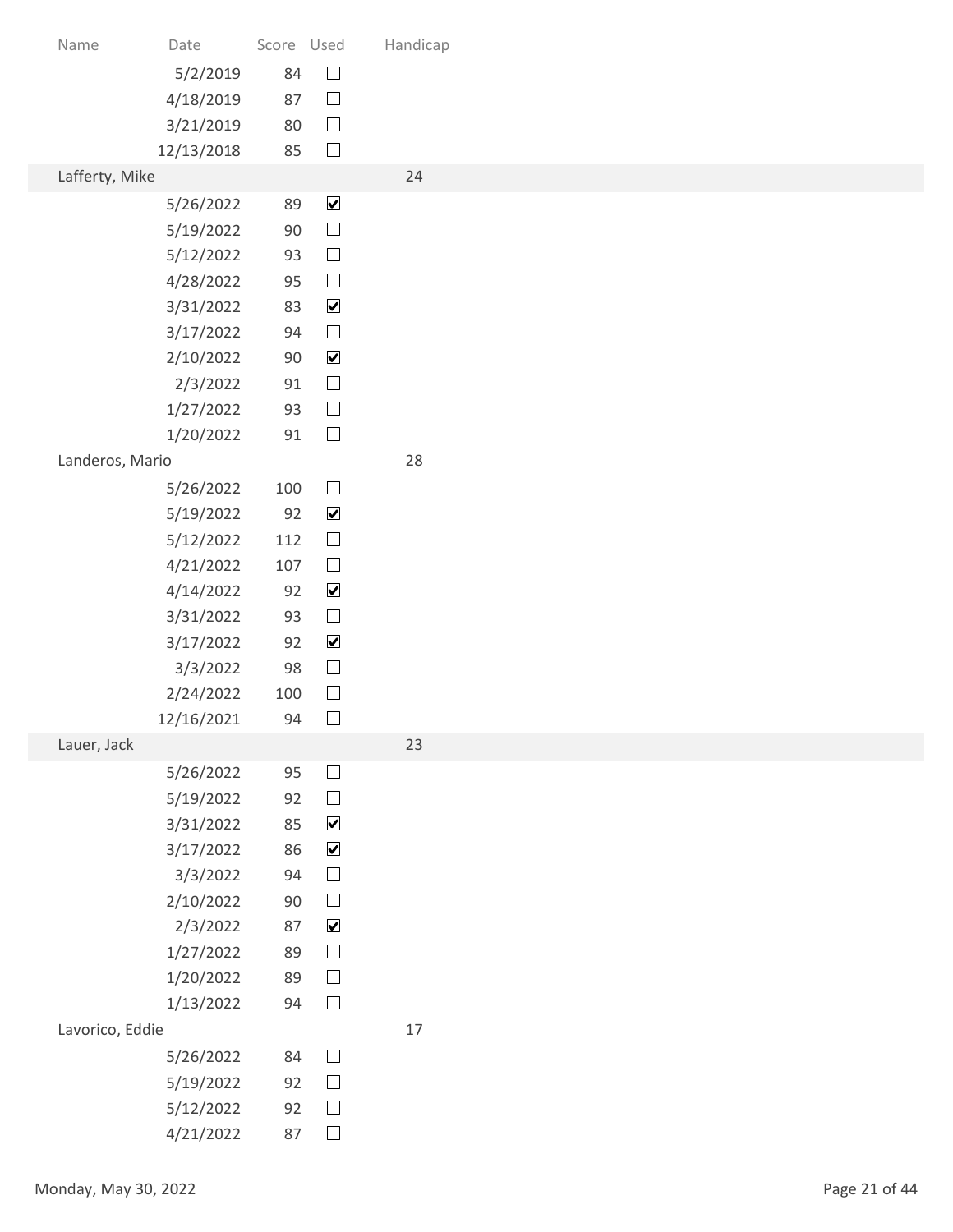| 3/31/2022                         | 86                                                                                                                                                                                                                                                                                                                                                     | $\hfill \square$                                                                                                        |                                                                                                                                                                                                                                                                                                                                                                                                                                                                                                               |                      |
|-----------------------------------|--------------------------------------------------------------------------------------------------------------------------------------------------------------------------------------------------------------------------------------------------------------------------------------------------------------------------------------------------------|-------------------------------------------------------------------------------------------------------------------------|---------------------------------------------------------------------------------------------------------------------------------------------------------------------------------------------------------------------------------------------------------------------------------------------------------------------------------------------------------------------------------------------------------------------------------------------------------------------------------------------------------------|----------------------|
| 3/17/2022                         | 88                                                                                                                                                                                                                                                                                                                                                     | $\hfill \square$                                                                                                        |                                                                                                                                                                                                                                                                                                                                                                                                                                                                                                               |                      |
|                                   |                                                                                                                                                                                                                                                                                                                                                        |                                                                                                                         |                                                                                                                                                                                                                                                                                                                                                                                                                                                                                                               |                      |
|                                   |                                                                                                                                                                                                                                                                                                                                                        |                                                                                                                         |                                                                                                                                                                                                                                                                                                                                                                                                                                                                                                               |                      |
|                                   |                                                                                                                                                                                                                                                                                                                                                        |                                                                                                                         | 15                                                                                                                                                                                                                                                                                                                                                                                                                                                                                                            |                      |
| 5/12/2022                         | 88                                                                                                                                                                                                                                                                                                                                                     | $\hfill \square$                                                                                                        |                                                                                                                                                                                                                                                                                                                                                                                                                                                                                                               |                      |
| 4/28/2022                         | 86                                                                                                                                                                                                                                                                                                                                                     | $\hfill \square$                                                                                                        |                                                                                                                                                                                                                                                                                                                                                                                                                                                                                                               |                      |
| 4/21/2022                         | 79                                                                                                                                                                                                                                                                                                                                                     | $\blacktriangledown$                                                                                                    |                                                                                                                                                                                                                                                                                                                                                                                                                                                                                                               |                      |
|                                   |                                                                                                                                                                                                                                                                                                                                                        |                                                                                                                         |                                                                                                                                                                                                                                                                                                                                                                                                                                                                                                               |                      |
|                                   |                                                                                                                                                                                                                                                                                                                                                        |                                                                                                                         |                                                                                                                                                                                                                                                                                                                                                                                                                                                                                                               |                      |
|                                   |                                                                                                                                                                                                                                                                                                                                                        |                                                                                                                         |                                                                                                                                                                                                                                                                                                                                                                                                                                                                                                               |                      |
|                                   | 78                                                                                                                                                                                                                                                                                                                                                     | $\blacktriangledown$                                                                                                    |                                                                                                                                                                                                                                                                                                                                                                                                                                                                                                               |                      |
| 1/27/2022                         | 80                                                                                                                                                                                                                                                                                                                                                     | $\hfill \square$                                                                                                        |                                                                                                                                                                                                                                                                                                                                                                                                                                                                                                               |                      |
| 1/20/2022                         | 86                                                                                                                                                                                                                                                                                                                                                     |                                                                                                                         |                                                                                                                                                                                                                                                                                                                                                                                                                                                                                                               |                      |
|                                   |                                                                                                                                                                                                                                                                                                                                                        |                                                                                                                         |                                                                                                                                                                                                                                                                                                                                                                                                                                                                                                               |                      |
|                                   |                                                                                                                                                                                                                                                                                                                                                        |                                                                                                                         |                                                                                                                                                                                                                                                                                                                                                                                                                                                                                                               |                      |
|                                   |                                                                                                                                                                                                                                                                                                                                                        |                                                                                                                         |                                                                                                                                                                                                                                                                                                                                                                                                                                                                                                               |                      |
| 3/5/2020                          | 87                                                                                                                                                                                                                                                                                                                                                     | $\hfill \square$                                                                                                        |                                                                                                                                                                                                                                                                                                                                                                                                                                                                                                               |                      |
| 2/13/2020                         | 89                                                                                                                                                                                                                                                                                                                                                     | $\hfill \square$                                                                                                        |                                                                                                                                                                                                                                                                                                                                                                                                                                                                                                               |                      |
| 1/23/2020                         | 85                                                                                                                                                                                                                                                                                                                                                     |                                                                                                                         |                                                                                                                                                                                                                                                                                                                                                                                                                                                                                                               |                      |
|                                   |                                                                                                                                                                                                                                                                                                                                                        |                                                                                                                         |                                                                                                                                                                                                                                                                                                                                                                                                                                                                                                               |                      |
|                                   |                                                                                                                                                                                                                                                                                                                                                        |                                                                                                                         |                                                                                                                                                                                                                                                                                                                                                                                                                                                                                                               |                      |
|                                   |                                                                                                                                                                                                                                                                                                                                                        |                                                                                                                         |                                                                                                                                                                                                                                                                                                                                                                                                                                                                                                               |                      |
| 5/12/2022                         | 81                                                                                                                                                                                                                                                                                                                                                     | $\blacktriangledown$                                                                                                    |                                                                                                                                                                                                                                                                                                                                                                                                                                                                                                               |                      |
| 4/28/2022                         | 95                                                                                                                                                                                                                                                                                                                                                     | $\hfill \square$                                                                                                        |                                                                                                                                                                                                                                                                                                                                                                                                                                                                                                               |                      |
| 4/21/2022                         | 85                                                                                                                                                                                                                                                                                                                                                     |                                                                                                                         |                                                                                                                                                                                                                                                                                                                                                                                                                                                                                                               |                      |
|                                   |                                                                                                                                                                                                                                                                                                                                                        |                                                                                                                         |                                                                                                                                                                                                                                                                                                                                                                                                                                                                                                               |                      |
|                                   |                                                                                                                                                                                                                                                                                                                                                        |                                                                                                                         |                                                                                                                                                                                                                                                                                                                                                                                                                                                                                                               |                      |
| 2/24/2022                         | 88                                                                                                                                                                                                                                                                                                                                                     | $\hfill \square$                                                                                                        |                                                                                                                                                                                                                                                                                                                                                                                                                                                                                                               |                      |
| 2/10/2022                         | 92                                                                                                                                                                                                                                                                                                                                                     | $\Box$                                                                                                                  |                                                                                                                                                                                                                                                                                                                                                                                                                                                                                                               |                      |
|                                   |                                                                                                                                                                                                                                                                                                                                                        |                                                                                                                         | 39                                                                                                                                                                                                                                                                                                                                                                                                                                                                                                            |                      |
|                                   |                                                                                                                                                                                                                                                                                                                                                        |                                                                                                                         |                                                                                                                                                                                                                                                                                                                                                                                                                                                                                                               |                      |
|                                   |                                                                                                                                                                                                                                                                                                                                                        |                                                                                                                         |                                                                                                                                                                                                                                                                                                                                                                                                                                                                                                               |                      |
|                                   |                                                                                                                                                                                                                                                                                                                                                        |                                                                                                                         |                                                                                                                                                                                                                                                                                                                                                                                                                                                                                                               |                      |
| 3/11/2021                         | 114                                                                                                                                                                                                                                                                                                                                                    | $\Box$                                                                                                                  |                                                                                                                                                                                                                                                                                                                                                                                                                                                                                                               |                      |
|                                   |                                                                                                                                                                                                                                                                                                                                                        |                                                                                                                         |                                                                                                                                                                                                                                                                                                                                                                                                                                                                                                               |                      |
|                                   |                                                                                                                                                                                                                                                                                                                                                        |                                                                                                                         |                                                                                                                                                                                                                                                                                                                                                                                                                                                                                                               | Page 22 of 44        |
| Name<br>Lee, Jerry<br>Lynch, John | Date<br>4/14/2022<br>3/3/2022<br>2/24/2022<br>2/10/2022<br>3/31/2022<br>3/17/2022<br>3/3/2022<br>2/24/2022<br>2/3/2022<br>Lindberg, Mike<br>3/31/2022<br>2/3/2022<br>1/27/2022<br>1/2/2020<br>5/26/2022<br>5/19/2022<br>3/31/2022<br>3/17/2022<br>3/3/2022<br>MacArthur, Bob<br>1/6/2022<br>7/29/2021<br>6/3/2021<br>5/13/2021<br>Monday, May 30, 2022 | 81<br>81<br>90<br>81<br>84<br>76<br>81<br>83<br>81<br>83<br>84<br>93<br>83<br>82<br>83<br>85<br>88<br>111<br>105<br>123 | Score Used<br>$\blacktriangledown$<br>$\blacktriangledown$<br>$\hfill \square$<br>$\blacktriangledown$<br>$\Box$<br>$\blacktriangledown$<br>$\hfill \square$<br>$\hfill \square$<br>$\hfill \square$<br>$\blacktriangledown$<br>$\blacktriangledown$<br>$\hfill \square$<br>$\hfill \square$<br>$\hfill \square$<br>$\Box$<br>$\blacktriangledown$<br>$\hfill \square$<br>$\blacktriangledown$<br>$\hfill \square$<br>$\hfill \square$<br>$\hfill \square$<br>$\Box$<br>$\Box$<br>$\blacktriangledown$<br>102 | Handicap<br>19<br>19 |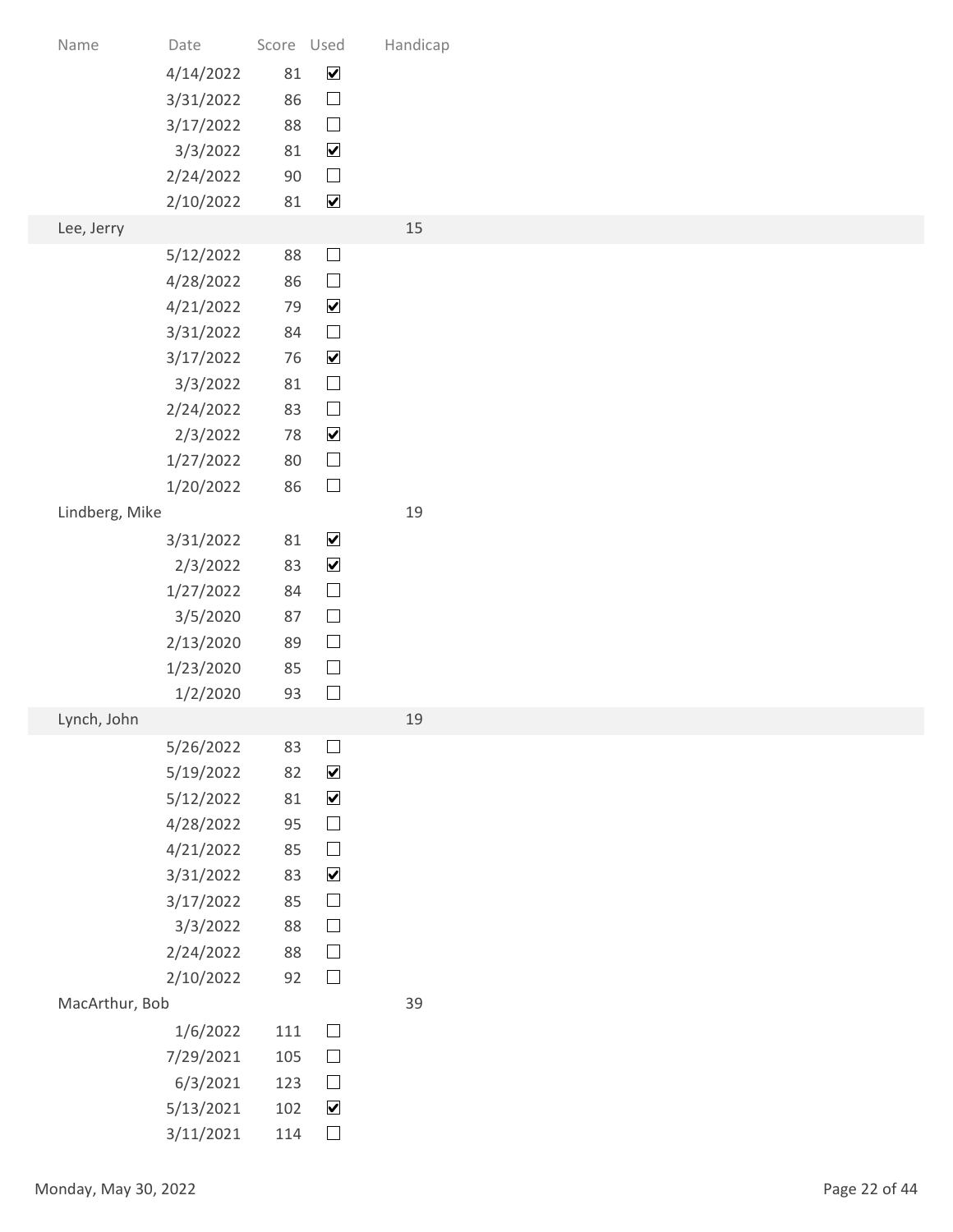| Name            | Date                    | Score Used |                                             | Handicap |
|-----------------|-------------------------|------------|---------------------------------------------|----------|
|                 | 3/4/2021<br>1/7/2021    | 102<br>113 | $\overline{\mathbf{v}}$<br>$\hfill \square$ |          |
|                 | 12/31/2020              | 108        | $\hfill \square$                            |          |
|                 | 12/10/2020<br>11/5/2020 | 103<br>105 | $\blacktriangledown$<br>$\Box$              |          |
| Malensky, Frank |                         |            |                                             | 12       |
|                 | 5/26/2022               | 79         | $\blacktriangledown$                        |          |
|                 | 5/19/2022<br>5/12/2022  | 76<br>90   | $\blacktriangledown$<br>$\Box$              |          |
|                 | 4/28/2022               | 90         | $\hfill \square$                            |          |
|                 | 4/21/2022               | 83         | $\Box$                                      |          |
|                 | 4/14/2022<br>3/31/2022  | 91<br>80   | $\Box$<br>$\hfill \square$                  |          |
|                 | 3/17/2022               | 85         | $\hfill \square$                            |          |
|                 | 3/3/2022                | 72         | $\blacktriangledown$                        |          |
| Mancilla, Al    | 2/24/2022               | 85         | $\hfill \square$                            | 18       |
|                 | 5/26/2022               | 83         | $\blacktriangledown$                        |          |
|                 | 5/19/2022               | 90         | $\hfill \square$                            |          |
|                 | 4/28/2022<br>4/14/2022  | 95<br>87   | $\hfill \square$<br>$\hfill \square$        |          |
|                 | 3/31/2022               | 82         | $\blacktriangledown$                        |          |
|                 | 3/3/2022                | 87         | $\hfill \square$                            |          |
|                 | 2/24/2022<br>2/10/2022  | 84<br>87   | $\hfill \square$<br>$\hfill \square$        |          |
|                 | 1/27/2022               | 79         | $\blacktriangledown$                        |          |
|                 | 1/13/2022               | 88         | $\Box$                                      |          |
| Mansfield, Dick | 5/26/2022               | 97         | $\hfill \square$                            | 30       |
|                 | 5/19/2022               | 102        | $\hfill \square$                            |          |
|                 | 5/12/2022               | 92         | $\blacktriangledown$<br>$\hfill \square$    |          |
|                 | 4/21/2022<br>3/31/2022  | 109<br>94  | $\blacktriangledown$                        |          |
|                 | 3/3/2022                | 102        | $\hfill \square$                            |          |
|                 | 1/20/2022<br>1/13/2022  | 99<br>94   | $\hfill \square$<br>$\blacktriangledown$    |          |
|                 | 1/6/2022                | 104        | $\hfill \square$                            |          |
|                 | 12/16/2021              | 103        | $\Box$                                      |          |
| Markle, Tom     | 5/26/2022               | 90         | $\blacktriangledown$                        | 25       |
|                 | 5/12/2022               | 96         | $\Box$                                      |          |
|                 | 4/28/2022               | 93         | $\overline{\mathbf{v}}$                     |          |
|                 | Monday, May 30, 2022    |            |                                             |          |
|                 |                         |            |                                             |          |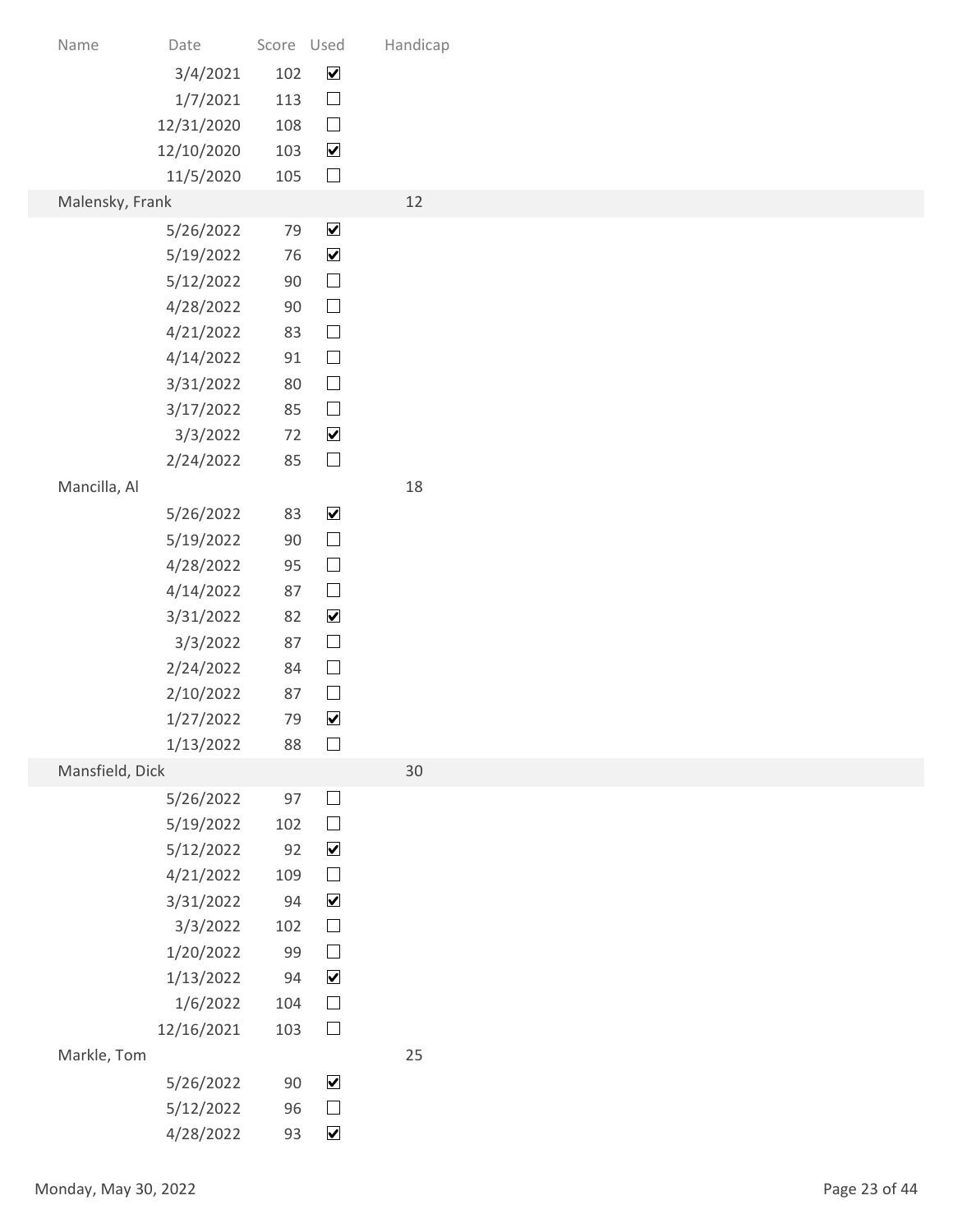| Name                 | Date                   | Score Used |                                | Handicap |               |
|----------------------|------------------------|------------|--------------------------------|----------|---------------|
|                      | 3/31/2022              | 95         | $\hfill \square$               |          |               |
|                      | 3/17/2022              | 100        | $\Box$                         |          |               |
|                      | 2/3/2022<br>1/27/2022  | 96<br>96   | $\hfill \square$<br>$\Box$     |          |               |
|                      | 1/20/2022              | 95         | $\hfill \square$               |          |               |
|                      | 1/13/2022              | 85         | $\blacktriangledown$           |          |               |
|                      | 12/9/2021              | 99         | $\Box$                         |          |               |
| Marquez, Ed          |                        |            |                                | 21       |               |
|                      | 2/3/2022               | 95         | $\Box$                         |          |               |
|                      | 1/27/2022              | 89         | $\Box$                         |          |               |
|                      | 1/13/2022              | 97         | $\hfill \square$               |          |               |
|                      | 1/6/2022               | 100        | $\Box$                         |          |               |
|                      | 6/10/2021              | 86         | $\hfill \square$               |          |               |
|                      | 5/13/2021              | 84         | $\blacktriangledown$           |          |               |
|                      | 5/11/2021              | 85         | $\blacktriangledown$           |          |               |
|                      | 5/6/2021               | 87         | $\hfill \square$               |          |               |
|                      | 4/29/2021              | 86         | $\blacktriangledown$<br>$\Box$ |          |               |
| Martinez, Marty      | 4/22/2021              | 100        |                                | 27       |               |
|                      | 5/12/2022              | 100        | $\hfill \square$               |          |               |
|                      | 11/11/2021             | 98         | $\Box$                         |          |               |
|                      | 11/4/2021              | 105        | $\hfill \square$               |          |               |
|                      | 10/28/2021             | 100        | $\hfill \square$               |          |               |
|                      | 9/30/2021              | 94         | $\hfill \square$               |          |               |
|                      | 9/23/2021              | 104        | $\hfill \square$               |          |               |
|                      | 7/22/2021              | 90         | $\blacktriangledown$           |          |               |
|                      | 7/15/2021              | 92         | $\blacktriangledown$           |          |               |
|                      | 7/8/2021               | 94         | $\hfill \square$               |          |               |
|                      | 7/1/2021               | 88         | $\blacktriangledown$           |          |               |
| Martinez, Tom        |                        |            |                                | 19       |               |
|                      | 5/26/2022              | 84         | $\hfill \square$               |          |               |
|                      | 5/19/2022              | 83         | $\blacktriangledown$           |          |               |
|                      | 5/5/2022               | 95         | $\hfill \square$               | 31       |               |
| Matal, Cotty         |                        | 109        | $\hfill \square$               |          |               |
|                      | 5/19/2022<br>5/12/2022 | 93         | $\blacktriangledown$           |          |               |
|                      | 4/28/2022              | 103        | $\hfill \square$               |          |               |
|                      | 4/21/2022              | 105        | $\hfill \square$               |          |               |
|                      | 4/14/2022              | 106        | $\Box$                         |          |               |
|                      | 3/31/2022              | 102        | $\Box$                         |          |               |
|                      | 3/17/2022              | 98         | $\Box$                         |          |               |
|                      | 3/3/2022               | 91         | $\blacktriangledown$           |          |               |
|                      |                        |            |                                |          |               |
| Monday, May 30, 2022 |                        |            |                                |          | Page 24 of 44 |
|                      |                        |            |                                |          |               |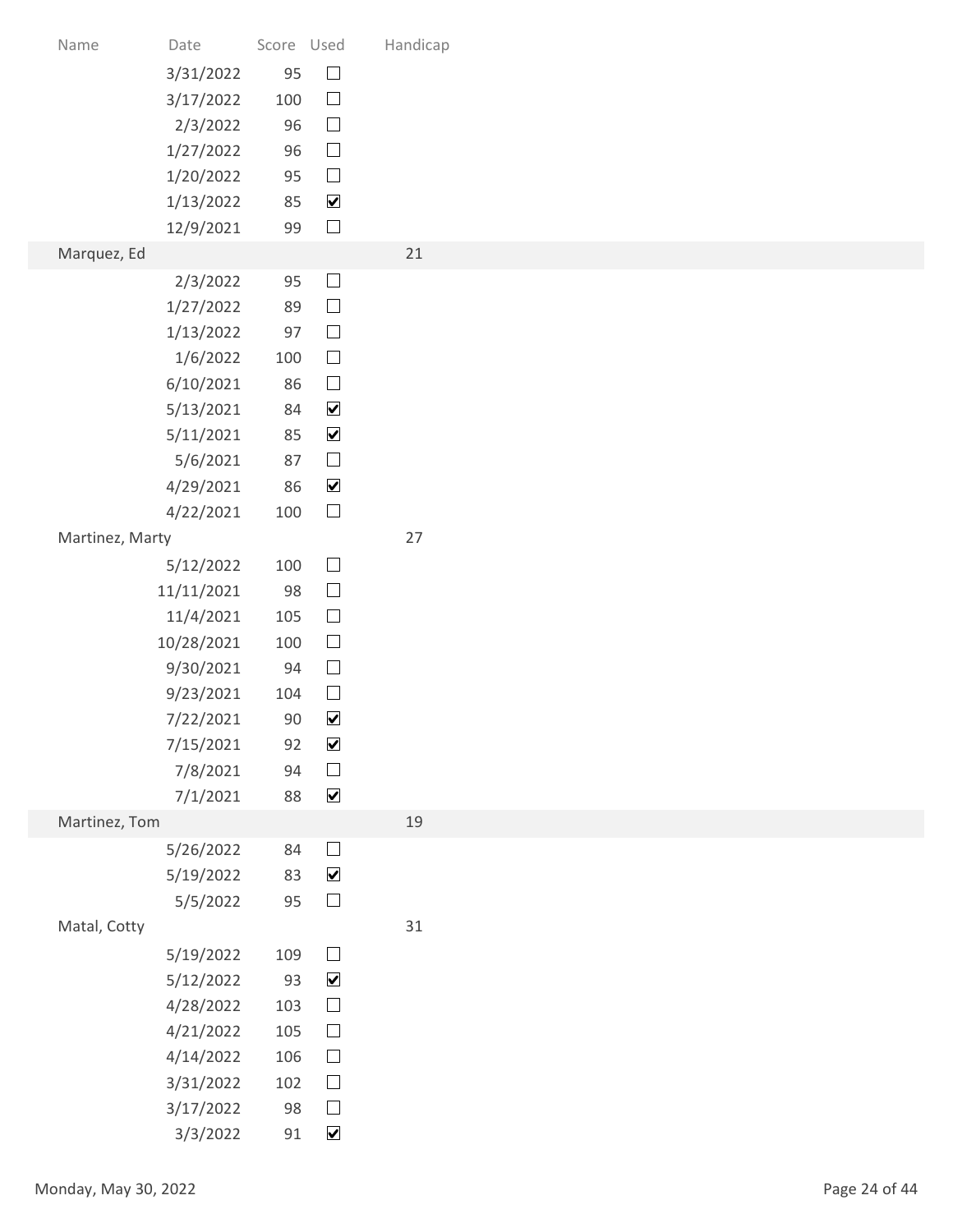| Name                 | Date                   | Score Used |                                          | Handicap |               |
|----------------------|------------------------|------------|------------------------------------------|----------|---------------|
|                      | 2/24/2022              | 97         | $\blacktriangledown$                     |          |               |
| Mathews, Jeff        | 2/10/2022              | 101        | $\Box$                                   | 14       |               |
|                      | 5/26/2022              | 84         | $\hfill \square$                         |          |               |
|                      | 5/19/2022              | 85         | $\hfill \square$                         |          |               |
|                      | 5/12/2022              | 78         | $\blacktriangledown$                     |          |               |
|                      | 4/28/2022              | 79<br>88   | $\hfill \square$<br>$\hfill \square$     |          |               |
|                      | 4/21/2022<br>3/31/2022 | 74         | $\blacktriangledown$                     |          |               |
|                      | 3/17/2022              | 82         | $\Box$                                   |          |               |
|                      | 3/3/2022               | 85         | $\hfill \square$                         |          |               |
|                      | 2/10/2022              | 79         | $\blacktriangledown$                     |          |               |
| Mayorga, Rigo        | 2/3/2022               | 84         | $\Box$                                   | 15       |               |
|                      | 5/12/2022              | 78         | $\blacktriangledown$                     |          |               |
|                      | 4/28/2022              | 83         | $\hfill \square$                         |          |               |
|                      | 4/21/2022              | 84         | $\Box$                                   |          |               |
|                      | 4/14/2022              | 91         | $\Box$                                   |          |               |
|                      | 3/31/2022<br>3/17/2022 | 86<br>84   | $\hfill \square$<br>$\hfill \square$     |          |               |
|                      | 2/24/2022              | 83         | $\hfill \square$                         |          |               |
|                      | 2/10/2022              | 82         | $\blacktriangledown$                     |          |               |
|                      | 2/3/2022               | $91\,$     | $\Box$                                   |          |               |
|                      | 1/27/2022              | 77         | $\blacktriangledown$                     |          |               |
| Mertens, Frank       | 4/12/2022              | 90         | $\blacktriangledown$                     | 27       |               |
|                      | 4/7/2022               | 100        | $\hfill \square$                         |          |               |
|                      | 3/31/2022              | 99         | $\hfill \square$                         |          |               |
|                      | 3/22/2022              | 92         | $\blacktriangledown$                     |          |               |
|                      | 3/17/2022<br>3/3/2022  | 99<br>93   | $\hfill \square$<br>$\blacktriangledown$ |          |               |
|                      | 2/10/2022              | 96         | $\hfill \square$                         |          |               |
|                      | 2/8/2022               | 101        | $\hfill \square$                         |          |               |
|                      | 12/2/2021              | 102        | $\Box$                                   |          |               |
|                      | 11/18/2021             | 105        | $\hfill \square$                         | 28       |               |
| Miller, Ken          | 5/26/2022              | 100        | $\hfill \square$                         |          |               |
|                      | 5/10/2022              | 104        | $\Box$                                   |          |               |
|                      | 4/28/2022              | 99         | $\Box$                                   |          |               |
|                      | 4/21/2022              | 106        | $\Box$                                   |          |               |
|                      | 3/22/2022              | 97         | $\blacktriangledown$                     |          |               |
|                      | 3/17/2022              | 101        | $\Box$                                   |          |               |
| Monday, May 30, 2022 |                        |            |                                          |          | Page 25 of 44 |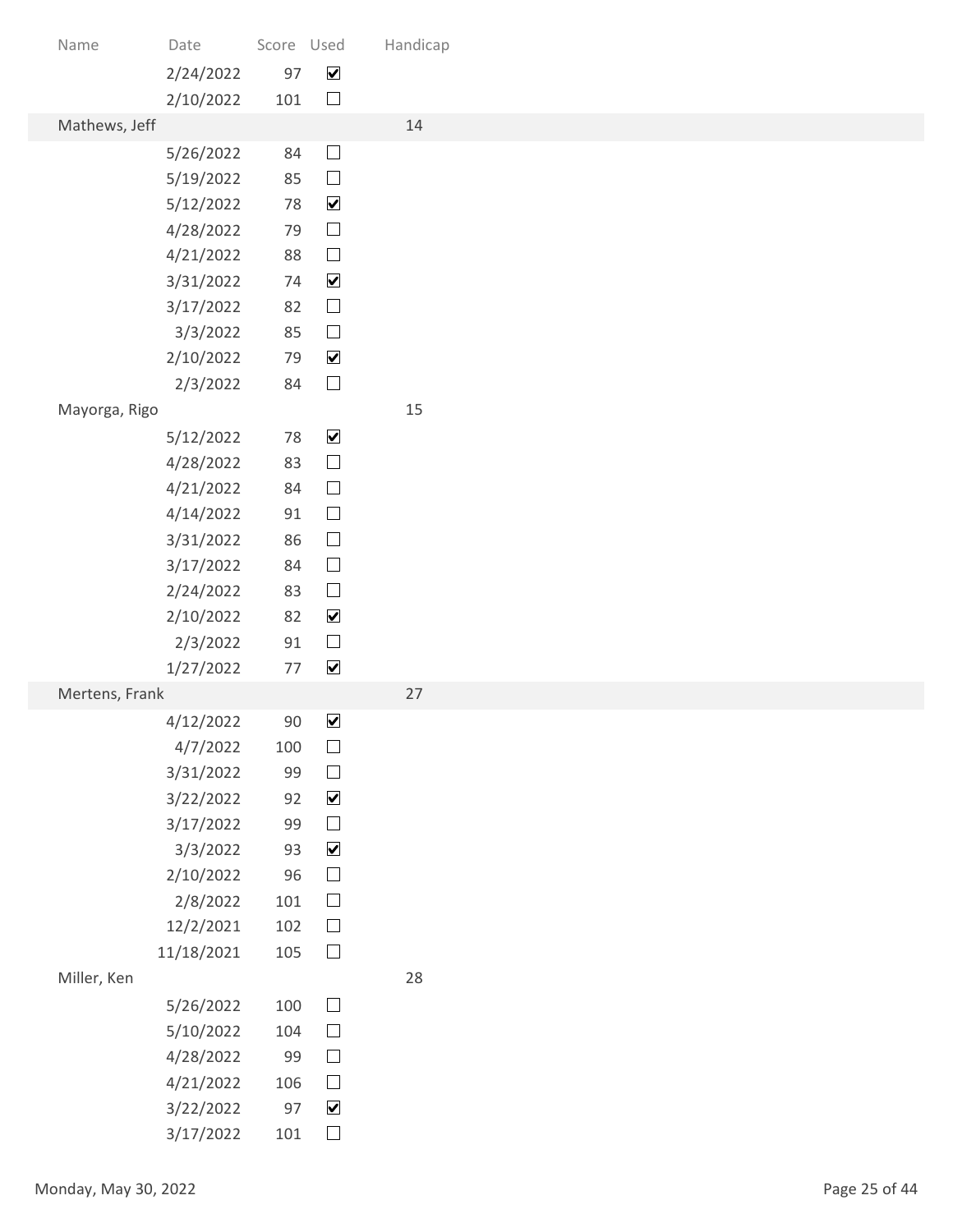| Handicap<br>Date<br>Score Used<br>Name<br>$\hfill \square$<br>99<br>3/3/2022<br>$\blacktriangledown$<br>2/17/2022<br>95<br>$\blacktriangledown$<br>87<br>2/10/2022<br>$\Box$<br>98<br>2/8/2022<br>$\mathsf S$<br>Miller, Sean<br>$\blacktriangledown$<br>66<br>5/26/2022<br>$\hfill \square$<br>5/19/2022<br>76<br>$\blacktriangledown$<br>69<br>5/12/2022<br>$\Box$<br>4/28/2022<br>80<br>$\Box$<br>4/21/2022<br>83<br>$\blacktriangledown$<br>3/31/2022<br>68<br>$\hfill \square$<br>3/17/2022<br>72<br>$\hfill \square$<br>72<br>3/3/2022<br>$\hfill \square$<br>2/24/2022<br>71<br>$\hfill \square$<br>1/27/2022<br>73<br>15<br>Miner, Brian<br>$\blacktriangledown$<br>79<br>5/26/2022<br>$\hfill \square$<br>5/19/2022<br>84<br>$\hfill \square$<br>12/2/2021<br>81<br>$\hfill \square$<br>8/12/2021<br>80<br>$\Box$<br>9/27/2018<br>82<br>Miner, John<br>10<br>$\blacktriangledown$<br>74<br>3/22/2022<br>$\hfill \square$<br>11/18/2021<br>78<br>$\blacktriangledown$<br>7/29/2021<br>75<br>$\blacktriangledown$<br>6/3/2021<br>73<br>$\hfill \square$<br>83<br>2/4/2021<br>$\hfill \square$<br>11/5/2020<br>78<br>$\hfill \square$<br>8/13/2020<br>76<br>$\hfill \square$<br>6/4/2020<br>85<br>$\hfill \square$<br>3/12/2020<br>84<br>$\Box$<br>3/5/2020<br>$81\,$<br>$30$<br>Montgomery, Scott<br>$\hfill \square$<br>2/10/2022<br>108<br>$\hfill \square$<br>2/3/2022<br>97<br>$\Box$<br>97<br>1/20/2022<br>$\hfill \square$<br>1/6/2022<br>97<br>$\Box$<br>7/25/2019<br>98<br>$\Box$<br>6/6/2019<br>99<br>$\Box$<br>5/2/2019<br>106<br>$\blacktriangledown$<br>4/18/2019<br>97<br>$\blacktriangledown$<br>4/11/2019<br>93<br>Page 26 of 44 |  |  |  |
|--------------------------------------------------------------------------------------------------------------------------------------------------------------------------------------------------------------------------------------------------------------------------------------------------------------------------------------------------------------------------------------------------------------------------------------------------------------------------------------------------------------------------------------------------------------------------------------------------------------------------------------------------------------------------------------------------------------------------------------------------------------------------------------------------------------------------------------------------------------------------------------------------------------------------------------------------------------------------------------------------------------------------------------------------------------------------------------------------------------------------------------------------------------------------------------------------------------------------------------------------------------------------------------------------------------------------------------------------------------------------------------------------------------------------------------------------------------------------------------------------------------------------------------------------------------------------------------------------------------------------------------------------------|--|--|--|
|                                                                                                                                                                                                                                                                                                                                                                                                                                                                                                                                                                                                                                                                                                                                                                                                                                                                                                                                                                                                                                                                                                                                                                                                                                                                                                                                                                                                                                                                                                                                                                                                                                                        |  |  |  |
|                                                                                                                                                                                                                                                                                                                                                                                                                                                                                                                                                                                                                                                                                                                                                                                                                                                                                                                                                                                                                                                                                                                                                                                                                                                                                                                                                                                                                                                                                                                                                                                                                                                        |  |  |  |
|                                                                                                                                                                                                                                                                                                                                                                                                                                                                                                                                                                                                                                                                                                                                                                                                                                                                                                                                                                                                                                                                                                                                                                                                                                                                                                                                                                                                                                                                                                                                                                                                                                                        |  |  |  |
|                                                                                                                                                                                                                                                                                                                                                                                                                                                                                                                                                                                                                                                                                                                                                                                                                                                                                                                                                                                                                                                                                                                                                                                                                                                                                                                                                                                                                                                                                                                                                                                                                                                        |  |  |  |
| Monday, May 30, 2022                                                                                                                                                                                                                                                                                                                                                                                                                                                                                                                                                                                                                                                                                                                                                                                                                                                                                                                                                                                                                                                                                                                                                                                                                                                                                                                                                                                                                                                                                                                                                                                                                                   |  |  |  |
|                                                                                                                                                                                                                                                                                                                                                                                                                                                                                                                                                                                                                                                                                                                                                                                                                                                                                                                                                                                                                                                                                                                                                                                                                                                                                                                                                                                                                                                                                                                                                                                                                                                        |  |  |  |
|                                                                                                                                                                                                                                                                                                                                                                                                                                                                                                                                                                                                                                                                                                                                                                                                                                                                                                                                                                                                                                                                                                                                                                                                                                                                                                                                                                                                                                                                                                                                                                                                                                                        |  |  |  |
|                                                                                                                                                                                                                                                                                                                                                                                                                                                                                                                                                                                                                                                                                                                                                                                                                                                                                                                                                                                                                                                                                                                                                                                                                                                                                                                                                                                                                                                                                                                                                                                                                                                        |  |  |  |
|                                                                                                                                                                                                                                                                                                                                                                                                                                                                                                                                                                                                                                                                                                                                                                                                                                                                                                                                                                                                                                                                                                                                                                                                                                                                                                                                                                                                                                                                                                                                                                                                                                                        |  |  |  |
|                                                                                                                                                                                                                                                                                                                                                                                                                                                                                                                                                                                                                                                                                                                                                                                                                                                                                                                                                                                                                                                                                                                                                                                                                                                                                                                                                                                                                                                                                                                                                                                                                                                        |  |  |  |
|                                                                                                                                                                                                                                                                                                                                                                                                                                                                                                                                                                                                                                                                                                                                                                                                                                                                                                                                                                                                                                                                                                                                                                                                                                                                                                                                                                                                                                                                                                                                                                                                                                                        |  |  |  |
|                                                                                                                                                                                                                                                                                                                                                                                                                                                                                                                                                                                                                                                                                                                                                                                                                                                                                                                                                                                                                                                                                                                                                                                                                                                                                                                                                                                                                                                                                                                                                                                                                                                        |  |  |  |
|                                                                                                                                                                                                                                                                                                                                                                                                                                                                                                                                                                                                                                                                                                                                                                                                                                                                                                                                                                                                                                                                                                                                                                                                                                                                                                                                                                                                                                                                                                                                                                                                                                                        |  |  |  |
|                                                                                                                                                                                                                                                                                                                                                                                                                                                                                                                                                                                                                                                                                                                                                                                                                                                                                                                                                                                                                                                                                                                                                                                                                                                                                                                                                                                                                                                                                                                                                                                                                                                        |  |  |  |
|                                                                                                                                                                                                                                                                                                                                                                                                                                                                                                                                                                                                                                                                                                                                                                                                                                                                                                                                                                                                                                                                                                                                                                                                                                                                                                                                                                                                                                                                                                                                                                                                                                                        |  |  |  |
|                                                                                                                                                                                                                                                                                                                                                                                                                                                                                                                                                                                                                                                                                                                                                                                                                                                                                                                                                                                                                                                                                                                                                                                                                                                                                                                                                                                                                                                                                                                                                                                                                                                        |  |  |  |
|                                                                                                                                                                                                                                                                                                                                                                                                                                                                                                                                                                                                                                                                                                                                                                                                                                                                                                                                                                                                                                                                                                                                                                                                                                                                                                                                                                                                                                                                                                                                                                                                                                                        |  |  |  |
|                                                                                                                                                                                                                                                                                                                                                                                                                                                                                                                                                                                                                                                                                                                                                                                                                                                                                                                                                                                                                                                                                                                                                                                                                                                                                                                                                                                                                                                                                                                                                                                                                                                        |  |  |  |
|                                                                                                                                                                                                                                                                                                                                                                                                                                                                                                                                                                                                                                                                                                                                                                                                                                                                                                                                                                                                                                                                                                                                                                                                                                                                                                                                                                                                                                                                                                                                                                                                                                                        |  |  |  |
|                                                                                                                                                                                                                                                                                                                                                                                                                                                                                                                                                                                                                                                                                                                                                                                                                                                                                                                                                                                                                                                                                                                                                                                                                                                                                                                                                                                                                                                                                                                                                                                                                                                        |  |  |  |
|                                                                                                                                                                                                                                                                                                                                                                                                                                                                                                                                                                                                                                                                                                                                                                                                                                                                                                                                                                                                                                                                                                                                                                                                                                                                                                                                                                                                                                                                                                                                                                                                                                                        |  |  |  |
|                                                                                                                                                                                                                                                                                                                                                                                                                                                                                                                                                                                                                                                                                                                                                                                                                                                                                                                                                                                                                                                                                                                                                                                                                                                                                                                                                                                                                                                                                                                                                                                                                                                        |  |  |  |
|                                                                                                                                                                                                                                                                                                                                                                                                                                                                                                                                                                                                                                                                                                                                                                                                                                                                                                                                                                                                                                                                                                                                                                                                                                                                                                                                                                                                                                                                                                                                                                                                                                                        |  |  |  |
|                                                                                                                                                                                                                                                                                                                                                                                                                                                                                                                                                                                                                                                                                                                                                                                                                                                                                                                                                                                                                                                                                                                                                                                                                                                                                                                                                                                                                                                                                                                                                                                                                                                        |  |  |  |
|                                                                                                                                                                                                                                                                                                                                                                                                                                                                                                                                                                                                                                                                                                                                                                                                                                                                                                                                                                                                                                                                                                                                                                                                                                                                                                                                                                                                                                                                                                                                                                                                                                                        |  |  |  |
|                                                                                                                                                                                                                                                                                                                                                                                                                                                                                                                                                                                                                                                                                                                                                                                                                                                                                                                                                                                                                                                                                                                                                                                                                                                                                                                                                                                                                                                                                                                                                                                                                                                        |  |  |  |
|                                                                                                                                                                                                                                                                                                                                                                                                                                                                                                                                                                                                                                                                                                                                                                                                                                                                                                                                                                                                                                                                                                                                                                                                                                                                                                                                                                                                                                                                                                                                                                                                                                                        |  |  |  |
|                                                                                                                                                                                                                                                                                                                                                                                                                                                                                                                                                                                                                                                                                                                                                                                                                                                                                                                                                                                                                                                                                                                                                                                                                                                                                                                                                                                                                                                                                                                                                                                                                                                        |  |  |  |
|                                                                                                                                                                                                                                                                                                                                                                                                                                                                                                                                                                                                                                                                                                                                                                                                                                                                                                                                                                                                                                                                                                                                                                                                                                                                                                                                                                                                                                                                                                                                                                                                                                                        |  |  |  |
|                                                                                                                                                                                                                                                                                                                                                                                                                                                                                                                                                                                                                                                                                                                                                                                                                                                                                                                                                                                                                                                                                                                                                                                                                                                                                                                                                                                                                                                                                                                                                                                                                                                        |  |  |  |
|                                                                                                                                                                                                                                                                                                                                                                                                                                                                                                                                                                                                                                                                                                                                                                                                                                                                                                                                                                                                                                                                                                                                                                                                                                                                                                                                                                                                                                                                                                                                                                                                                                                        |  |  |  |
|                                                                                                                                                                                                                                                                                                                                                                                                                                                                                                                                                                                                                                                                                                                                                                                                                                                                                                                                                                                                                                                                                                                                                                                                                                                                                                                                                                                                                                                                                                                                                                                                                                                        |  |  |  |
|                                                                                                                                                                                                                                                                                                                                                                                                                                                                                                                                                                                                                                                                                                                                                                                                                                                                                                                                                                                                                                                                                                                                                                                                                                                                                                                                                                                                                                                                                                                                                                                                                                                        |  |  |  |
|                                                                                                                                                                                                                                                                                                                                                                                                                                                                                                                                                                                                                                                                                                                                                                                                                                                                                                                                                                                                                                                                                                                                                                                                                                                                                                                                                                                                                                                                                                                                                                                                                                                        |  |  |  |
|                                                                                                                                                                                                                                                                                                                                                                                                                                                                                                                                                                                                                                                                                                                                                                                                                                                                                                                                                                                                                                                                                                                                                                                                                                                                                                                                                                                                                                                                                                                                                                                                                                                        |  |  |  |
|                                                                                                                                                                                                                                                                                                                                                                                                                                                                                                                                                                                                                                                                                                                                                                                                                                                                                                                                                                                                                                                                                                                                                                                                                                                                                                                                                                                                                                                                                                                                                                                                                                                        |  |  |  |
|                                                                                                                                                                                                                                                                                                                                                                                                                                                                                                                                                                                                                                                                                                                                                                                                                                                                                                                                                                                                                                                                                                                                                                                                                                                                                                                                                                                                                                                                                                                                                                                                                                                        |  |  |  |
|                                                                                                                                                                                                                                                                                                                                                                                                                                                                                                                                                                                                                                                                                                                                                                                                                                                                                                                                                                                                                                                                                                                                                                                                                                                                                                                                                                                                                                                                                                                                                                                                                                                        |  |  |  |
|                                                                                                                                                                                                                                                                                                                                                                                                                                                                                                                                                                                                                                                                                                                                                                                                                                                                                                                                                                                                                                                                                                                                                                                                                                                                                                                                                                                                                                                                                                                                                                                                                                                        |  |  |  |
|                                                                                                                                                                                                                                                                                                                                                                                                                                                                                                                                                                                                                                                                                                                                                                                                                                                                                                                                                                                                                                                                                                                                                                                                                                                                                                                                                                                                                                                                                                                                                                                                                                                        |  |  |  |
|                                                                                                                                                                                                                                                                                                                                                                                                                                                                                                                                                                                                                                                                                                                                                                                                                                                                                                                                                                                                                                                                                                                                                                                                                                                                                                                                                                                                                                                                                                                                                                                                                                                        |  |  |  |
|                                                                                                                                                                                                                                                                                                                                                                                                                                                                                                                                                                                                                                                                                                                                                                                                                                                                                                                                                                                                                                                                                                                                                                                                                                                                                                                                                                                                                                                                                                                                                                                                                                                        |  |  |  |
|                                                                                                                                                                                                                                                                                                                                                                                                                                                                                                                                                                                                                                                                                                                                                                                                                                                                                                                                                                                                                                                                                                                                                                                                                                                                                                                                                                                                                                                                                                                                                                                                                                                        |  |  |  |
|                                                                                                                                                                                                                                                                                                                                                                                                                                                                                                                                                                                                                                                                                                                                                                                                                                                                                                                                                                                                                                                                                                                                                                                                                                                                                                                                                                                                                                                                                                                                                                                                                                                        |  |  |  |
|                                                                                                                                                                                                                                                                                                                                                                                                                                                                                                                                                                                                                                                                                                                                                                                                                                                                                                                                                                                                                                                                                                                                                                                                                                                                                                                                                                                                                                                                                                                                                                                                                                                        |  |  |  |
|                                                                                                                                                                                                                                                                                                                                                                                                                                                                                                                                                                                                                                                                                                                                                                                                                                                                                                                                                                                                                                                                                                                                                                                                                                                                                                                                                                                                                                                                                                                                                                                                                                                        |  |  |  |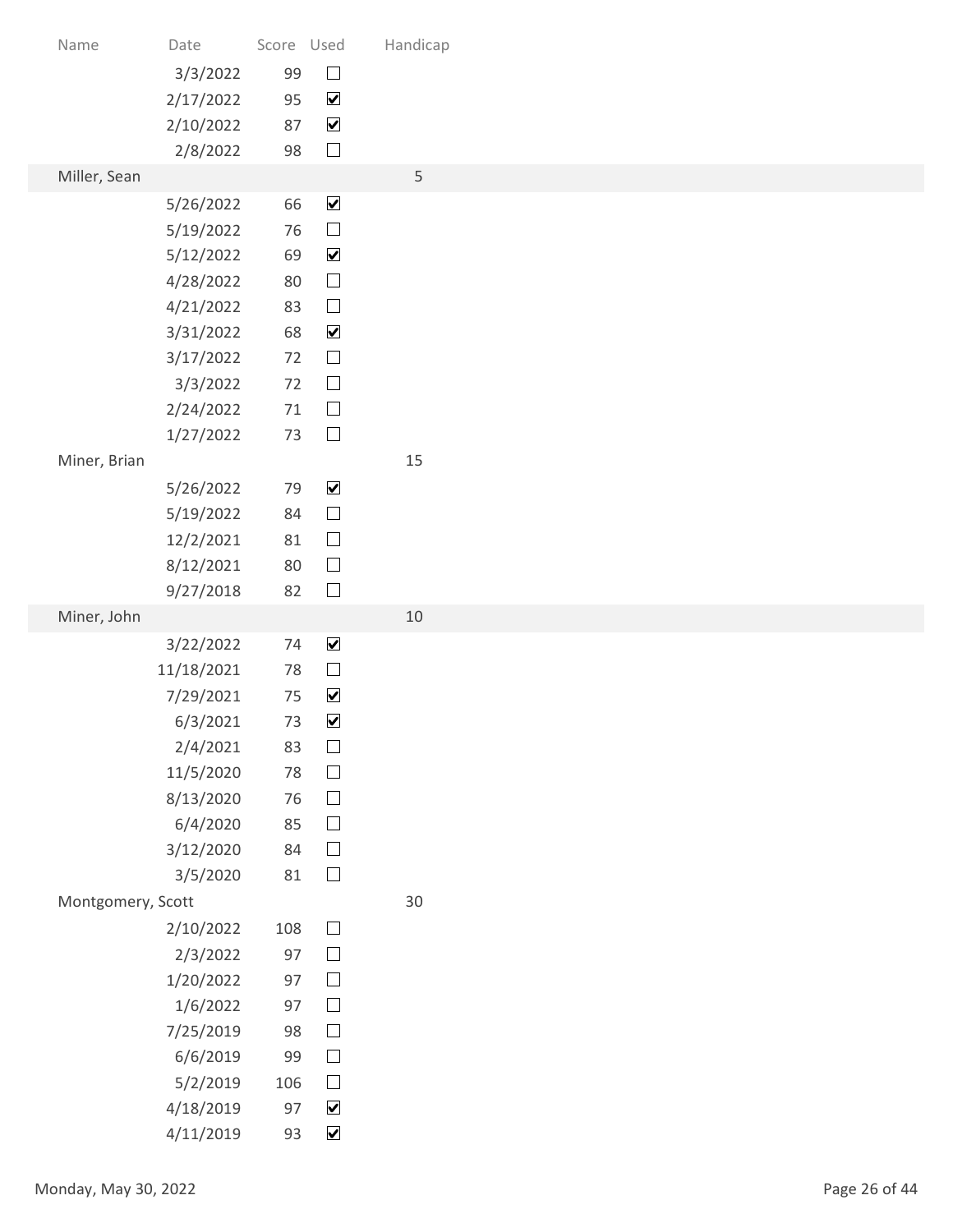| Name                 | Date                   | Score Used |                                              | Handicap |               |
|----------------------|------------------------|------------|----------------------------------------------|----------|---------------|
|                      | 4/4/2019               | 94         | $\blacktriangledown$                         |          |               |
| Moore, Ron           | 5/26/2022              | 84         | $\Box$                                       | 14       |               |
|                      | 4/21/2022              | 80         | $\Box$                                       |          |               |
|                      | 3/31/2022              | 79         | $\hfill \square$                             |          |               |
|                      | 3/3/2022               | 80         | $\hfill \square$                             |          |               |
|                      | 2/10/2022              | 78         | $\blacktriangledown$                         |          |               |
|                      | 2/3/2022               | 80         | $\hfill \square$                             |          |               |
|                      | 1/20/2022              | 79         | $\Box$                                       |          |               |
|                      | 1/13/2022              | 79<br>78   | $\blacktriangledown$<br>$\blacktriangledown$ |          |               |
|                      | 1/6/2022<br>10/28/2021 | 80         | $\Box$                                       |          |               |
| Morris, Glen         |                        |            |                                              | 18       |               |
|                      | 5/19/2022              | 94         | $\hfill \square$                             |          |               |
|                      | 5/12/2022              | 78         | $\blacktriangledown$                         |          |               |
|                      | 5/10/2022              | 91         | $\hfill \square$                             |          |               |
|                      | 4/14/2022              | 88         | $\hfill \square$                             |          |               |
|                      | 3/17/2022              | 86         | $\blacktriangledown$                         |          |               |
|                      | 2/24/2022              | 90<br>87   | $\hfill \square$<br>$\hfill \square$         |          |               |
|                      | 2/10/2022<br>2/8/2022  | 95         | $\hfill \square$                             |          |               |
|                      | 1/27/2022              | 88         | $\Box$                                       |          |               |
|                      | 11/18/2021             | 82         | $\blacktriangledown$                         |          |               |
| Muramoto, Bruce      |                        |            |                                              | 18       |               |
|                      | 5/26/2022              | 80         | $\blacktriangledown$                         |          |               |
|                      | 5/12/2022              | 98         | $\hfill \square$                             |          |               |
|                      | 4/28/2022              | 83         | $\hfill \square$                             |          |               |
|                      | 3/17/2022<br>3/3/2022  | 83<br>89   | $\Box$<br>$\hfill \square$                   |          |               |
|                      | 2/3/2022               | 82         | $\blacktriangledown$                         |          |               |
|                      | 1/20/2022              | 89         | $\hfill \square$                             |          |               |
|                      | 1/13/2022              | 84         | $\hfill \square$                             |          |               |
|                      | 1/6/2022               | 79         | $\blacktriangledown$                         |          |               |
|                      | 12/2/2021              | 89         | $\Box$                                       |          |               |
| Newman, Dave         |                        |            |                                              | 25       |               |
|                      | 5/26/2022              | $90\,$     | $\blacktriangledown$                         |          |               |
|                      | 5/19/2022<br>5/12/2022 | 94<br>97   | $\Box$<br>$\Box$                             |          |               |
|                      | 4/28/2022              | 103        | $\Box$                                       |          |               |
|                      | 3/17/2022              | 102        | $\Box$                                       |          |               |
|                      | 2/24/2022              | 93         | $\Box$                                       |          |               |
|                      | 2/10/2022              | 91         | $\blacktriangledown$                         |          |               |
| Monday, May 30, 2022 |                        |            |                                              |          | Page 27 of 44 |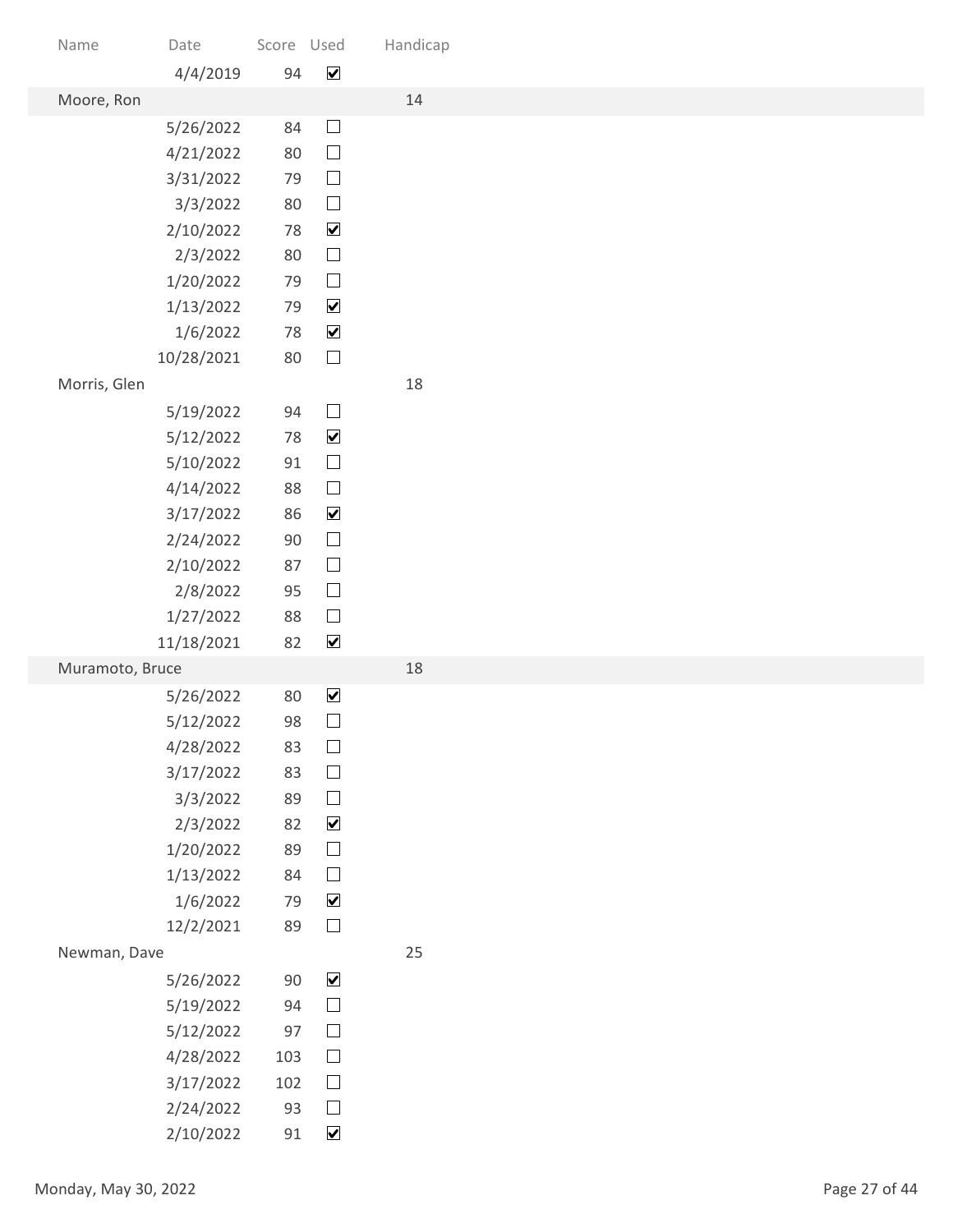| Name                 | Date                   | Score Used   |                                          | Handicap |               |
|----------------------|------------------------|--------------|------------------------------------------|----------|---------------|
|                      | 1/27/2022              | 93           | $\hfill \square$                         |          |               |
|                      | 1/20/2022              | 102          | $\Box$                                   |          |               |
|                      | 1/13/2022              | $90\,$       | $\overline{\mathbf{v}}$                  |          |               |
| Newman, Jim          |                        |              |                                          | 20       |               |
|                      | 9/23/2021<br>9/16/2021 | 89<br>82     | $\Box$<br>$\blacktriangledown$           |          |               |
|                      | 9/9/2021               | 92           | $\Box$                                   |          |               |
|                      | 9/2/2021               | 84           | $\blacktriangledown$                     |          |               |
|                      | 7/29/2021              | 90           | $\Box$                                   |          |               |
|                      | 7/22/2021              | 91           | $\hfill \square$                         |          |               |
|                      | 7/15/2021              | 90           | $\hfill \square$                         |          |               |
|                      | 7/1/2021               | 85           | $\hfill \square$                         |          |               |
|                      | 6/24/2021<br>6/17/2021 | 81<br>88     | $\blacktriangledown$<br>$\hfill \square$ |          |               |
| Ochs, Paul           |                        |              |                                          | 27       |               |
|                      | 5/26/2022              | 102          | $\hfill \square$                         |          |               |
|                      | 5/19/2022              | 94           | $\hfill \square$                         |          |               |
|                      | 5/12/2022              | 99           | $\hfill \square$                         |          |               |
|                      | 4/28/2022              | 92           | $\hfill \square$                         |          |               |
|                      | 4/21/2022              | 103          | $\hfill \square$                         |          |               |
|                      | 3/31/2022              | 89           | $\blacktriangledown$                     |          |               |
|                      | 3/17/2022              | 92<br>$91\,$ | $\hfill \square$<br>$\blacktriangledown$ |          |               |
|                      | 3/3/2022<br>2/24/2022  | 104          | $\hfill \square$                         |          |               |
|                      | 2/10/2022              | 91           | $\blacktriangledown$                     |          |               |
| Ogando, Jim          |                        |              |                                          | 14       |               |
|                      | 5/26/2022              | 79           | $\blacktriangledown$                     |          |               |
|                      | 5/19/2022              | $75\,$       | $\blacktriangledown$                     |          |               |
|                      | 5/12/2022              | 82           | $\hfill \square$                         |          |               |
|                      | 5/10/2022              | 87           | $\hfill \square$                         |          |               |
|                      | 4/21/2022<br>4/14/2022 | 81<br>80     | $\hfill \square$<br>$\blacktriangledown$ |          |               |
|                      | 1/27/2022              | 82           | $\hfill \square$                         |          |               |
|                      | 1/13/2022              | 86           | $\hfill \square$                         |          |               |
|                      | 9/23/2021              | 83           | $\hfill \square$                         |          |               |
|                      | 9/16/2021              | 95           | $\Box$                                   |          |               |
| Ohmart, Clifford     |                        |              |                                          | 26       |               |
|                      | 5/19/2022              | 101          | $\Box$                                   |          |               |
|                      | 5/12/2022              | 85           | $\blacktriangledown$                     |          |               |
|                      | 4/21/2022              | 100          | $\Box$                                   |          |               |
|                      | 4/14/2022<br>3/31/2022 | 99<br>$90\,$ | $\Box$<br>$\blacktriangledown$           |          |               |
|                      |                        |              |                                          |          |               |
| Monday, May 30, 2022 |                        |              |                                          |          | Page 28 of 44 |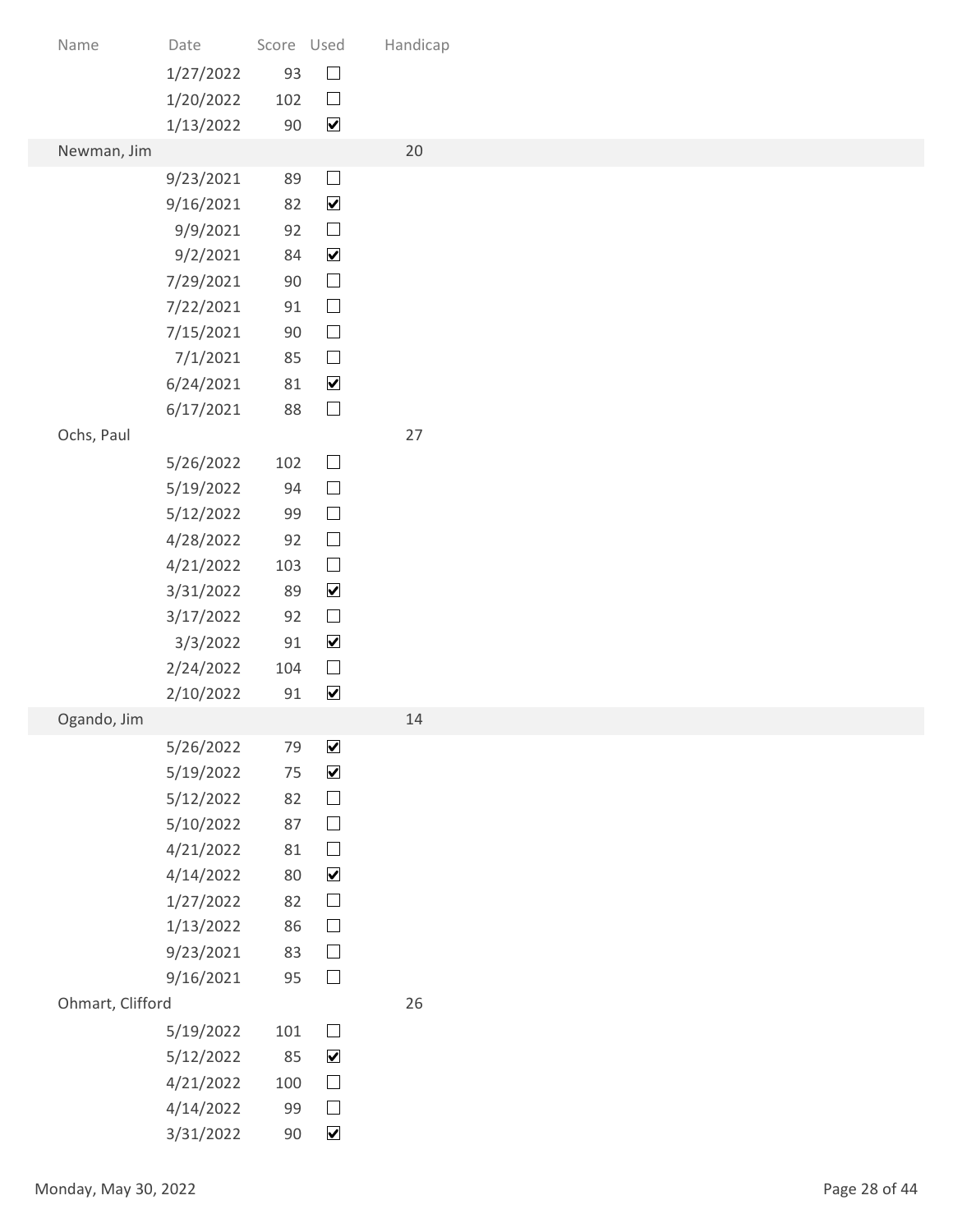| Name                 | Date                   | Score Used   |                                          | Handicap |
|----------------------|------------------------|--------------|------------------------------------------|----------|
|                      | 3/17/2022              | 91           | $\hfill \square$                         |          |
|                      | 3/3/2022<br>2/10/2022  | $90\,$<br>95 | $\blacktriangledown$<br>$\hfill \square$ |          |
|                      | 2/3/2022               | 94           | $\Box$                                   |          |
|                      | 1/27/2022              | 94           | $\Box$                                   |          |
| Olmedo, Alberto      | 5/26/2022              | 94           | $\Box$                                   | 22       |
|                      | 5/19/2022              | 91           | $\Box$                                   |          |
|                      | 5/12/2022              | 84<br>91     | $\blacktriangledown$<br>$\hfill \square$ |          |
|                      | 4/28/2022<br>3/31/2022 | 89           | $\hfill \square$                         |          |
|                      | 3/17/2022              | 90           | $\hfill \square$                         |          |
|                      | 3/3/2022<br>2/24/2022  | 99<br>86     | $\hfill \square$<br>$\blacktriangledown$ |          |
|                      | 2/3/2022               | 99           | $\hfill \square$                         |          |
|                      | 1/27/2022              | 87           | $\blacktriangledown$                     |          |
| Ostergard, Larry     |                        | 81           | $\hfill \square$                         | 13       |
|                      | 4/28/2022<br>9/9/2021  | 75           | $\blacktriangledown$                     |          |
|                      | 9/2/2021               | 81           | $\hfill \square$                         |          |
|                      | 8/19/2021              | 89<br>77     | $\hfill \square$<br>$\blacktriangledown$ |          |
|                      | 8/12/2021<br>8/5/2021  | 79           | $\hfill \square$                         |          |
|                      | 7/29/2021              | 78           | $\hfill \square$                         |          |
|                      | 7/22/2021              | 83<br>77     | $\hfill \square$<br>$\blacktriangledown$ |          |
|                      | 7/1/2021<br>6/24/2021  | 80           | $\Box$                                   |          |
| Osterman, Joe        |                        |              |                                          | 11       |
|                      | 5/26/2022<br>4/28/2022 | 82<br>84     | $\hfill \square$<br>$\hfill \square$     |          |
|                      | 1/13/2022              | 80           | $\hfill \square$                         |          |
|                      | 9/23/2021              | $77$         | $\hfill \square$                         |          |
|                      | 9/16/2021              | 79<br>74     | $\hfill \square$<br>$\blacktriangledown$ |          |
|                      | 9/14/2021<br>8/19/2021 | 81           | $\hfill \square$                         |          |
|                      | 8/12/2021              | 77           | $\blacktriangledown$                     |          |
|                      | 8/5/2021               | 79           | $\hfill \square$                         |          |
| Ozuna, Frank         | 7/22/2021              | 73           | $\blacktriangledown$                     | $17$     |
|                      | 5/26/2022              | 92           | $\Box$                                   |          |
|                      | 5/12/2022              | 93           | $\Box$                                   |          |
|                      | 4/28/2022              | 96           | $\hfill \square$                         |          |
| Monday, May 30, 2022 |                        |              |                                          |          |
|                      |                        |              |                                          |          |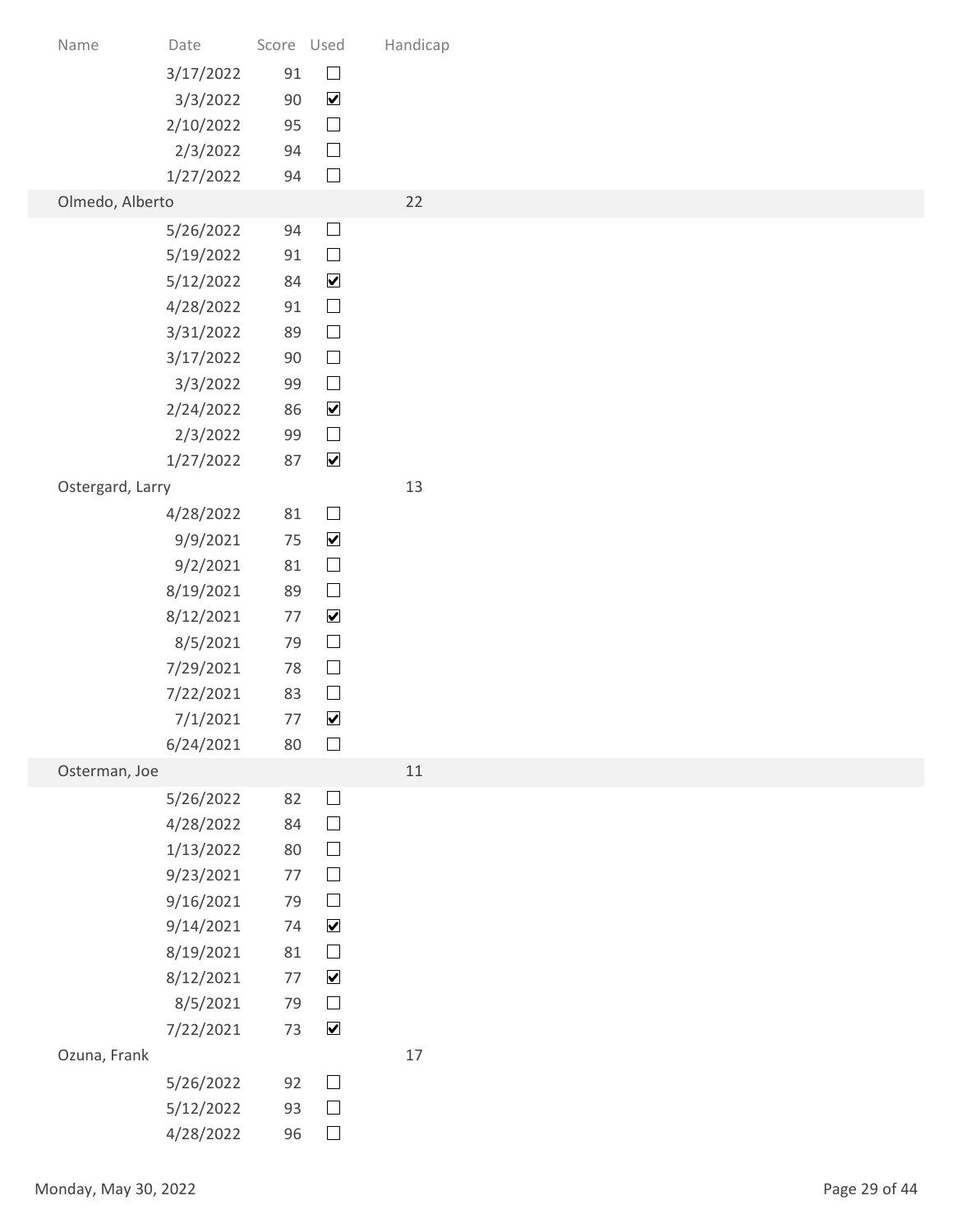| Date<br>Name<br>4/14/2022<br>3/31/2022<br>3/17/2022<br>3/3/2022 | Score Used<br>88<br>76 |                                              |          |               |
|-----------------------------------------------------------------|------------------------|----------------------------------------------|----------|---------------|
|                                                                 |                        |                                              |          |               |
|                                                                 |                        |                                              |          |               |
|                                                                 |                        |                                              |          |               |
|                                                                 |                        |                                              |          |               |
|                                                                 |                        |                                              |          |               |
|                                                                 |                        |                                              |          |               |
|                                                                 |                        |                                              | Handicap |               |
|                                                                 |                        | $\hfill \square$<br>$\blacktriangledown$     |          |               |
|                                                                 | 84                     | $\hfill \square$                             |          |               |
|                                                                 | 81                     | $\blacktriangledown$                         |          |               |
| 2/24/2022                                                       | 84                     | $\hfill \square$                             |          |               |
| 2/10/2022                                                       | 82                     | $\blacktriangledown$                         |          |               |
| 2/3/2022                                                        | 85                     | $\Box$                                       |          |               |
| Ozuna, Vincent                                                  |                        |                                              | 21       |               |
| 2/3/2022                                                        | 84                     | $\blacktriangledown$<br>$\Box$               |          |               |
| 6/10/2021<br>12/24/2020                                         | 98<br>94               | $\hfill \square$                             |          |               |
| 10/29/2020                                                      | 87                     | $\blacktriangledown$                         |          |               |
| 9/24/2020                                                       | 96                     | $\Box$                                       |          |               |
| 9/17/2020                                                       | 99                     | $\hfill \square$                             |          |               |
| 9/10/2020                                                       | 101                    | $\hfill \square$                             |          |               |
| 8/27/2020                                                       | 97                     | $\Box$                                       |          |               |
| Palacio, Ed                                                     |                        |                                              | 23       |               |
| 5/26/2022                                                       | $90\,$<br>$90\,$       | $\hfill \square$<br>$\hfill \square$         |          |               |
| 5/19/2022<br>5/12/2022                                          | 94                     | $\hfill \square$                             |          |               |
| 4/28/2022                                                       | 92                     | $\Box$                                       |          |               |
| 3/31/2022                                                       | 84                     | $\blacktriangledown$                         |          |               |
| 3/17/2022                                                       | 88                     | $\hfill \square$                             |          |               |
| 2/10/2022                                                       | 90                     | $\hfill \square$                             |          |               |
| 2/3/2022                                                        | 97                     | $\Box$                                       |          |               |
| 1/27/2022                                                       | 88                     | $\blacktriangledown$<br>$\blacktriangledown$ |          |               |
| 1/20/2022<br>Pappa, Mike                                        | 86                     |                                              | 15       |               |
| 4/28/2022                                                       | 79                     | $\blacktriangledown$                         |          |               |
| 4/21/2022                                                       | 99                     | $\hfill \square$                             |          |               |
| 3/31/2022                                                       | 89                     | $\hfill \square$                             |          |               |
| 3/17/2022                                                       | 83                     | $\hfill \square$                             |          |               |
| 3/3/2022                                                        | 78                     | $\blacktriangledown$                         |          |               |
| 2/10/2022                                                       | 80                     | $\Box$                                       |          |               |
| 2/3/2022                                                        | 81                     | $\hfill \square$<br>$\hfill \square$         |          |               |
| 1/6/2022<br>12/16/2021                                          | 82<br>80               | $\blacktriangledown$                         |          |               |
| 12/2/2021                                                       | 85                     | $\Box$                                       |          |               |
| Pasley, Rich                                                    |                        |                                              | $20\,$   |               |
| 5/26/2022                                                       | 97                     | $\Box$                                       |          |               |
| 5/19/2022                                                       | 88                     | $\Box$                                       |          |               |
| 5/12/2022                                                       | 92                     | $\hfill \square$                             |          |               |
| Monday, May 30, 2022                                            |                        |                                              |          | Page 30 of 44 |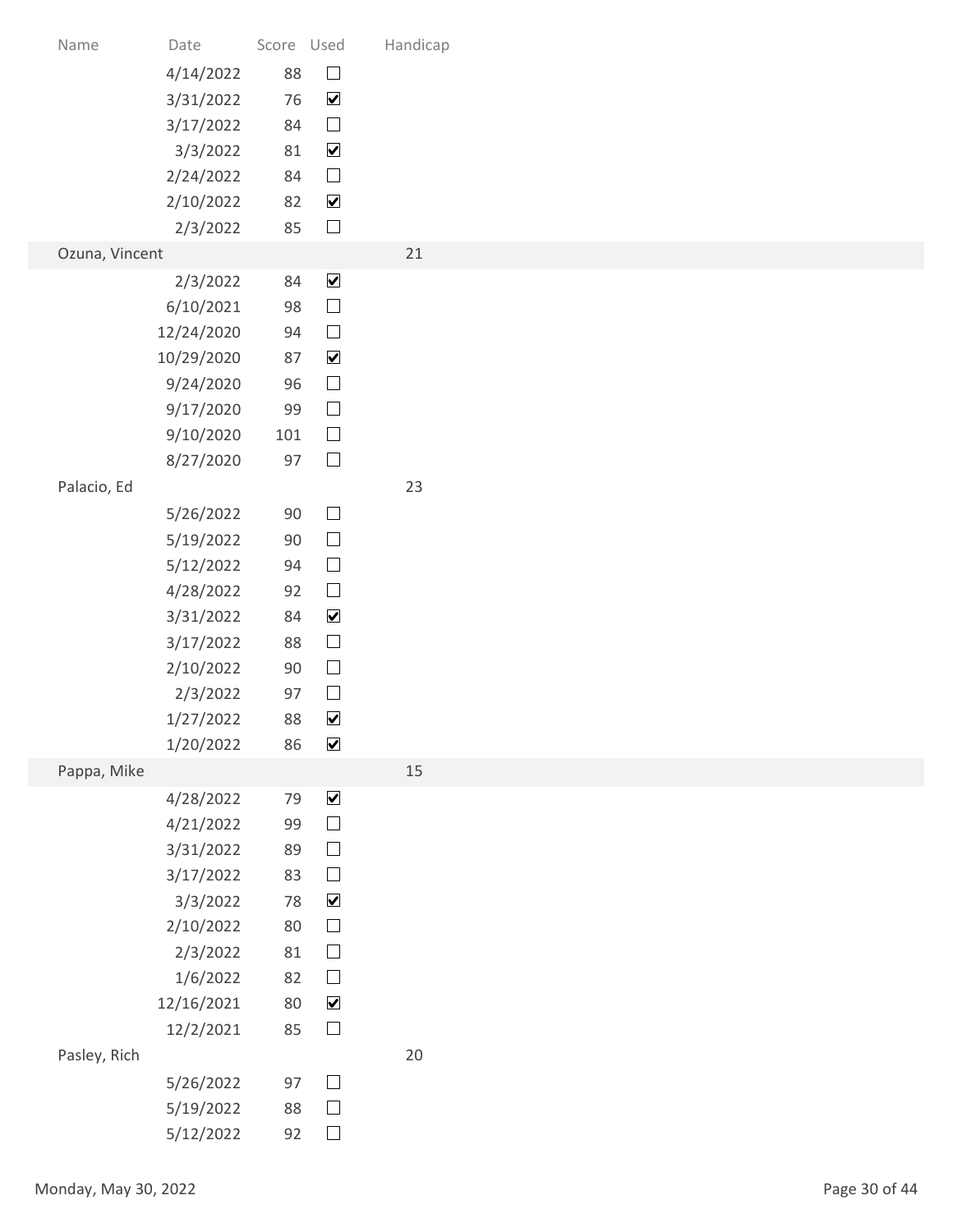| Name                 | Date                   | Score Used |                                              | Handicap |               |
|----------------------|------------------------|------------|----------------------------------------------|----------|---------------|
|                      | 5/10/2022              | 85         | $\hfill \square$                             |          |               |
|                      | 4/12/2022              | 83         | $\blacktriangledown$                         |          |               |
|                      | 4/7/2022<br>3/31/2022  | 84<br>83   | $\blacktriangledown$<br>$\blacktriangledown$ |          |               |
|                      | 3/22/2022              | 89         | $\hfill \square$                             |          |               |
|                      | 3/17/2022              | 86         | $\Box$                                       |          |               |
|                      | 3/3/2022               | $90\,$     | $\Box$                                       |          |               |
| Paul, Jack           |                        |            |                                              | 19       |               |
|                      | 5/26/2022<br>5/19/2022 | 90<br>95   | $\Box$<br>$\Box$                             |          |               |
|                      | 5/12/2022              | 87         | $\hfill \square$                             |          |               |
|                      | 5/10/2022              | 86         | $\Box$                                       |          |               |
|                      | 4/12/2022              | 94         | $\hfill \square$                             |          |               |
|                      | 3/31/2022              | 83         | $\blacktriangledown$                         |          |               |
|                      | 3/22/2022              | 83         | $\blacktriangledown$<br>$\hfill \square$     |          |               |
|                      | 3/17/2022<br>3/3/2022  | 85<br>80   | $\blacktriangledown$                         |          |               |
|                      | 2/10/2022              | $90\,$     | $\hfill \square$                             |          |               |
| Paulsen, Chris       |                        |            |                                              | 22       |               |
|                      | 2/10/2022              | 93         | $\hfill \square$                             |          |               |
|                      | 12/16/2021             | 95         | $\hfill \square$                             |          |               |
|                      | 9/24/2020              | $90\,$     | $\Box$                                       |          |               |
|                      | 8/20/2020              | 86         | $\blacktriangledown$                         |          |               |
|                      | 8/13/2020<br>7/30/2020 | 88<br>85   | $\blacktriangledown$<br>$\blacktriangledown$ |          |               |
|                      | 2/13/2020              | 93         | $\Box$                                       |          |               |
|                      | 2/6/2020               | 91         | $\Box$                                       |          |               |
|                      | 1/30/2020              | 94         | $\hfill \square$                             |          |               |
|                      | 1/23/2020              | 92         | $\Box$                                       |          |               |
| Perea, Joaquin       |                        |            |                                              | 30       |               |
|                      | 5/26/2022<br>5/19/2022 | 95<br>100  | $\blacktriangledown$<br>$\hfill \square$     |          |               |
|                      | 5/12/2022              | 102        | $\hfill \square$                             |          |               |
|                      | 5/5/2022               | 97         | $\hfill \square$                             |          |               |
|                      | 4/21/2022              | 99         | $\hfill \square$                             |          |               |
|                      | 3/31/2022              | 97         | $\Box$                                       |          |               |
| Pesavento, Gerry     |                        |            |                                              | 5        |               |
|                      | 5/26/2022              | 69         | $\Box$                                       |          |               |
|                      | 5/12/2022<br>5/10/2022 | 74<br>$72$ | $\Box$<br>$\Box$                             |          |               |
|                      | 4/14/2022              | 69         | $\Box$                                       |          |               |
|                      | 4/12/2022              | 66         | $\blacktriangledown$                         |          |               |
|                      |                        |            |                                              |          |               |
| Monday, May 30, 2022 |                        |            |                                              |          | Page 31 of 44 |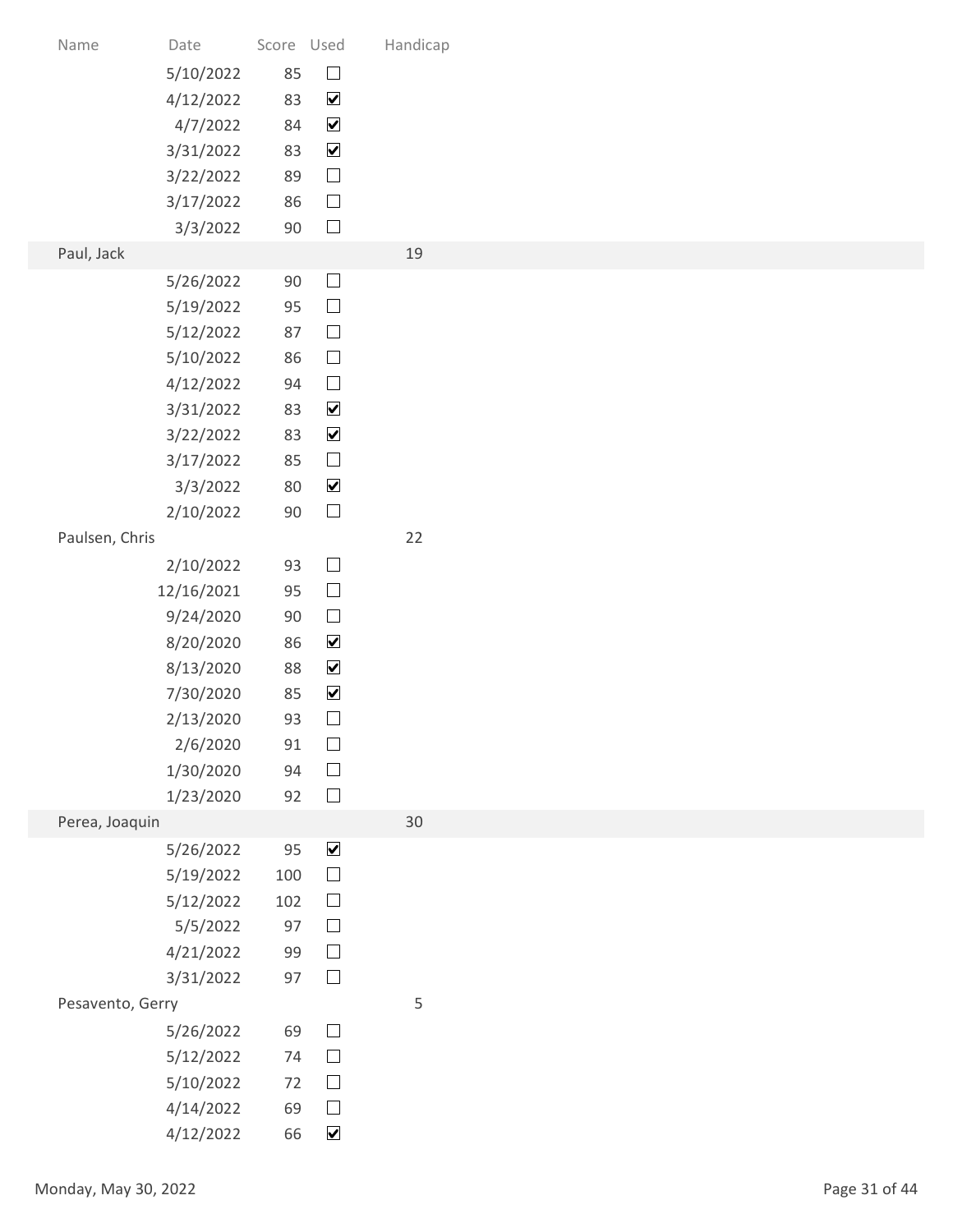|               |                       |                                                                                                                                                                                                                                                                                                                                             | $\hfill \square$     |                                                                                                                                                                                                                                                                                                                                                                                                                                                                                                                                                                                                                                                       |                          |
|---------------|-----------------------|---------------------------------------------------------------------------------------------------------------------------------------------------------------------------------------------------------------------------------------------------------------------------------------------------------------------------------------------|----------------------|-------------------------------------------------------------------------------------------------------------------------------------------------------------------------------------------------------------------------------------------------------------------------------------------------------------------------------------------------------------------------------------------------------------------------------------------------------------------------------------------------------------------------------------------------------------------------------------------------------------------------------------------------------|--------------------------|
|               | 3/17/2022             |                                                                                                                                                                                                                                                                                                                                             | $\hfill \square$     |                                                                                                                                                                                                                                                                                                                                                                                                                                                                                                                                                                                                                                                       |                          |
|               | 3/3/2022              |                                                                                                                                                                                                                                                                                                                                             | $\blacktriangledown$ |                                                                                                                                                                                                                                                                                                                                                                                                                                                                                                                                                                                                                                                       |                          |
|               |                       |                                                                                                                                                                                                                                                                                                                                             |                      |                                                                                                                                                                                                                                                                                                                                                                                                                                                                                                                                                                                                                                                       |                          |
|               |                       |                                                                                                                                                                                                                                                                                                                                             |                      |                                                                                                                                                                                                                                                                                                                                                                                                                                                                                                                                                                                                                                                       |                          |
|               | 5/19/2022             |                                                                                                                                                                                                                                                                                                                                             | $\hfill \square$     |                                                                                                                                                                                                                                                                                                                                                                                                                                                                                                                                                                                                                                                       |                          |
|               | 4/28/2022             |                                                                                                                                                                                                                                                                                                                                             | $\Box$               |                                                                                                                                                                                                                                                                                                                                                                                                                                                                                                                                                                                                                                                       |                          |
|               | 3/31/2022             |                                                                                                                                                                                                                                                                                                                                             | $\Box$               |                                                                                                                                                                                                                                                                                                                                                                                                                                                                                                                                                                                                                                                       |                          |
|               | 3/17/2022             |                                                                                                                                                                                                                                                                                                                                             |                      |                                                                                                                                                                                                                                                                                                                                                                                                                                                                                                                                                                                                                                                       |                          |
|               |                       |                                                                                                                                                                                                                                                                                                                                             |                      |                                                                                                                                                                                                                                                                                                                                                                                                                                                                                                                                                                                                                                                       |                          |
|               |                       |                                                                                                                                                                                                                                                                                                                                             |                      |                                                                                                                                                                                                                                                                                                                                                                                                                                                                                                                                                                                                                                                       |                          |
|               | 1/27/2022             |                                                                                                                                                                                                                                                                                                                                             | $\blacktriangledown$ |                                                                                                                                                                                                                                                                                                                                                                                                                                                                                                                                                                                                                                                       |                          |
|               | 1/20/2022             |                                                                                                                                                                                                                                                                                                                                             | $\hfill \square$     |                                                                                                                                                                                                                                                                                                                                                                                                                                                                                                                                                                                                                                                       |                          |
| Refsland, Lee |                       |                                                                                                                                                                                                                                                                                                                                             |                      | 17                                                                                                                                                                                                                                                                                                                                                                                                                                                                                                                                                                                                                                                    |                          |
|               |                       |                                                                                                                                                                                                                                                                                                                                             |                      |                                                                                                                                                                                                                                                                                                                                                                                                                                                                                                                                                                                                                                                       |                          |
|               |                       |                                                                                                                                                                                                                                                                                                                                             |                      |                                                                                                                                                                                                                                                                                                                                                                                                                                                                                                                                                                                                                                                       |                          |
|               |                       |                                                                                                                                                                                                                                                                                                                                             | $\blacktriangledown$ |                                                                                                                                                                                                                                                                                                                                                                                                                                                                                                                                                                                                                                                       |                          |
|               | 9/16/2021             |                                                                                                                                                                                                                                                                                                                                             | $\Box$               |                                                                                                                                                                                                                                                                                                                                                                                                                                                                                                                                                                                                                                                       |                          |
|               | 9/2/2021              |                                                                                                                                                                                                                                                                                                                                             | $\hfill \square$     |                                                                                                                                                                                                                                                                                                                                                                                                                                                                                                                                                                                                                                                       |                          |
|               | 8/5/2021              |                                                                                                                                                                                                                                                                                                                                             |                      |                                                                                                                                                                                                                                                                                                                                                                                                                                                                                                                                                                                                                                                       |                          |
|               |                       |                                                                                                                                                                                                                                                                                                                                             |                      |                                                                                                                                                                                                                                                                                                                                                                                                                                                                                                                                                                                                                                                       |                          |
|               |                       |                                                                                                                                                                                                                                                                                                                                             |                      |                                                                                                                                                                                                                                                                                                                                                                                                                                                                                                                                                                                                                                                       |                          |
| Reid, Tim     |                       |                                                                                                                                                                                                                                                                                                                                             |                      | $\overline{7}$                                                                                                                                                                                                                                                                                                                                                                                                                                                                                                                                                                                                                                        |                          |
|               | 5/26/2022             |                                                                                                                                                                                                                                                                                                                                             | $\hfill \square$     |                                                                                                                                                                                                                                                                                                                                                                                                                                                                                                                                                                                                                                                       |                          |
|               | 5/19/2022             |                                                                                                                                                                                                                                                                                                                                             | $\Box$               |                                                                                                                                                                                                                                                                                                                                                                                                                                                                                                                                                                                                                                                       |                          |
|               |                       |                                                                                                                                                                                                                                                                                                                                             |                      |                                                                                                                                                                                                                                                                                                                                                                                                                                                                                                                                                                                                                                                       |                          |
|               |                       |                                                                                                                                                                                                                                                                                                                                             |                      |                                                                                                                                                                                                                                                                                                                                                                                                                                                                                                                                                                                                                                                       |                          |
|               |                       |                                                                                                                                                                                                                                                                                                                                             | $\hfill \square$     |                                                                                                                                                                                                                                                                                                                                                                                                                                                                                                                                                                                                                                                       |                          |
|               | 3/31/2022             |                                                                                                                                                                                                                                                                                                                                             | $\blacktriangledown$ |                                                                                                                                                                                                                                                                                                                                                                                                                                                                                                                                                                                                                                                       |                          |
|               | 3/17/2022             |                                                                                                                                                                                                                                                                                                                                             | $\hfill \square$     |                                                                                                                                                                                                                                                                                                                                                                                                                                                                                                                                                                                                                                                       |                          |
|               | 3/3/2022              |                                                                                                                                                                                                                                                                                                                                             |                      |                                                                                                                                                                                                                                                                                                                                                                                                                                                                                                                                                                                                                                                       |                          |
|               |                       |                                                                                                                                                                                                                                                                                                                                             |                      |                                                                                                                                                                                                                                                                                                                                                                                                                                                                                                                                                                                                                                                       |                          |
|               |                       |                                                                                                                                                                                                                                                                                                                                             |                      |                                                                                                                                                                                                                                                                                                                                                                                                                                                                                                                                                                                                                                                       |                          |
|               |                       |                                                                                                                                                                                                                                                                                                                                             |                      |                                                                                                                                                                                                                                                                                                                                                                                                                                                                                                                                                                                                                                                       |                          |
|               |                       |                                                                                                                                                                                                                                                                                                                                             | $\Box$               |                                                                                                                                                                                                                                                                                                                                                                                                                                                                                                                                                                                                                                                       |                          |
|               |                       |                                                                                                                                                                                                                                                                                                                                             |                      |                                                                                                                                                                                                                                                                                                                                                                                                                                                                                                                                                                                                                                                       |                          |
|               |                       |                                                                                                                                                                                                                                                                                                                                             |                      |                                                                                                                                                                                                                                                                                                                                                                                                                                                                                                                                                                                                                                                       | Page 32 of 44            |
|               |                       |                                                                                                                                                                                                                                                                                                                                             |                      |                                                                                                                                                                                                                                                                                                                                                                                                                                                                                                                                                                                                                                                       |                          |
|               | Name<br>Reyes, Arturo | Date<br>3/31/2022<br>3/22/2022<br>2/24/2022<br>Porter, Michael<br>5/26/2022<br>3/3/2022<br>2/24/2022<br>2/10/2022<br>4/28/2022<br>4/21/2022<br>9/30/2021<br>9/23/2021<br>7/22/2021<br>7/15/2021<br>7/8/2021<br>5/12/2022<br>4/28/2022<br>4/21/2022<br>4/14/2022<br>2/10/2022<br>2/3/2022<br>1/27/2022<br>11/11/2021<br>Monday, May 30, 2022 |                      | Score Used<br>$\blacktriangledown$<br>69<br>70<br>71<br>69<br>$\Box$<br>$70\,$<br>$\Box$<br>82<br>83<br>80<br>80<br>$\Box$<br>82<br>$\blacktriangledown$<br>78<br>$\blacktriangledown$<br>75<br>$\hfill \square$<br>85<br>76<br>86<br>$\blacktriangledown$<br>82<br>$\hfill \square$<br>98<br>$\blacktriangledown$<br>80<br>82<br>90<br>85<br>$\hfill \square$<br>97<br>$\Box$<br>83<br>$\hfill \square$<br>$90\,$<br>$\Box$<br>86<br>79<br>76<br>$\blacktriangledown$<br>73<br>$\hfill \square$<br>79<br>$\blacktriangledown$<br>68<br>80<br>70<br>75<br>$\hfill \square$<br>78<br>$\Box$<br>81<br>$\blacktriangledown$<br>85<br>$\Box$<br>89<br>102 | Handicap<br>13<br>$21\,$ |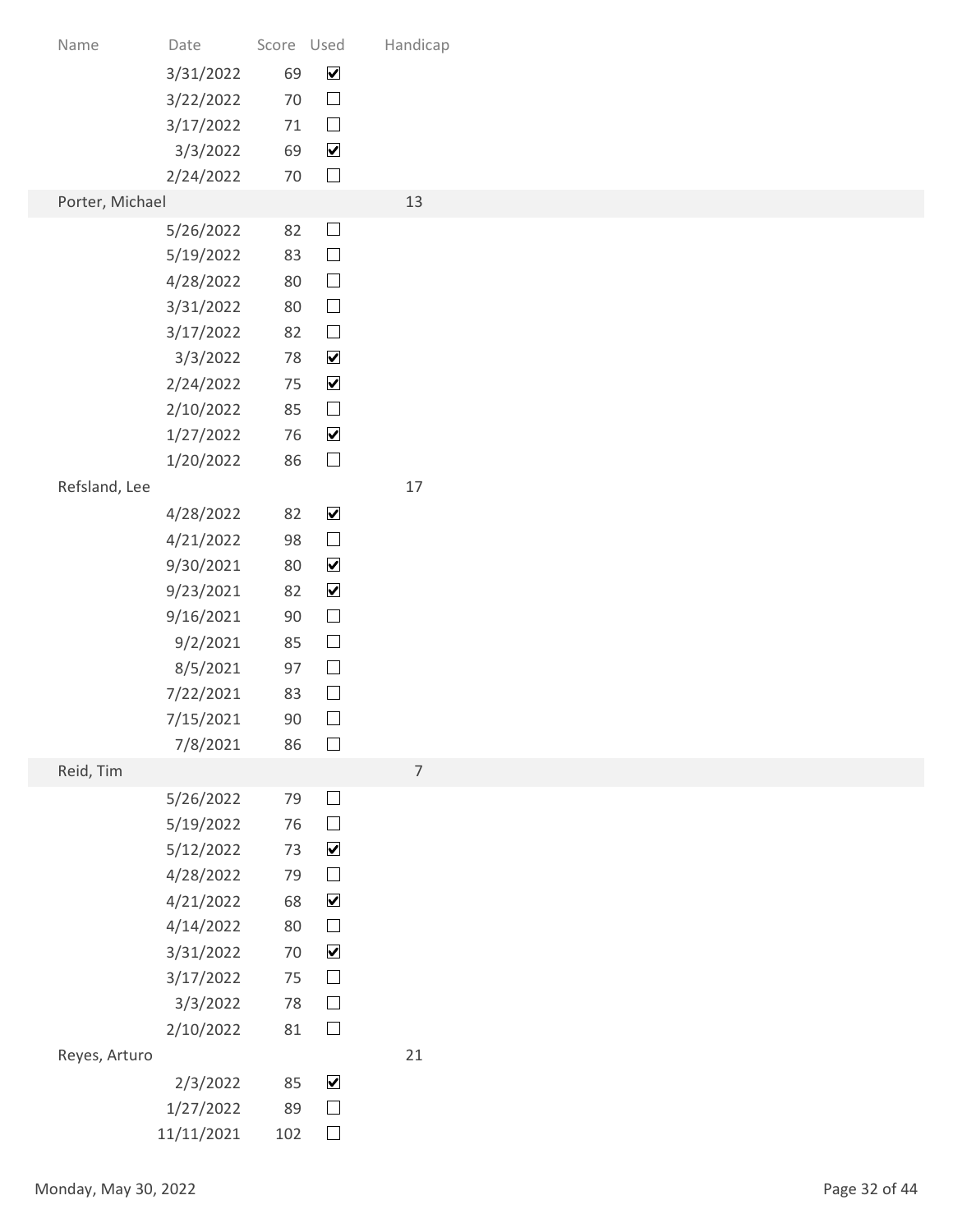| Name                 | Date                    | Score Used   |                                          | Handicap |               |
|----------------------|-------------------------|--------------|------------------------------------------|----------|---------------|
| Rietzke, Karl        | 10/21/2021              | 86           | $\hfill \square$                         | 30       |               |
|                      | 5/26/2022               | 94           | $\blacktriangledown$                     |          |               |
|                      | 3/3/2022                | 101          | $\Box$                                   |          |               |
|                      | 2/10/2022               | 102          | $\hfill \square$                         |          |               |
|                      | 1/13/2022               | 100          | $\Box$                                   |          |               |
|                      | 1/6/2022                | 106          | $\hfill \square$                         |          |               |
|                      | 12/2/2021<br>11/11/2021 | 95<br>102    | $\blacktriangledown$<br>$\Box$           |          |               |
|                      | 10/28/2021              | 103          | $\hfill \square$                         |          |               |
|                      | 8/12/2021               | 95           | $\blacktriangledown$                     |          |               |
|                      | 8/5/2021                | 100          | $\Box$                                   |          |               |
| Roberts, Charlie     |                         |              |                                          | 24       |               |
|                      | 5/26/2022               | 92           | $\hfill \square$                         |          |               |
|                      | 4/28/2022               | 92           | $\hfill \square$                         |          |               |
|                      | 4/21/2022               | 98           | $\hfill \square$                         |          |               |
|                      | 4/14/2022<br>4/12/2022  | $90\,$<br>95 | $\Box$<br>$\hfill \square$               |          |               |
|                      | 3/31/2022               | 85           | $\blacktriangledown$                     |          |               |
|                      | 3/3/2022                | $90\,$       | $\blacktriangledown$                     |          |               |
|                      | 2/10/2022               | 87           | $\blacktriangledown$                     |          |               |
|                      | 2/3/2022                | 107          | $\Box$                                   |          |               |
|                      | 1/27/2022               | $91\,$       | $\Box$                                   |          |               |
| Roberts, Chuck       |                         |              |                                          | 25       |               |
|                      | 4/7/2022                | 100          | $\Box$                                   |          |               |
|                      | 3/22/2022<br>2/8/2022   | 90<br>99     | $\blacktriangledown$<br>$\hfill \square$ |          |               |
|                      | 2/3/2022                | 99           | $\hfill \square$                         |          |               |
|                      | 1/11/2022               | 93           | $\hfill \square$                         |          |               |
|                      | 12/16/2021              | 101          | $\hfill \square$                         |          |               |
|                      | 11/11/2021              | 86           | $\blacktriangledown$                     |          |               |
|                      | 8/10/2021               | 92           | $\blacktriangledown$                     |          |               |
|                      | 7/13/2021               | 101          | $\hfill \square$                         |          |               |
| Robles, Lou          | 6/8/2021                | 94           | $\Box$                                   | 18       |               |
|                      |                         | 84           | $\hfill \square$                         |          |               |
|                      | 5/19/2022<br>3/31/2022  | 80           | $\blacktriangledown$                     |          |               |
|                      | 3/17/2022               | 84           | $\Box$                                   |          |               |
|                      | 3/3/2022                | 85           | $\Box$                                   |          |               |
|                      | 2/10/2022               | 84           | $\blacktriangledown$                     |          |               |
|                      | 1/20/2022               | 86           | $\hfill \square$                         |          |               |
|                      | 1/13/2022               | 89           | $\Box$                                   |          |               |
| Monday, May 30, 2022 |                         |              |                                          |          | Page 33 of 44 |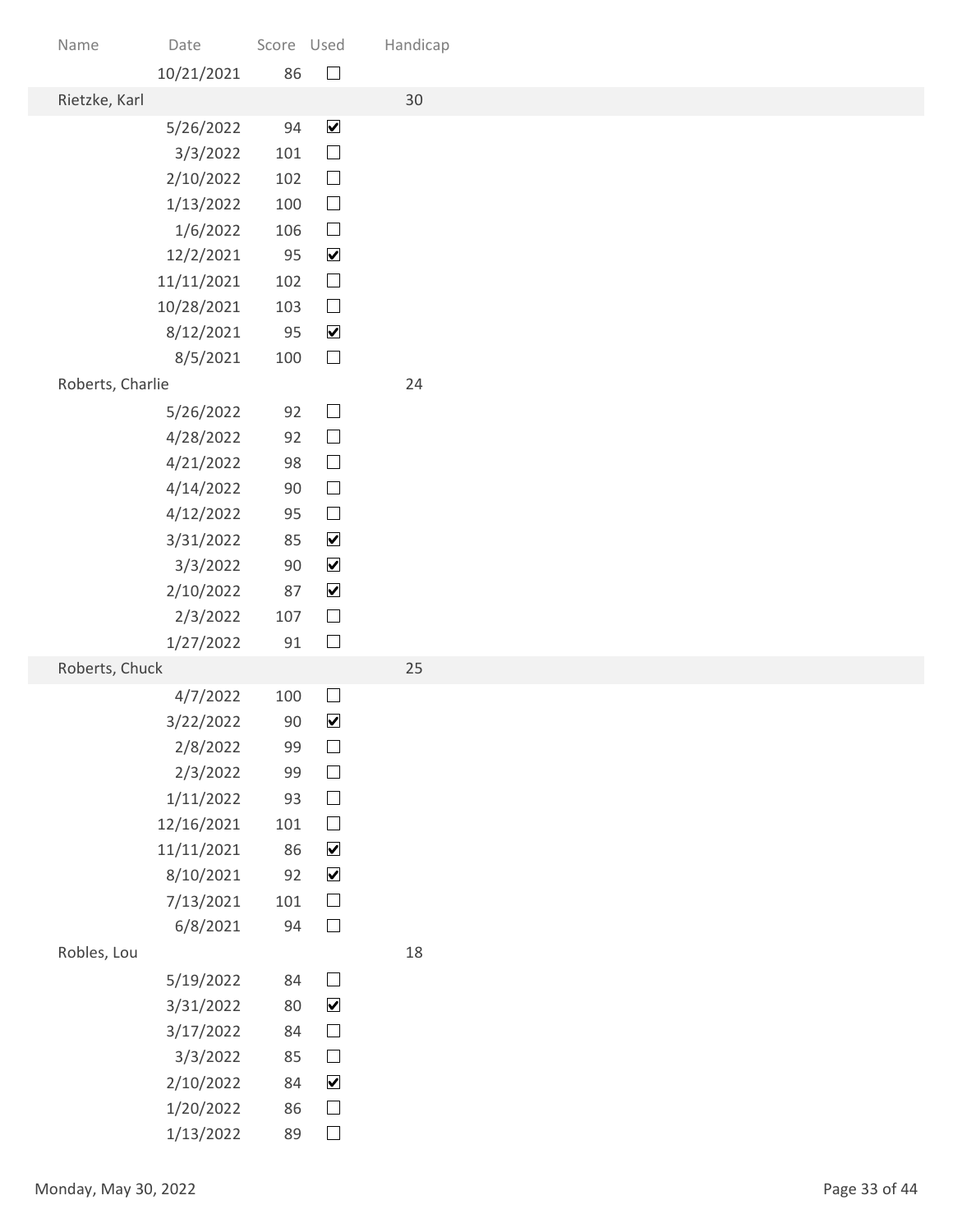| Date<br>Name<br>1/6/2022<br>12/2/2021<br>11/18/2021<br>Rogers, Joe<br>5/12/2022<br>4/28/2022<br>4/21/2022<br>4/14/2022<br>3/31/2022<br>3/17/2022<br>3/3/2022<br>2/24/2022 |                      | Score Used<br>89<br>88<br>80<br>87<br>99<br>89                                           | $\hfill \square$<br>$\Box$<br>$\overline{\mathbf{v}}$<br>$\Box$ | Handicap<br>22                                                         |               |
|---------------------------------------------------------------------------------------------------------------------------------------------------------------------------|----------------------|------------------------------------------------------------------------------------------|-----------------------------------------------------------------|------------------------------------------------------------------------|---------------|
|                                                                                                                                                                           |                      |                                                                                          |                                                                 |                                                                        |               |
|                                                                                                                                                                           |                      |                                                                                          |                                                                 |                                                                        |               |
|                                                                                                                                                                           |                      |                                                                                          |                                                                 |                                                                        |               |
|                                                                                                                                                                           |                      |                                                                                          |                                                                 |                                                                        |               |
|                                                                                                                                                                           |                      |                                                                                          |                                                                 |                                                                        |               |
|                                                                                                                                                                           |                      |                                                                                          |                                                                 |                                                                        |               |
|                                                                                                                                                                           |                      |                                                                                          |                                                                 |                                                                        |               |
|                                                                                                                                                                           |                      |                                                                                          |                                                                 |                                                                        |               |
|                                                                                                                                                                           |                      |                                                                                          |                                                                 |                                                                        |               |
|                                                                                                                                                                           |                      |                                                                                          | $\hfill \square$                                                |                                                                        |               |
|                                                                                                                                                                           |                      |                                                                                          | $\hfill \square$                                                |                                                                        |               |
|                                                                                                                                                                           |                      | 89                                                                                       | $\hfill \square$                                                |                                                                        |               |
|                                                                                                                                                                           |                      | 89<br>87                                                                                 | $\Box$<br>$\blacktriangledown$                                  |                                                                        |               |
|                                                                                                                                                                           |                      | 87                                                                                       | $\blacktriangledown$                                            |                                                                        |               |
|                                                                                                                                                                           |                      | 97                                                                                       | $\Box$                                                          |                                                                        |               |
| 2/10/2022                                                                                                                                                                 |                      | 85                                                                                       | $\blacktriangledown$                                            |                                                                        |               |
| 2/3/2022                                                                                                                                                                  |                      | 101                                                                                      | $\hfill \square$                                                |                                                                        |               |
| Rogers, John                                                                                                                                                              |                      |                                                                                          |                                                                 | 13                                                                     |               |
| 2/3/2022                                                                                                                                                                  |                      | 83                                                                                       | $\hfill \square$                                                |                                                                        |               |
| 1/20/2022<br>8/13/2019                                                                                                                                                    |                      | 77<br>88                                                                                 | $\blacktriangledown$<br>$\hfill \square$                        |                                                                        |               |
| 8/8/2019                                                                                                                                                                  |                      | 85                                                                                       | $\hfill \square$                                                |                                                                        |               |
| 8/1/2019                                                                                                                                                                  |                      | 86                                                                                       | $\hfill \square$                                                |                                                                        |               |
| 7/25/2019                                                                                                                                                                 |                      | 80                                                                                       | $\hfill \square$                                                |                                                                        |               |
| 6/27/2019                                                                                                                                                                 |                      | 77                                                                                       | $\blacktriangledown$                                            |                                                                        |               |
| 6/20/2019                                                                                                                                                                 |                      | 87                                                                                       | $\hfill \square$                                                |                                                                        |               |
| 5/30/2019<br>4/25/2019                                                                                                                                                    |                      | 83<br>77                                                                                 | $\hfill \square$<br>$\blacktriangledown$                        |                                                                        |               |
| Roque, Gil                                                                                                                                                                |                      |                                                                                          |                                                                 | 20                                                                     |               |
| 5/26/2022                                                                                                                                                                 |                      | 86                                                                                       | $\Box$                                                          |                                                                        |               |
| 5/19/2022                                                                                                                                                                 |                      | 86                                                                                       | $\blacktriangledown$                                            |                                                                        |               |
| 5/12/2022                                                                                                                                                                 |                      | 91                                                                                       | $\hfill \square$                                                |                                                                        |               |
| 5/10/2022                                                                                                                                                                 |                      | 89                                                                                       | $\hfill \square$                                                |                                                                        |               |
| 4/28/2022                                                                                                                                                                 |                      | 91<br>87                                                                                 | $\hfill \square$<br>$\hfill \square$                            |                                                                        |               |
| 4/14/2022<br>3/31/2022                                                                                                                                                    |                      | $90\,$                                                                                   | $\hfill \square$                                                |                                                                        |               |
| 3/3/2022                                                                                                                                                                  |                      | 95                                                                                       | $\hfill \square$                                                |                                                                        |               |
|                                                                                                                                                                           |                      | 82                                                                                       | $\blacktriangledown$                                            |                                                                        |               |
|                                                                                                                                                                           |                      | 85                                                                                       | $\blacktriangledown$                                            |                                                                        |               |
| Rubio, John                                                                                                                                                               |                      |                                                                                          |                                                                 | 19                                                                     |               |
|                                                                                                                                                                           |                      | 103                                                                                      |                                                                 |                                                                        |               |
|                                                                                                                                                                           |                      |                                                                                          |                                                                 |                                                                        |               |
|                                                                                                                                                                           |                      |                                                                                          |                                                                 |                                                                        |               |
|                                                                                                                                                                           |                      |                                                                                          |                                                                 |                                                                        |               |
|                                                                                                                                                                           |                      |                                                                                          |                                                                 |                                                                        |               |
|                                                                                                                                                                           |                      |                                                                                          |                                                                 |                                                                        | Page 34 of 44 |
|                                                                                                                                                                           | Monday, May 30, 2022 | 2/24/2022<br>2/10/2022<br>10/21/2021<br>9/30/2021<br>9/23/2021<br>9/16/2021<br>8/19/2021 | 92<br>92<br>91<br>85                                            | $\hfill \square$<br>$\Box$<br>$\Box$<br>$\Box$<br>$\blacktriangledown$ |               |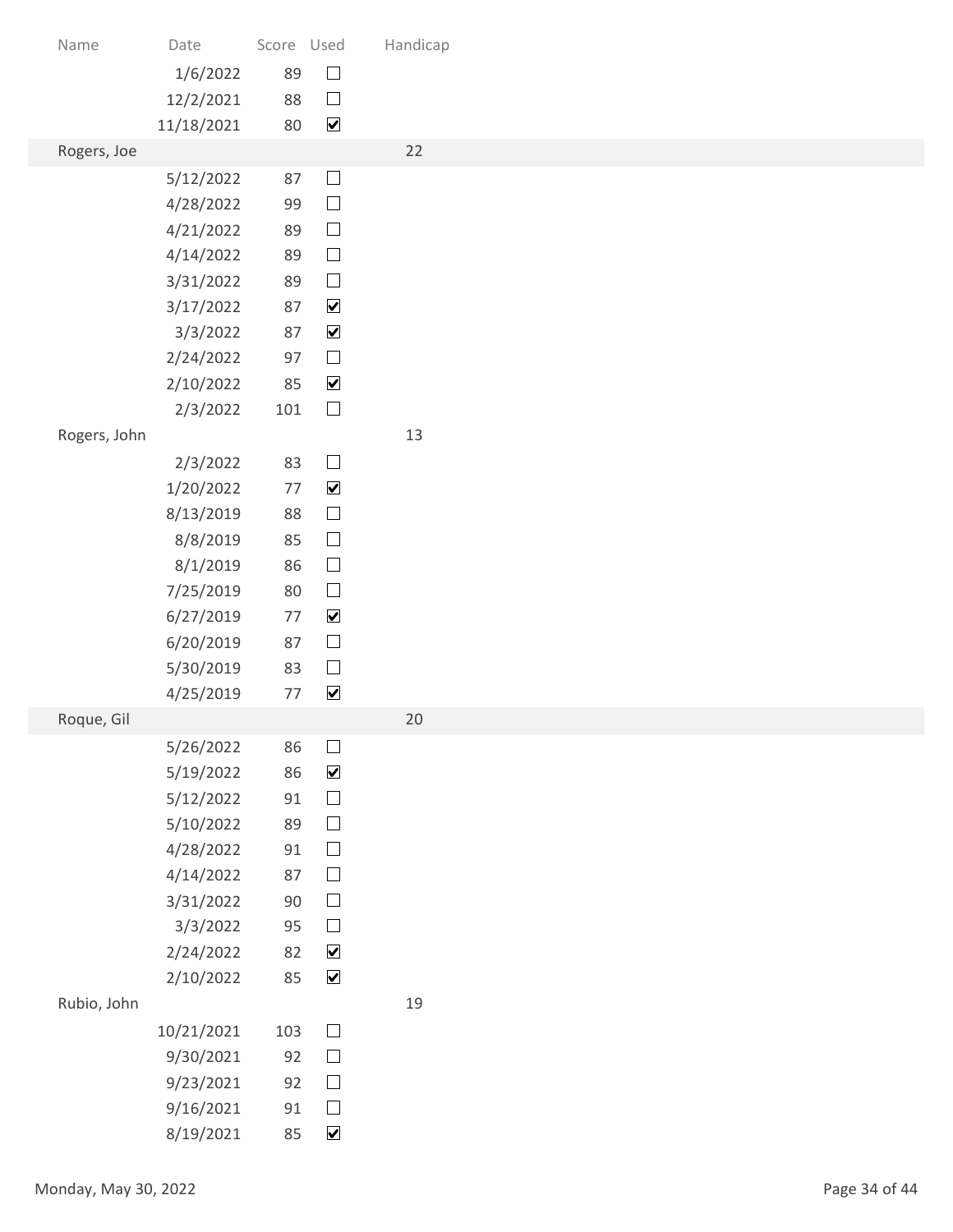| Name                 | Date                     | Score Used   |                                          | Handicap |
|----------------------|--------------------------|--------------|------------------------------------------|----------|
|                      | 7/13/2021                | $90\,$       | $\hfill \square$                         |          |
|                      | 7/1/2021<br>6/10/2021    | 87<br>80     | $\Box$<br>$\blacktriangledown$           |          |
|                      | 6/3/2021                 | 86           | $\hfill \square$                         |          |
| Samuel, Dodd         | 5/27/2021                | 84           | $\blacktriangledown$                     | 12       |
|                      | 5/26/2022                | 81           | $\Box$                                   |          |
|                      | 5/19/2022                | 86           | $\hfill \square$                         |          |
|                      | 5/12/2022<br>3/17/2022   | 81<br>81     | $\Box$<br>$\Box$                         |          |
|                      | 2/24/2022                | 75           | $\blacktriangledown$                     |          |
|                      | 12/2/2021                | 74           | $\blacktriangledown$                     |          |
|                      | 11/18/2021<br>11/11/2021 | 83<br>80     | $\hfill \square$<br>$\hfill \square$     |          |
|                      | 11/4/2021                | 80           | $\hfill \square$                         |          |
|                      | 9/30/2021                | 79           | $\blacktriangledown$                     |          |
| Samuel, Dwight       | 5/26/2022                | 83           | $\hfill \square$                         | 13       |
|                      | 5/19/2022                | 88           | $\hfill \square$                         |          |
|                      | 5/12/2022<br>4/14/2022   | 78<br>88     | $\blacktriangledown$<br>$\hfill \square$ |          |
|                      | 3/31/2022                | 76           | $\blacktriangledown$                     |          |
|                      | 3/17/2022                | 84           | $\hfill \square$                         |          |
|                      | 3/3/2022<br>2/24/2022    | 79<br>79     | $\hfill \square$<br>$\hfill \square$     |          |
|                      | 2/3/2022                 | 83           | $\hfill \square$                         |          |
|                      | 1/27/2022                | 74           | $\blacktriangledown$                     |          |
| Sanders, Rob         | 4/28/2022                | 86           | $\hfill \square$                         | 21       |
|                      | 4/14/2022                | 88           | $\hfill \square$                         |          |
|                      | 3/31/2022<br>3/17/2022   | 93<br>86     | $\hfill \square$<br>$\blacktriangledown$ |          |
|                      | 3/3/2022                 | 82           | $\blacktriangledown$                     |          |
|                      | 2/24/2022                | 90           | $\hfill \square$                         |          |
|                      | 2/10/2022<br>2/3/2022    | 86<br>$91\,$ | $\blacktriangledown$<br>$\hfill \square$ |          |
|                      | 1/27/2022                | 96           | $\hfill \square$                         |          |
|                      | 1/20/2022                | 94           | $\Box$                                   |          |
| Schafer, Gary        | 2/3/2022                 | 109          | $\Box$                                   | 35       |
|                      | 1/20/2022                | 106          | $\Box$                                   |          |
|                      | 1/6/2022                 | 112          | $\Box$                                   |          |
| Monday, May 30, 2022 |                          |              |                                          |          |
|                      |                          |              |                                          |          |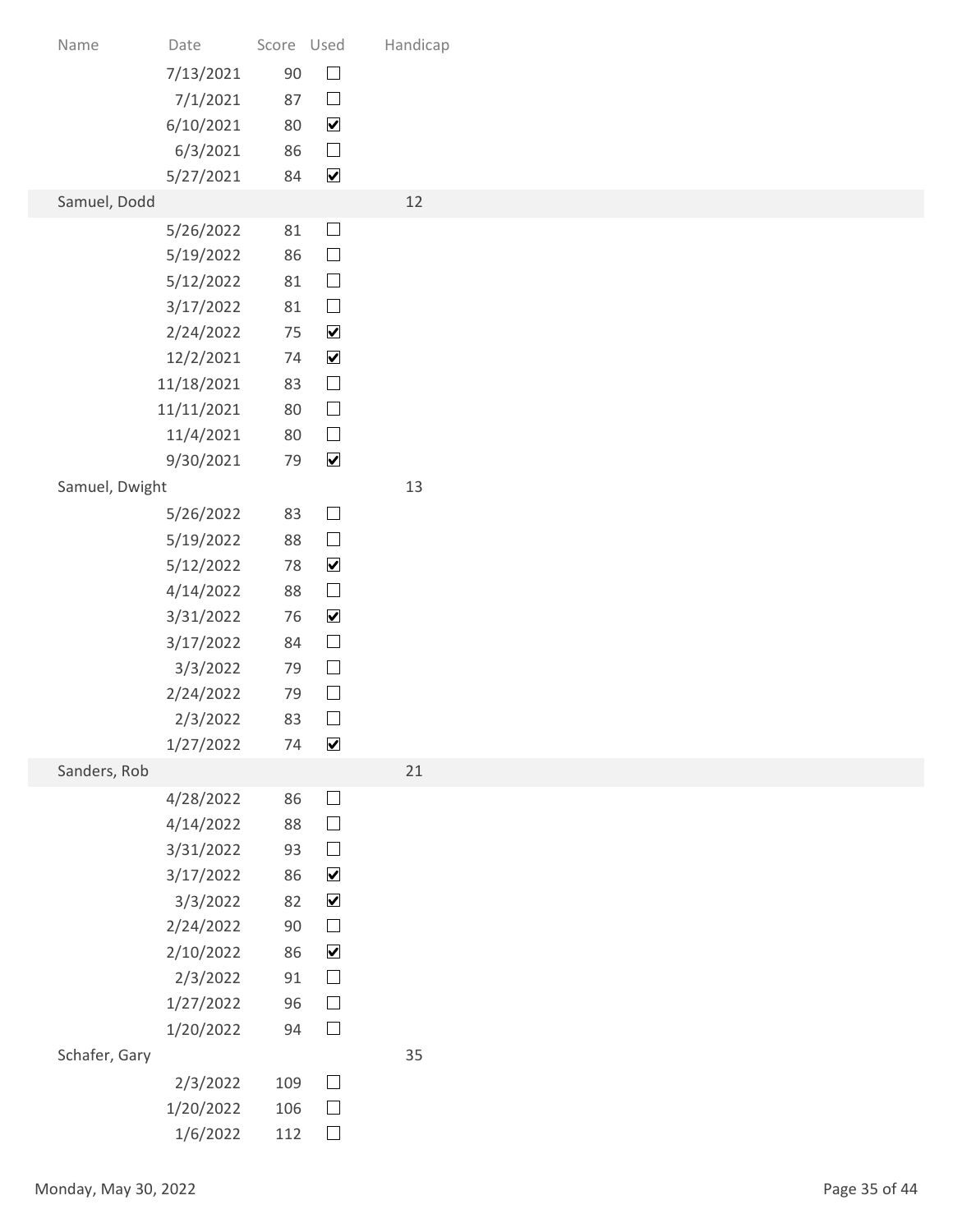| Name                 | Date                    | Score Used   |                                          | Handicap |               |
|----------------------|-------------------------|--------------|------------------------------------------|----------|---------------|
|                      | 12/16/2021              | 112          | $\Box$                                   |          |               |
|                      | 10/14/2021<br>8/20/2020 | 95<br>115    | $\blacktriangledown$<br>$\hfill \square$ |          |               |
|                      | 6/25/2020               | 113          | $\hfill \square$                         |          |               |
|                      | 6/11/2020               | 105          | $\hfill \square$                         |          |               |
|                      | 2/6/2020                | 96           | $\blacktriangledown$                     |          |               |
|                      | 1/30/2020               | 102          | $\blacktriangledown$                     |          |               |
| Schafer, Leroy       |                         |              |                                          | 23       |               |
|                      | 5/26/2022               | 90           | $\Box$                                   |          |               |
|                      | 5/19/2022               | 86           | $\blacktriangledown$                     |          |               |
|                      | 5/12/2022               | 94           | $\hfill \square$                         |          |               |
|                      | 4/28/2022               | 88           | $\Box$                                   |          |               |
|                      | 4/21/2022               | 89           | $\hfill \square$                         |          |               |
|                      | 3/31/2022               | 93           | $\hfill \square$<br>$\blacktriangledown$ |          |               |
|                      | 3/17/2022<br>3/3/2022   | 85<br>94     | $\hfill \square$                         |          |               |
|                      | 2/24/2022               | 89           | $\Box$                                   |          |               |
|                      | 2/10/2022               | 87           | $\blacktriangledown$                     |          |               |
| Schulte, Jim         |                         |              |                                          | 33       |               |
|                      | 5/19/2022               | 108          | $\hfill \square$                         |          |               |
|                      | 4/28/2022               | 108          | $\hfill \square$                         |          |               |
|                      | 3/31/2022               | 96           | $\blacktriangledown$                     |          |               |
|                      | 2/10/2022               | 94           | $\blacktriangledown$                     |          |               |
|                      | 2/3/2022                | 105          | $\Box$                                   |          |               |
|                      | 1/20/2022               | 98           | $\blacktriangledown$                     |          |               |
|                      | 12/9/2021               | 100          | $\Box$                                   |          |               |
|                      | 12/2/2021               | 101          | $\hfill \square$                         |          |               |
|                      | 11/18/2021              | 102          | $\hfill \square$                         |          |               |
|                      | 11/11/2021              | 104          | $\hfill \square$                         |          |               |
| Sheffield, Miles     |                         |              | $\hfill \square$                         | 11       |               |
|                      | 5/26/2022<br>5/19/2022  | 77<br>$75\,$ | $\blacktriangledown$                     |          |               |
|                      | 5/12/2022               | 74           | $\blacktriangledown$                     |          |               |
|                      | 5/10/2022               | 80           | $\hfill \square$                         |          |               |
|                      | 5/5/2022                | 79           | $\hfill \square$                         |          |               |
|                      | 4/28/2022               | $81\,$       | $\hfill \square$                         |          |               |
|                      | 4/21/2022               | 78           | $\hfill \square$                         |          |               |
|                      | 4/14/2022               | 76           | $\Box$                                   |          |               |
|                      | 4/7/2022                |              | 77 $\Box$                                |          |               |
|                      | 3/31/2022               | 74           | $\blacktriangledown$                     |          |               |
| Sheline, Jeff        | 4/28/2022               | 103          | $\Box$                                   | 37       |               |
|                      |                         |              |                                          |          |               |
| Monday, May 30, 2022 |                         |              |                                          |          | Page 36 of 44 |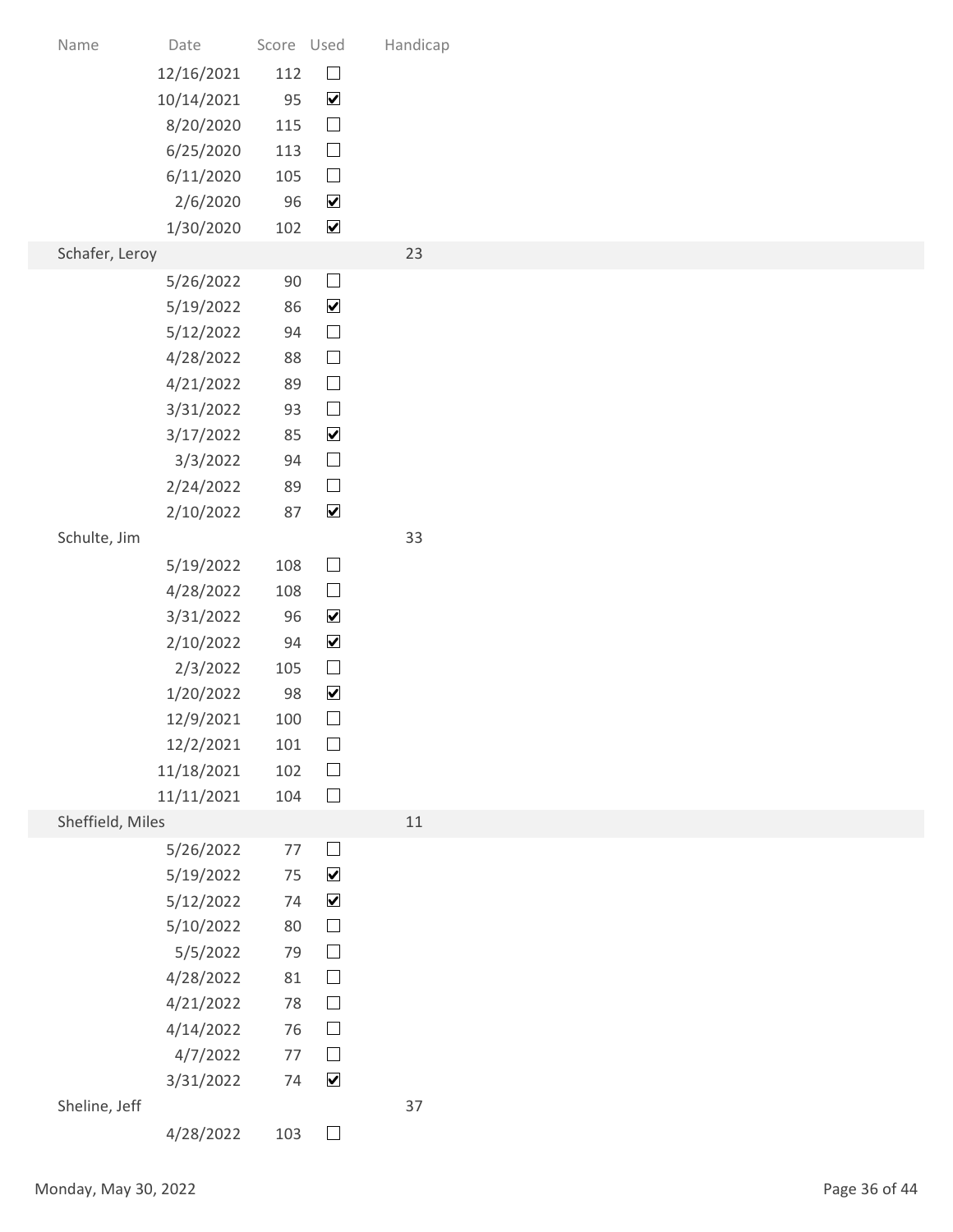| Name                 | Date                   | Score Used   |                                                 | Handicap |               |
|----------------------|------------------------|--------------|-------------------------------------------------|----------|---------------|
|                      | 4/21/2022              | 109          | $\Box$                                          |          |               |
|                      | 4/14/2022              | 106          | $\hfill \square$                                |          |               |
|                      | 3/3/2022<br>2/24/2022  | 102<br>103   | $\overline{\mathbf{v}}$<br>$\blacktriangledown$ |          |               |
|                      | 2/3/2022               | 105          | $\Box$                                          |          |               |
|                      | 1/27/2022              | 100          | $\blacktriangledown$                            |          |               |
|                      | 1/20/2022              | 106          | $\hfill \square$                                |          |               |
|                      | 1/6/2022               | 105          | $\Box$                                          |          |               |
|                      | 12/9/2021              | 105          | $\Box$                                          |          |               |
| Siemens, John        | 5/26/2022              | 89           | $\blacktriangledown$                            | 25       |               |
|                      | 5/12/2022              | 93           | $\Box$                                          |          |               |
|                      | 4/28/2022              | $90\,$       | $\hfill \square$                                |          |               |
|                      | 3/31/2022              | 95           | $\hfill \square$                                |          |               |
|                      | 2/10/2022              | 85           | $\blacktriangledown$                            |          |               |
|                      | 2/3/2022               | 91           | $\hfill \square$                                |          |               |
|                      | 1/27/2022              | 89           | $\blacktriangledown$                            |          |               |
|                      | 1/20/2022<br>1/13/2022 | $91\,$<br>94 | $\Box$<br>$\Box$                                |          |               |
|                      | 1/6/2022               | 93           | $\Box$                                          |          |               |
| Silva, Dennis        |                        |              |                                                 | $17$     |               |
|                      | 5/26/2022              | 84           | $\hfill \square$                                |          |               |
|                      | 5/19/2022              | 84           | $\hfill \square$                                |          |               |
|                      | 4/28/2022              | 83           | $\blacktriangledown$                            |          |               |
|                      | 4/14/2022              | 80<br>86     | $\blacktriangledown$<br>$\hfill \square$        |          |               |
|                      | 4/7/2022<br>3/22/2022  | 80           | $\blacktriangledown$                            |          |               |
|                      | 3/17/2022              | 89           | $\hfill \square$                                |          |               |
|                      | 2/10/2022              | 87           | $\hfill \square$                                |          |               |
|                      | 2/8/2022               | 89           | $\hfill \square$                                |          |               |
|                      | 2/3/2022               | $90\,$       | $\Box$                                          |          |               |
| Smith, Ron           |                        | 94           | $\blacktriangledown$                            | 29       |               |
|                      | 5/26/2022<br>5/19/2022 | 109          | $\hfill \square$                                |          |               |
|                      | 5/12/2022              | 105          | $\hfill \square$                                |          |               |
|                      | 4/28/2022              | 105          | $\Box$                                          |          |               |
|                      | 3/31/2022              | 104          | $\hfill \square$                                |          |               |
|                      | 3/17/2022              | 101          | $\Box$                                          |          |               |
|                      | 3/3/2022               | 91           | $\blacktriangledown$                            |          |               |
|                      | 2/3/2022               | 98           | $\Box$<br>$\hfill \square$                      |          |               |
|                      | 1/27/2022<br>1/20/2022 | 95<br>95     | $\blacktriangledown$                            |          |               |
|                      |                        |              |                                                 |          |               |
| Monday, May 30, 2022 |                        |              |                                                 |          | Page 37 of 44 |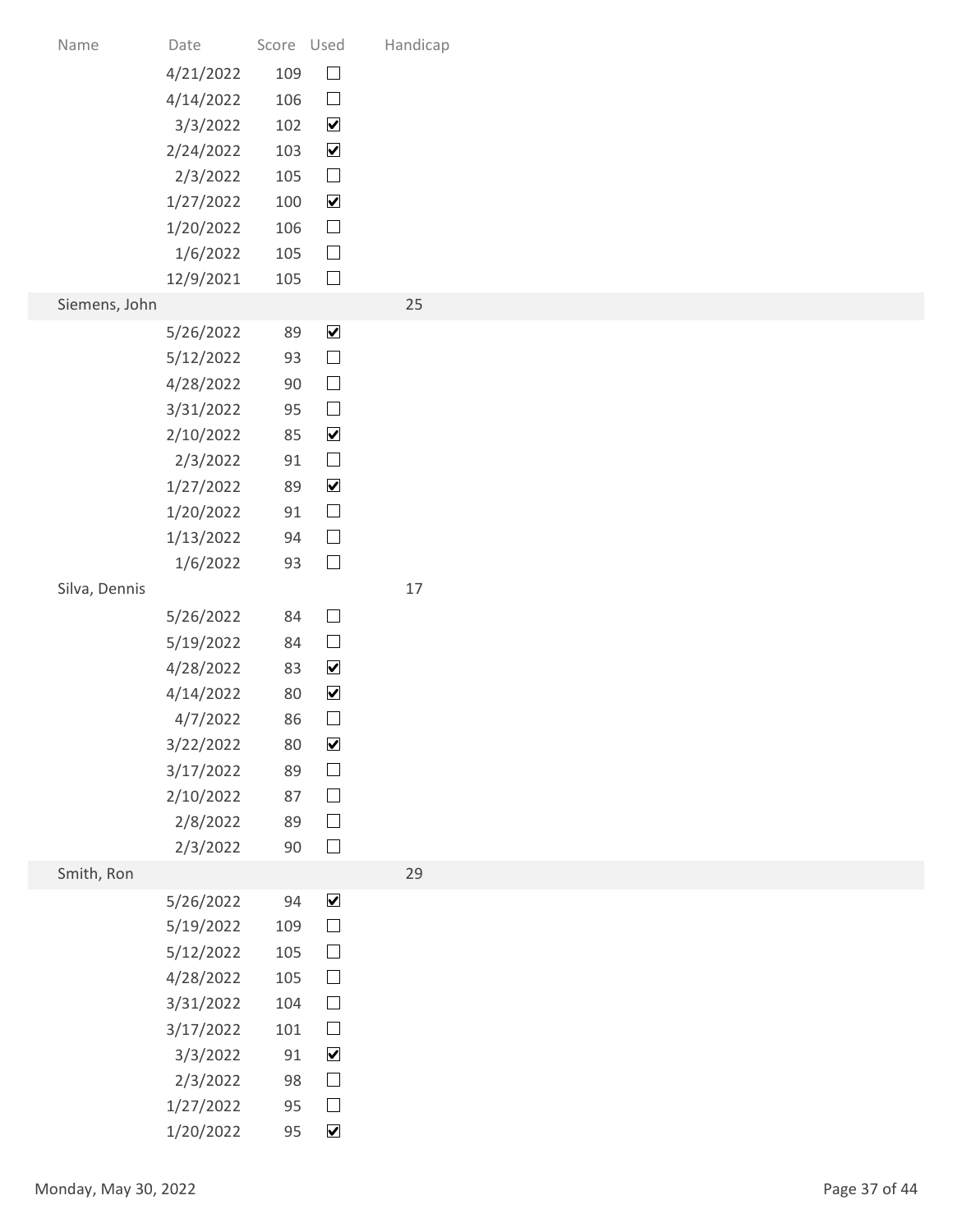| Date<br>Name         |                        | Score Used |                                          | Handicap<br>39 |               |
|----------------------|------------------------|------------|------------------------------------------|----------------|---------------|
| Solorio, Rich        | 3/12/2020              | 103        | $\blacktriangledown$                     |                |               |
|                      | 3/5/2020               | 113        | $\hfill \square$                         |                |               |
|                      | 2/27/2020              | 107        | $\Box$                                   |                |               |
|                      | 2/13/2020              | 100        | $\blacktriangledown$                     |                |               |
|                      | 2/6/2020               | 104        | $\blacktriangledown$                     |                |               |
| 11/14/2019           |                        | 105        | $\hfill \square$                         |                |               |
| 10/31/2019           | 10/3/2019              | 110<br>114 | $\Box$<br>$\Box$                         |                |               |
|                      | 8/8/2019               | 108        | $\Box$                                   |                |               |
|                      | 8/1/2019               | 105        | $\Box$                                   |                |               |
| Souza, Dennis        |                        |            |                                          | 20             |               |
|                      | 2/10/2022              | 91         | $\hfill \square$                         |                |               |
|                      | 2/3/2022               | 93<br>97   | $\hfill \square$<br>$\hfill \square$     |                |               |
|                      | 1/20/2022<br>1/6/2022  | 91         | $\hfill \square$                         |                |               |
| 12/16/2021           |                        | 93         | $\hfill \square$                         |                |               |
| 11/12/2020           |                        | 81         | $\blacktriangledown$                     |                |               |
|                      | 9/10/2020              | 85         | $\blacktriangledown$                     |                |               |
|                      | 2/27/2020              | 87         | $\hfill \square$                         |                |               |
|                      | 2/13/2020              | 88         | $\hfill \square$<br>$\blacktriangledown$ |                |               |
| Starkovich, David    | 2/6/2020               | 87         |                                          | 32             |               |
|                      | 2/3/2022               | 100        | $\hfill \square$                         |                |               |
|                      | 1/27/2022              | 98         | $\hfill \square$                         |                |               |
|                      | 1/20/2022              | 104        | $\Box$                                   |                |               |
|                      | 1/13/2022              | 107        | $\hfill \square$                         |                |               |
|                      | 12/9/2021              | 95         | $\blacktriangledown$                     |                |               |
| 10/28/2021           | 9/16/2021              | 113<br>102 | $\hfill \square$<br>$\hfill \square$     |                |               |
|                      | 9/9/2021               | 96         | $\blacktriangledown$                     |                |               |
|                      | 9/2/2021               | 94         | $\blacktriangledown$                     |                |               |
|                      | 8/12/2021              | 99         | $\hfill \square$                         |                |               |
| Stormont, Robert     |                        |            |                                          | 14             |               |
|                      | 5/26/2022              | 91<br>90   | $\Box$<br>$\hfill \square$               |                |               |
|                      | 5/19/2022<br>3/31/2022 | 77         | $\blacktriangledown$                     |                |               |
|                      | 12/2/2021              | 94         | $\Box$                                   |                |               |
|                      | 10/28/2021             | 89         | $\Box$                                   |                |               |
|                      | 9/19/2019              | 91         | $\Box$                                   |                |               |
|                      | 9/12/2019              | 81         | $\blacktriangledown$                     |                |               |
|                      | 9/5/2019               | 83         | $\hfill \square$                         |                |               |
| Monday, May 30, 2022 |                        |            |                                          |                | Page 38 of 44 |
|                      |                        |            |                                          |                |               |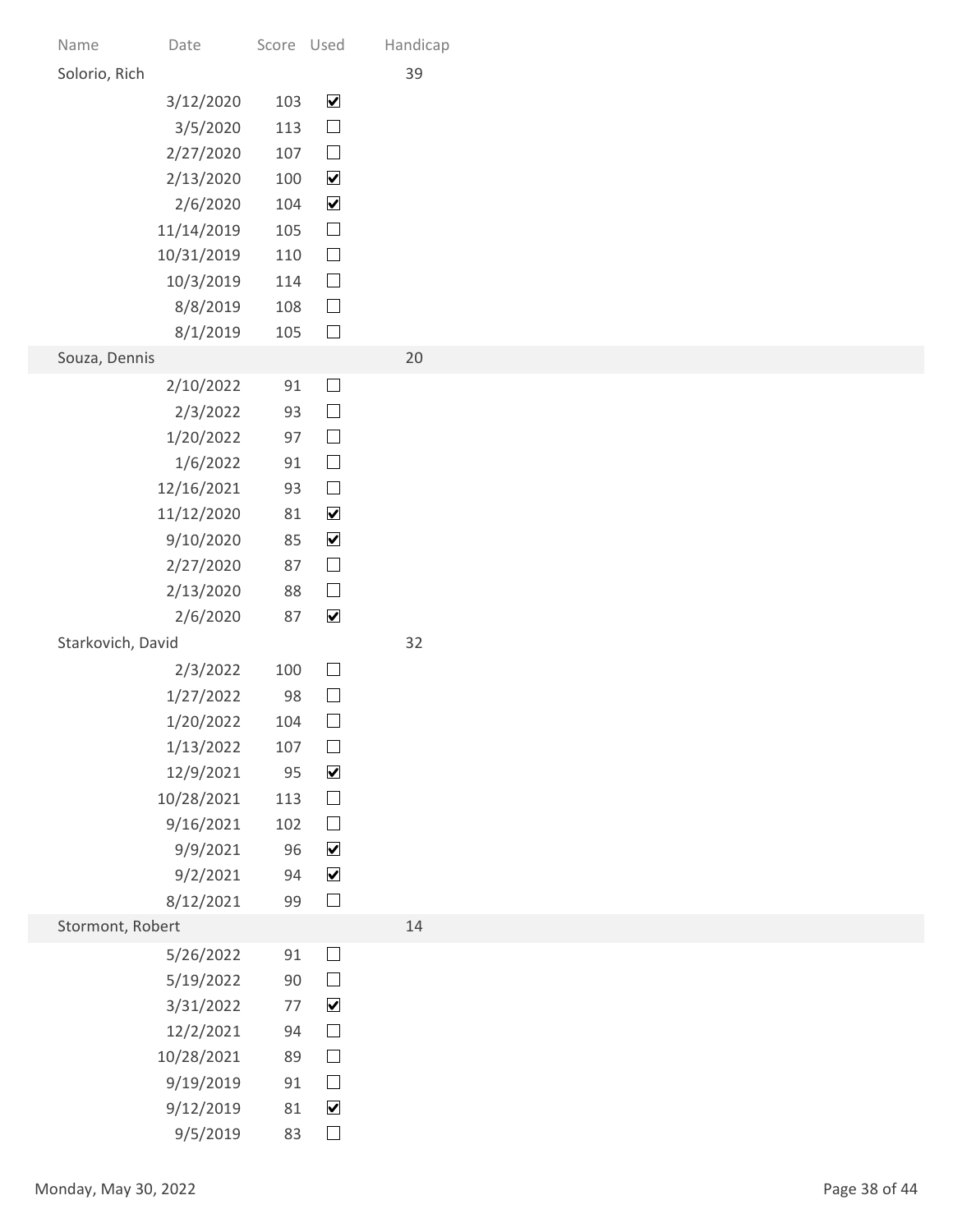| Name                 | Date<br>8/22/2019      | Score Used<br>74 | $\blacktriangledown$                         | Handicap |
|----------------------|------------------------|------------------|----------------------------------------------|----------|
|                      | 8/15/2019              | 85               | $\hfill \square$                             |          |
| Streeter, Rich       |                        |                  |                                              | 22       |
|                      | 5/26/2022<br>5/19/2022 | 99<br>103        | $\Box$<br>$\hfill \square$                   |          |
|                      | 5/12/2022              | 113              | $\Box$                                       |          |
|                      | 4/14/2022              | 101              | $\hfill \square$                             |          |
|                      | 3/17/2022              | 87<br>85         | $\blacktriangledown$<br>$\blacktriangledown$ |          |
|                      | 3/3/2022<br>2/24/2022  | 92               | $\hfill \square$                             |          |
|                      | 2/10/2022              | 103              | $\Box$                                       |          |
|                      | 2/3/2022               | 104              | $\Box$                                       |          |
| Surdell, Jay         | 1/20/2022              | 87               | $\blacktriangledown$                         | 10       |
|                      | 5/26/2022              | $76\,$           | $\hfill \square$                             |          |
|                      | 5/19/2022              | 76               | $\hfill \square$                             |          |
|                      | 5/12/2022<br>4/28/2022 | 88<br>74         | $\hfill \square$<br>$\blacktriangledown$     |          |
|                      | 4/21/2022              | 73               | $\blacktriangledown$                         |          |
|                      | 4/14/2022              | 78               | $\hfill \square$                             |          |
|                      | 3/31/2022              | 76               | $\hfill \square$<br>$\hfill \square$         |          |
|                      | 3/17/2022<br>3/3/2022  | 79<br>79         | $\hfill \square$                             |          |
|                      | 2/24/2022              | 75               | $\blacktriangledown$                         |          |
| Tafoya, Joe          |                        |                  |                                              | 6        |
|                      | 5/26/2022<br>5/19/2022 | 70<br>71         | $\blacktriangledown$<br>$\hfill \square$     |          |
|                      | 5/12/2022              | $71\,$           | $\hfill \square$                             |          |
|                      | 3/3/2022               | 71               | $\hfill \square$                             |          |
|                      | 1/20/2022              | 76<br>72         | $\hfill \square$<br>$\hfill \square$         |          |
|                      | 1/6/2022<br>11/11/2021 | $71\,$           | $\blacktriangledown$                         |          |
|                      | 7/29/2021              | 69               | $\blacktriangledown$                         |          |
|                      | 7/22/2021              | 74<br>$77$       | $\Box$<br>$\hfill \square$                   |          |
| Taggart, Al          | 7/1/2021               |                  |                                              | 26       |
|                      | 1/6/2022               | 97               | $\Box$                                       |          |
|                      | 9/9/2021               | 95               | $\Box$                                       |          |
|                      | 8/12/2021<br>7/8/2021  | 91<br>92         | $\Box$<br>$\Box$                             |          |
|                      | 7/1/2021               | 88               | $\blacktriangledown$                         |          |
|                      | 6/24/2021              | 87               | $\blacktriangledown$                         |          |
| Monday, May 30, 2022 |                        |                  |                                              |          |
|                      |                        |                  |                                              |          |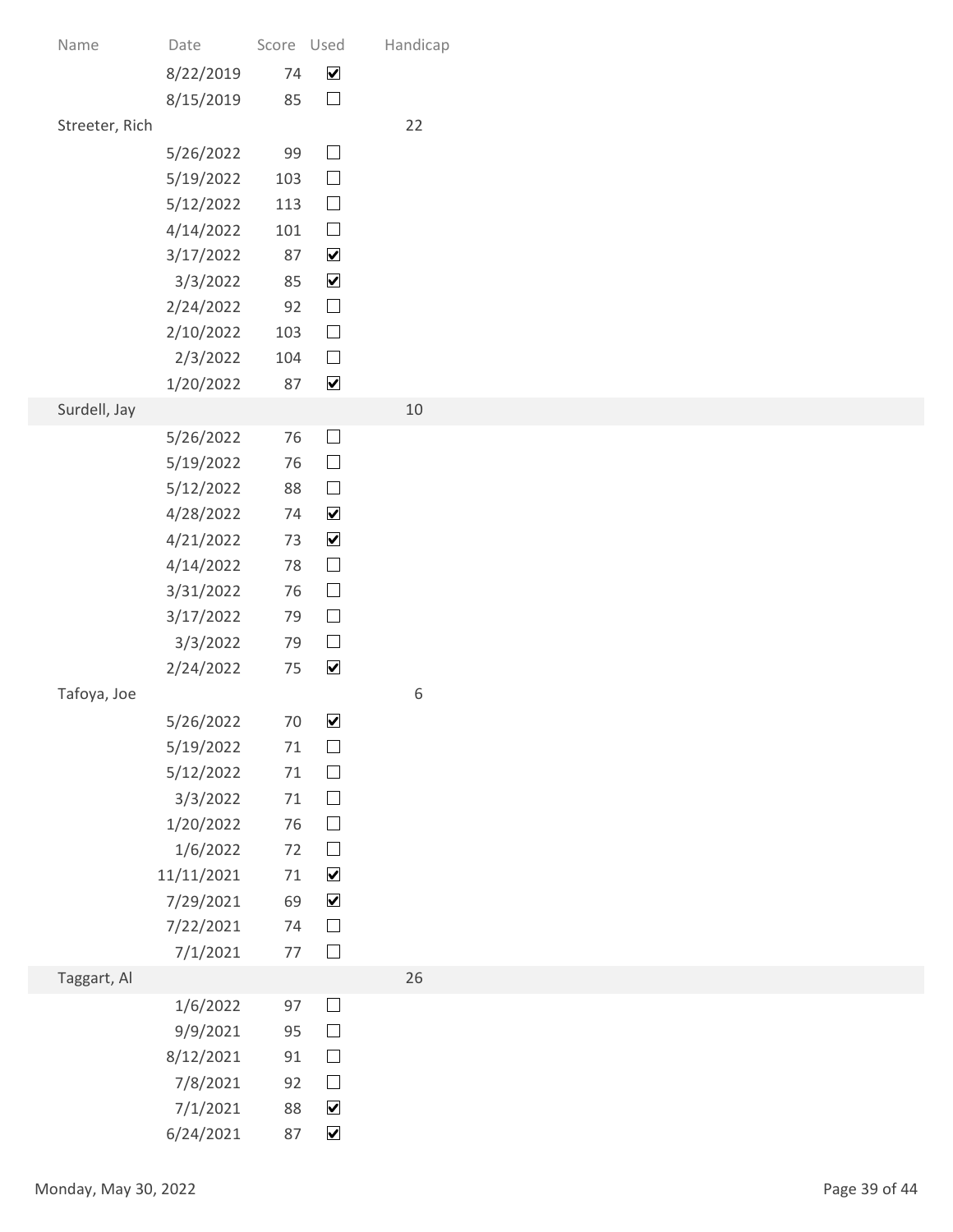| Name                 | Date                   | Score Used   |                                       | Handicap       |               |
|----------------------|------------------------|--------------|---------------------------------------|----------------|---------------|
|                      | 6/10/2021              | 95           | $\hfill \square$                      |                |               |
|                      | 6/3/2021               | $90\,$       | $\blacktriangledown$                  |                |               |
|                      | 5/27/2021              | 101          | $\hfill \square$                      |                |               |
|                      | 5/13/2021              | 94           | $\Box$                                |                |               |
| Toan, Dan            |                        |              |                                       | 19             |               |
|                      | 1/20/2022              | 94           | $\Box$                                |                |               |
|                      | 12/9/2021              | 84           | $\blacktriangledown$                  |                |               |
|                      | 9/23/2021              | 86           | $\hfill \square$                      |                |               |
|                      | 9/16/2021<br>9/2/2021  | 81<br>$90\,$ | $\blacktriangledown$<br>$\Box$        |                |               |
|                      | 8/12/2021              | 96           | $\Box$                                |                |               |
|                      | 7/29/2021              | 80           | $\blacktriangledown$                  |                |               |
|                      | 7/1/2021               | 88           | $\hfill \square$                      |                |               |
|                      | 5/27/2021              | 85           | $\hfill \square$                      |                |               |
|                      | 4/22/2021              | 86           | $\hfill \square$                      |                |               |
| Tommeraason, Cary    |                        |              |                                       | 15             |               |
|                      | 5/26/2022              | 91<br>84     | $\Box$<br>$\Box$                      |                |               |
|                      | 5/12/2022<br>5/10/2022 | 76           | $\blacktriangledown$                  |                |               |
|                      | 4/28/2022              | 86           | $\hfill \square$                      |                |               |
|                      | 4/14/2022              | 86           | $\hfill \square$                      |                |               |
|                      | 4/12/2022              | 81           | $\blacktriangledown$                  |                |               |
|                      | 3/17/2022              | 80           | $\blacktriangledown$                  |                |               |
|                      | 3/3/2022               | 84           | $\hfill \square$                      |                |               |
|                      | 2/24/2022              | 84           | $\Box$                                |                |               |
| Towne, Bill          | 2/10/2022              | 82           | $\Box$                                | $\overline{4}$ |               |
|                      | 5/26/2022              | 73           | $\hfill \square$                      |                |               |
|                      | 5/19/2022              | 70           | $\hfill \square$                      |                |               |
|                      | 5/12/2022              | 68           | $\hfill \square$                      |                |               |
|                      | 5/10/2022              | 67           | $\blacktriangledown$                  |                |               |
|                      | 5/5/2022               | 76           | $\hfill \square$                      |                |               |
|                      | 4/28/2022              | 68           | $\blacktriangledown$                  |                |               |
|                      | 4/21/2022              | 69<br>76     | $\hfill \square$<br>$\hfill \square$  |                |               |
|                      | 4/14/2022<br>4/12/2022 | 72           | $\hfill \square$                      |                |               |
|                      | 4/7/2022               | 68           | $\blacktriangledown$                  |                |               |
| Traynham, Gary       |                        |              |                                       | 12             |               |
|                      | 5/26/2022              | 77           | $\begin{array}{c} \hline \end{array}$ |                |               |
|                      | 5/19/2022              | 80           | $\Box$                                |                |               |
|                      | 5/12/2022              | 80           | $\Box$                                |                |               |
|                      | 4/28/2022              | 83           | $\hfill \square$                      |                |               |
| Monday, May 30, 2022 |                        |              |                                       |                | Page 40 of 44 |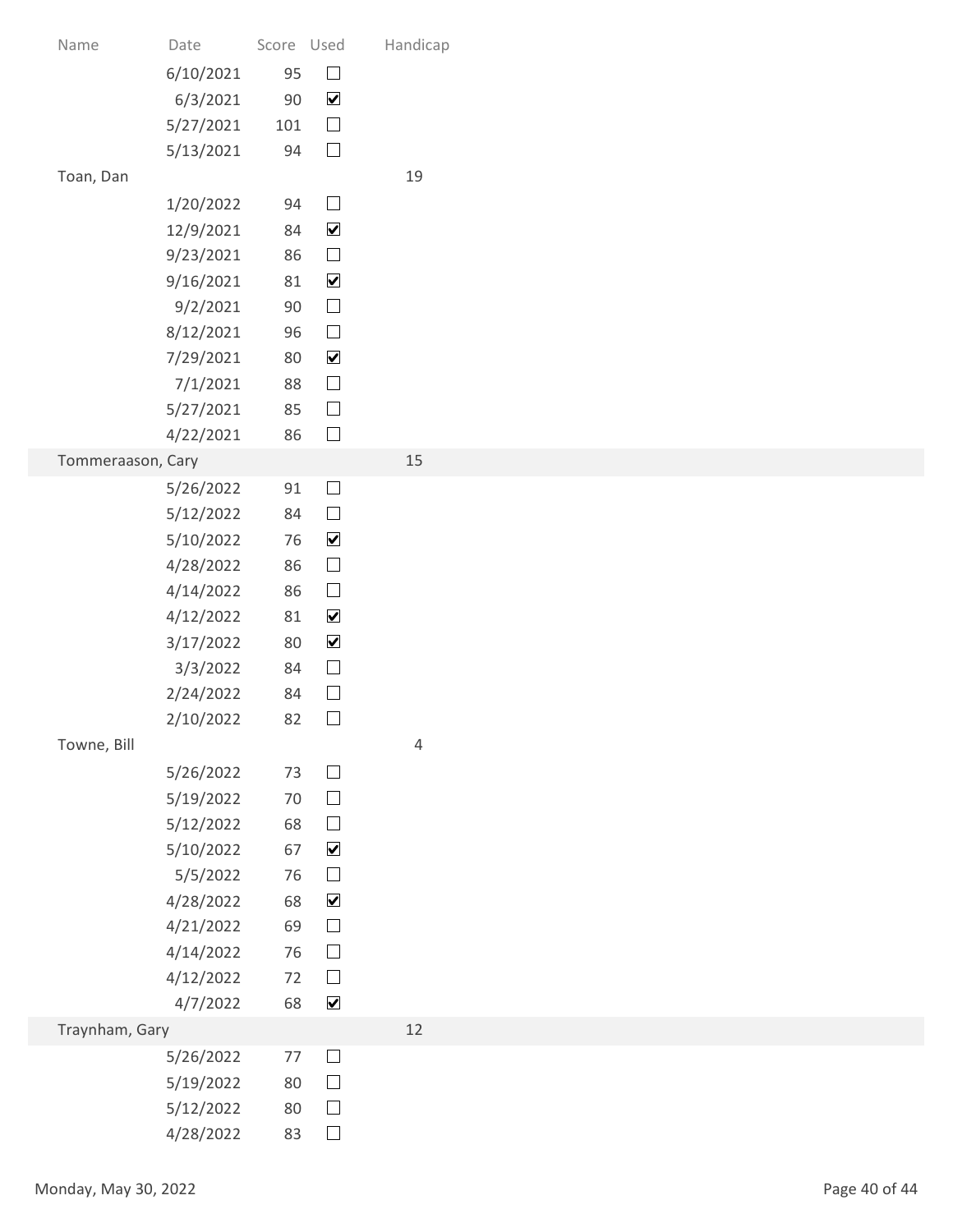| Name                 | Date                   | Score Used |                            | Handicap |               |
|----------------------|------------------------|------------|----------------------------|----------|---------------|
|                      | 4/21/2022              | 74         | $\blacktriangledown$       |          |               |
|                      | 4/14/2022              | 81         | $\Box$                     |          |               |
|                      | 3/31/2022              | 75         | $\blacktriangledown$       |          |               |
|                      | 3/17/2022              | 76         | $\blacktriangledown$       |          |               |
|                      | 3/3/2022               | $81\,$     | $\Box$                     |          |               |
|                      | 2/10/2022              | 80         | $\hfill \square$           |          |               |
| Uhte, John           |                        |            |                            | 21       |               |
|                      | 5/26/2022<br>5/19/2022 | 86<br>93   | $\Box$<br>$\hfill \square$ |          |               |
|                      | 5/12/2022              | 92         | $\Box$                     |          |               |
|                      | 5/10/2022              | 89         | $\Box$                     |          |               |
|                      | 4/28/2022              | 88         | $\Box$                     |          |               |
|                      | 4/21/2022              | 86         | $\hfill \square$           |          |               |
|                      | 4/14/2022              | 90         | $\Box$                     |          |               |
|                      | 3/31/2022              | 86         | $\blacktriangledown$       |          |               |
|                      | 3/17/2022              | 84         | $\blacktriangledown$       |          |               |
|                      | 3/3/2022               | 82         | $\blacktriangledown$       |          |               |
| Vaughn, Jack         |                        | 96         | $\Box$                     | 28       |               |
|                      | 5/26/2022<br>5/19/2022 | 100        | $\Box$                     |          |               |
|                      | 5/12/2022              | 100        | $\Box$                     |          |               |
|                      | 3/17/2022              | 92         | $\blacktriangledown$       |          |               |
|                      | 3/3/2022               | $90\,$     | $\blacktriangledown$       |          |               |
|                      | 2/10/2022              | 91         | $\blacktriangledown$       |          |               |
|                      | 1/20/2022              | 101        | $\hfill \square$           |          |               |
|                      | 1/13/2022              | 103        | $\Box$                     |          |               |
|                      | 1/6/2022               | 97         | $\hfill \square$           |          |               |
|                      | 9/30/2021              | 102        | $\Box$                     |          |               |
| Vaughn, Jim          |                        |            | $\Box$                     | 29       |               |
|                      | 5/26/2022<br>5/12/2022 | 95<br>95   | $\hfill \square$           |          |               |
|                      | 5/10/2022              | 100        | $\Box$                     |          |               |
|                      | 5/5/2022               | 101        | $\Box$                     |          |               |
|                      | 4/28/2022              | 97         | $\Box$                     |          |               |
|                      | 4/14/2022              | 93         | $\Box$                     |          |               |
|                      | 3/31/2022              | 94         | $\Box$                     |          |               |
|                      | 3/22/2022              | $90\,$     | $\blacktriangledown$       |          |               |
|                      | 3/17/2022              | 92         | $\blacktriangledown$       |          |               |
|                      | 3/3/2022               |            | 92 $\sqrt{ }$              | $15\,$   |               |
| Ventura, Vic         | 5/26/2022              | 87         | $\hfill \square$           |          |               |
|                      | 5/19/2022              | 88         | $\Box$                     |          |               |
|                      |                        |            |                            |          |               |
|                      |                        |            |                            |          | Page 41 of 44 |
| Monday, May 30, 2022 |                        |            |                            |          |               |
|                      |                        |            |                            |          |               |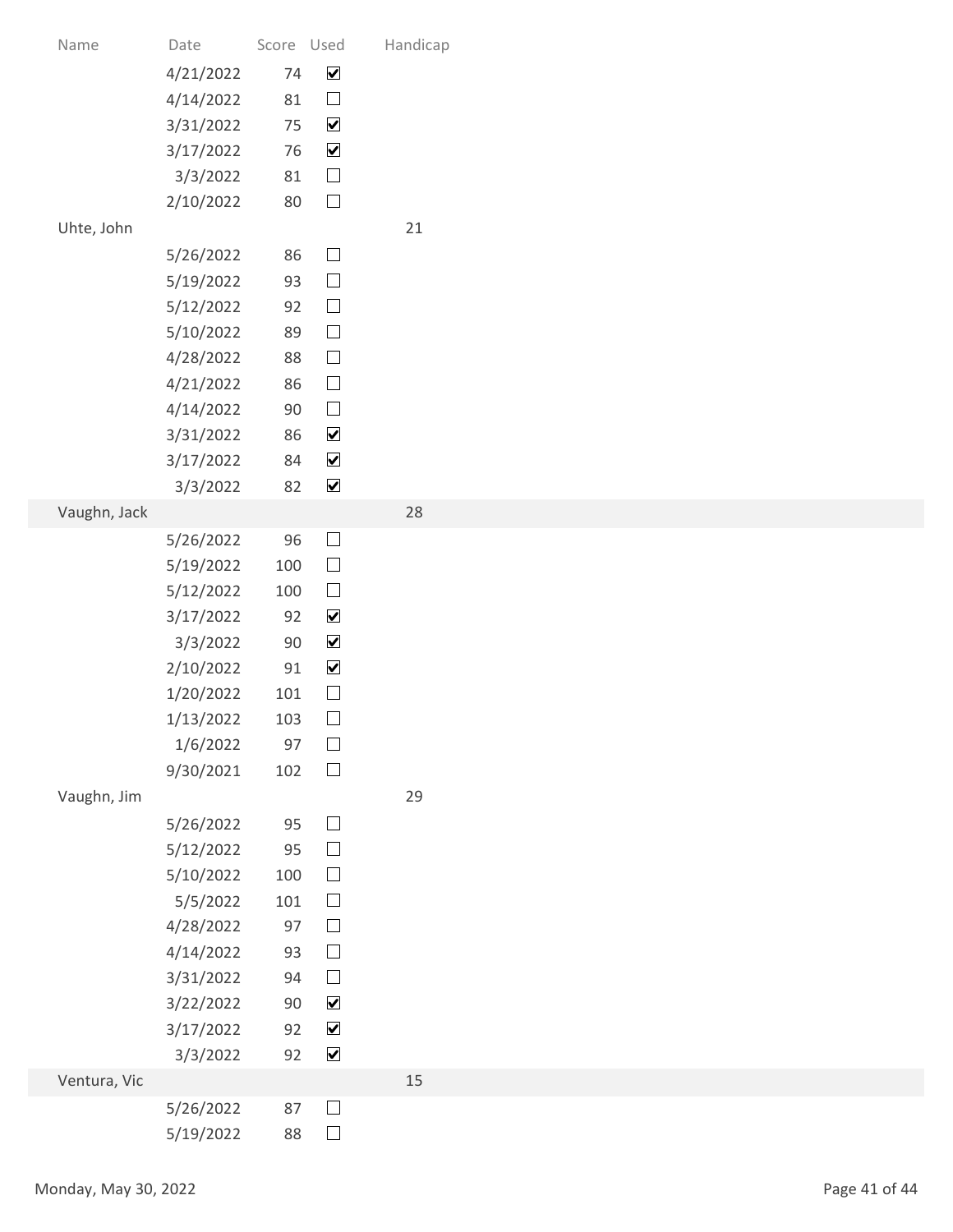| Name                 | Date                   | Score Used |                                              | Handicap    |               |
|----------------------|------------------------|------------|----------------------------------------------|-------------|---------------|
|                      | 5/12/2022              | 82         | $\blacktriangledown$                         |             |               |
|                      | 4/28/2022              | 89         | $\hfill \square$                             |             |               |
|                      | 4/21/2022              | 88         | $\hfill \square$                             |             |               |
|                      | 4/14/2022              | 72         | $\blacktriangledown$                         |             |               |
|                      | 4/7/2022               | $90\,$     | $\hfill \square$                             |             |               |
|                      | 3/3/2022               | 84         | $\blacktriangledown$                         |             |               |
|                      | 2/24/2022              | 85         | $\hfill \square$<br>$\Box$                   |             |               |
| Vigil, Joe           | 2/10/2022              | 85         |                                              | $10\,$      |               |
|                      | 5/26/2022              | 82         | $\Box$                                       |             |               |
|                      | 5/19/2022              | 77         | $\Box$                                       |             |               |
|                      | 5/12/2022              | 75         | $\blacktriangledown$                         |             |               |
|                      | 4/21/2022              | 78         | $\Box$                                       |             |               |
|                      | 3/31/2022              | 69         | $\blacktriangledown$                         |             |               |
|                      | 3/3/2022               | 81         | $\hfill \square$                             |             |               |
|                      | 2/10/2022              | 75         | $\blacktriangledown$                         |             |               |
|                      | 1/27/2022<br>1/13/2022 | 77<br>82   | $\hfill \square$<br>$\Box$                   |             |               |
|                      | 1/6/2022               | 77         | $\hfill \square$                             |             |               |
| Warren, John         |                        |            |                                              | 25          |               |
|                      | 5/26/2022              | 100        | $\Box$                                       |             |               |
|                      | 5/19/2022              | 106        | $\hfill \square$                             |             |               |
|                      | 5/12/2022              | 95         | $\hfill \square$                             |             |               |
|                      | 5/10/2022              | 101        | $\hfill \square$                             |             |               |
|                      | 4/28/2022              | 91<br>97   | $\Box$<br>$\Box$                             |             |               |
|                      | 4/21/2022<br>4/14/2022 | $90\,$     | $\blacktriangledown$                         |             |               |
|                      | 3/31/2022              | 87         | $\blacktriangledown$                         |             |               |
|                      | 3/22/2022              | 87         | $\blacktriangledown$                         |             |               |
|                      | 3/17/2022              | 105        | $\hfill \square$                             |             |               |
| Wedow, Bret          |                        |            |                                              | $\mathsf 9$ |               |
|                      | 5/26/2022              | 74         | $\hfill \square$                             |             |               |
|                      | 5/19/2022              | 72         | $\blacktriangledown$                         |             |               |
|                      | 5/12/2022              | 72<br>73   | $\blacktriangledown$<br>$\blacktriangledown$ |             |               |
|                      | 4/21/2022<br>4/14/2022 | 84         | $\hfill \square$                             |             |               |
|                      | 3/31/2022              | 80         | $\hfill \square$                             |             |               |
|                      | 3/22/2022              | $80\,$     | $\hfill \square$                             |             |               |
|                      | 3/17/2022              | 78         | $\Box$                                       |             |               |
|                      | 3/3/2022               | 83         | $\Box$                                       |             |               |
|                      | 2/24/2022              | 79         | $\Box$                                       |             |               |
| Wehner, Jim          |                        |            |                                              | 23          |               |
|                      |                        |            |                                              |             |               |
| Monday, May 30, 2022 |                        |            |                                              |             | Page 42 of 44 |
|                      |                        |            |                                              |             |               |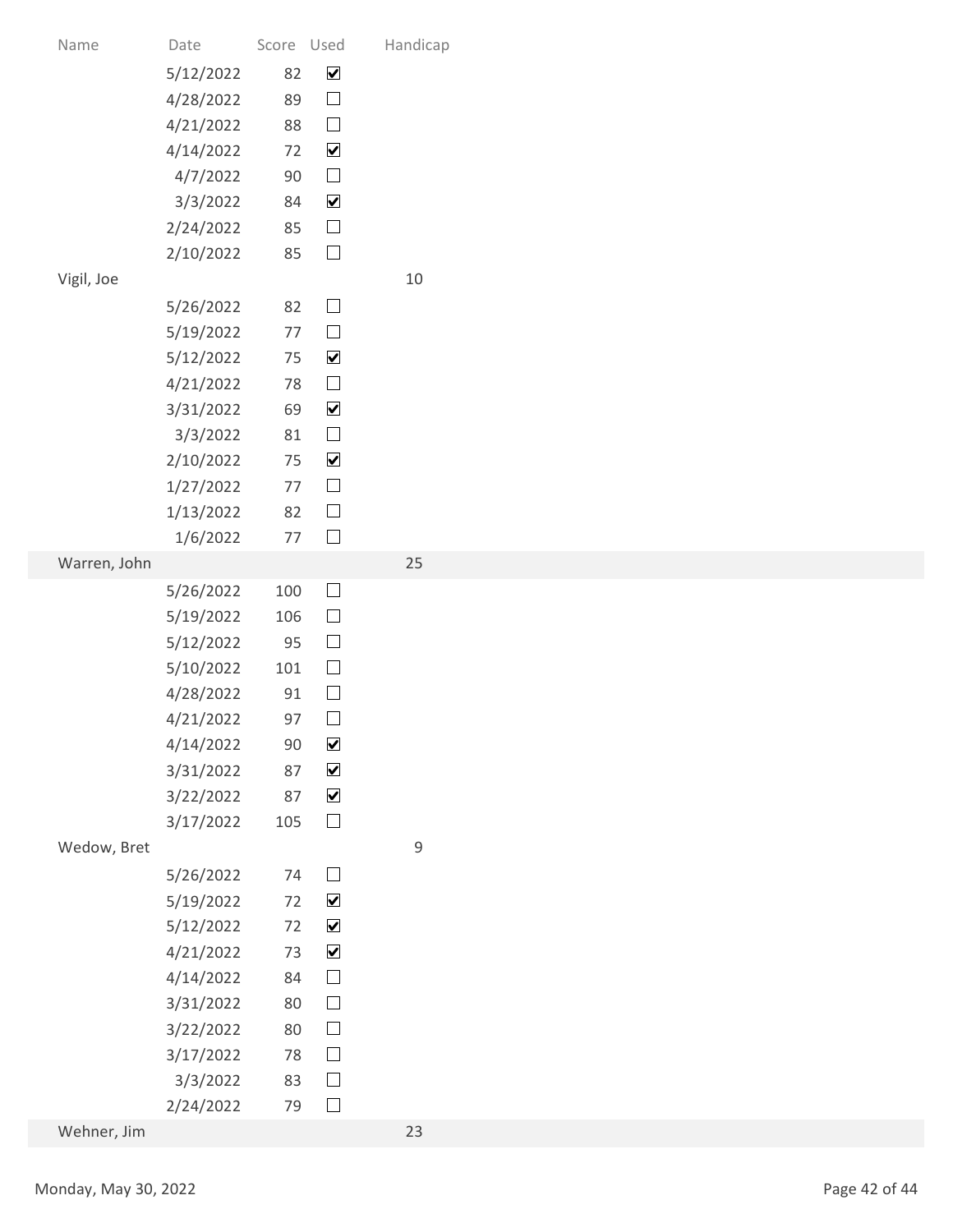| Name                 | Date                   | Score Used   |                                              | Handicap |               |
|----------------------|------------------------|--------------|----------------------------------------------|----------|---------------|
|                      | 5/26/2022              | $91\,$       | $\hfill \square$                             |          |               |
|                      | 5/19/2022              | 85           | $\blacktriangledown$                         |          |               |
|                      | 5/12/2022              | 93           | $\hfill \square$                             |          |               |
|                      | 4/21/2022              | 96           | $\hfill \square$                             |          |               |
|                      | 4/14/2022              | 93           | $\hfill \square$                             |          |               |
|                      | 3/31/2022              | $90\,$       | $\hfill \square$                             |          |               |
|                      | 3/17/2022<br>3/3/2022  | 86<br>$90\,$ | $\blacktriangledown$<br>$\blacktriangledown$ |          |               |
|                      | 2/24/2022              | 96           | $\hfill \square$                             |          |               |
|                      | 2/10/2022              | 91           | $\Box$                                       |          |               |
| Wells, Kirby         |                        |              |                                              | 23       |               |
|                      | 5/26/2022              | 93           | $\hfill \square$                             |          |               |
|                      | 4/28/2022              | 94           | $\hfill \square$                             |          |               |
|                      | 4/14/2022              | 92           | $\hfill \square$                             |          |               |
|                      | 3/31/2022              | 86           | $\blacktriangledown$                         |          |               |
|                      | 3/3/2022               | 88           | $\hfill \square$<br>$\blacktriangledown$     |          |               |
|                      | 2/24/2022<br>2/10/2022 | 87<br>92     | $\Box$                                       |          |               |
|                      | 2/3/2022               | 100          | $\hfill \square$                             |          |               |
|                      | 1/27/2022              | 91           | $\hfill \square$                             |          |               |
|                      | 1/13/2022              | 85           | $\blacktriangledown$                         |          |               |
| White, Dennis        |                        |              |                                              | 21       |               |
|                      | 5/26/2022              | 84           | $\blacktriangledown$                         |          |               |
|                      | 4/28/2022              | 93           | $\Box$                                       |          |               |
|                      | 4/14/2022<br>3/17/2022 | 92<br>93     | $\Box$<br>$\hfill \square$                   |          |               |
|                      | 3/3/2022               | 87           | $\Box$                                       |          |               |
|                      | 2/24/2022              | 86           | $\blacktriangledown$                         |          |               |
|                      | 2/10/2022              | 95           | $\hfill \square$                             |          |               |
|                      | 2/3/2022               | 87           | $\hfill \square$                             |          |               |
|                      | 1/27/2022              | 86           | $\blacktriangledown$                         |          |               |
|                      | 1/20/2022              | 94           | $\hfill \square$                             |          |               |
| Wickstrom, Kent      |                        |              |                                              | 34       |               |
|                      | 5/26/2022<br>5/12/2022 | 99<br>98     | $\hfill \square$<br>$\blacktriangledown$     |          |               |
|                      | 5/5/2022               | 101          | $\hfill \square$                             |          |               |
|                      | 4/28/2022              | 99           | $\hfill \square$                             |          |               |
|                      | 4/14/2022              | 98           | $\blacktriangledown$                         |          |               |
|                      | 3/31/2022              | 96           | $\blacktriangledown$                         |          |               |
|                      | 3/17/2022              | 100          | $\hfill \square$                             |          |               |
|                      | 3/3/2022               | 102          | $\Box$                                       |          |               |
|                      | 2/24/2022              | 100          | $\Box$                                       |          |               |
| Monday, May 30, 2022 |                        |              |                                              |          | Page 43 of 44 |
|                      |                        |              |                                              |          |               |
|                      |                        |              |                                              |          |               |